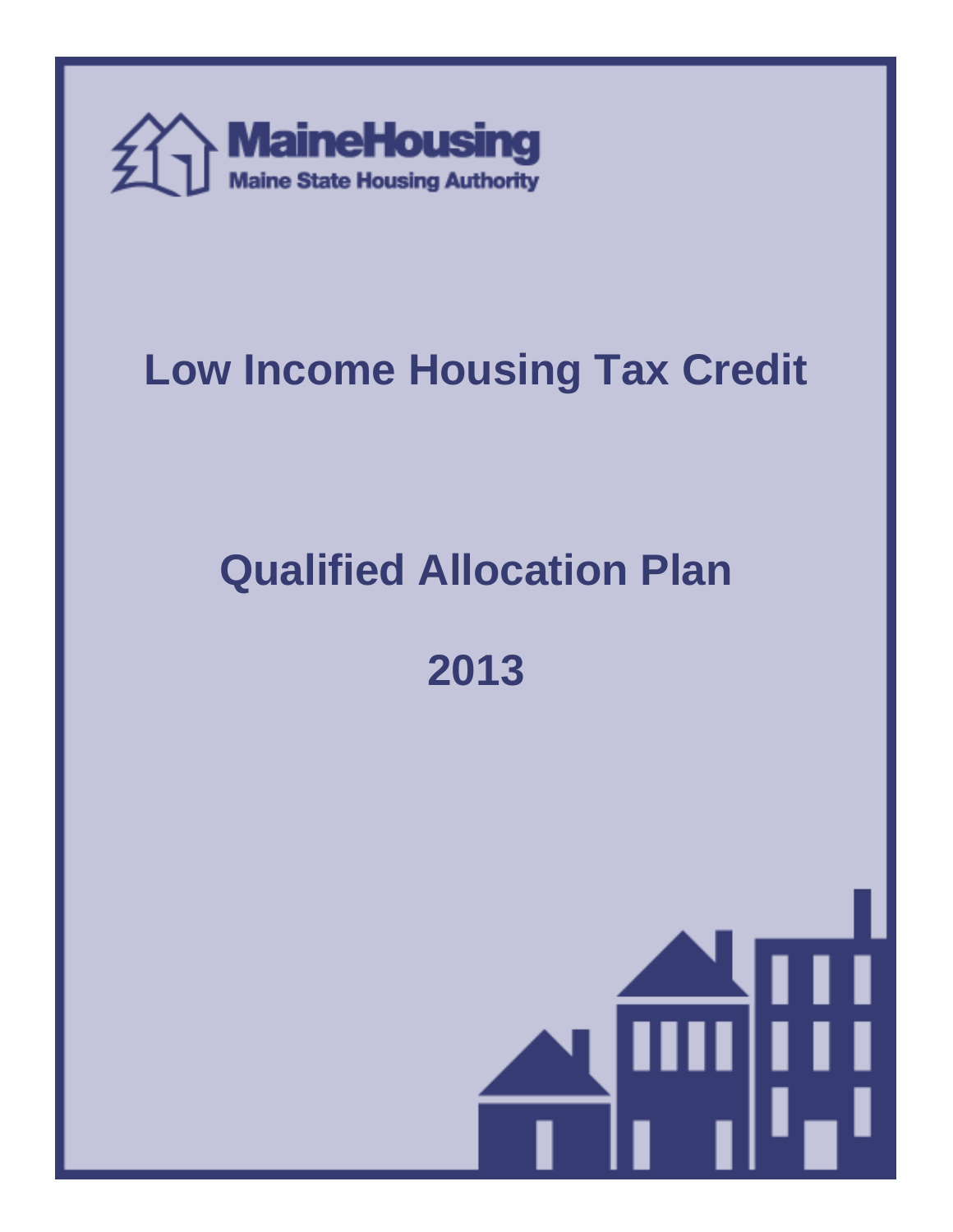# **CHAPTER 16 LOW-INCOME HOUSING TAX CREDIT RULE**

# **Table of Contents**

| 1. |                                                     | Definitions                                     | 1  |
|----|-----------------------------------------------------|-------------------------------------------------|----|
| 2. |                                                     | Housing Needs and Priorities                    | 5  |
|    | А.                                                  | Consolidated Plan                               | 5  |
|    | <b>B.</b>                                           | Housing Priorities                              | 6  |
| 3. | State Ceiling, Set Asides and Maximum Credit Amount |                                                 | 6  |
|    | А.                                                  | Amount of State Ceiling                         | 6  |
|    | <b>B.</b>                                           | Non-Profit Set-aside                            | 7  |
|    | C.                                                  | Preservation Set-aside                          | 7  |
|    | D.                                                  | Maximum Credit Amount                           | 8  |
| 4. |                                                     | <b>Allocation Process</b>                       | 8  |
|    | А.                                                  | Pre-Application Site Review                     | 8  |
|    | <b>B.</b>                                           | Application                                     | 9  |
|    | C.                                                  | Ineligible Applicants                           | 9  |
|    | D.                                                  | Notice to Local Jurisdiction                    | 10 |
|    | Е.                                                  | Selection Process                               | 10 |
|    | F.                                                  | Notice to Proceed                               | 10 |
|    | G.                                                  | Waiting List                                    | 10 |
|    | Н.                                                  | Credit Allocation                               | 10 |
|    | Ι.                                                  | Termination of Application or Notice to Proceed | 11 |
| 5. |                                                     | Threshold Requirements                          | 11 |
|    | А.                                                  | Eligible Projects                               | 11 |
|    | <b>B.</b>                                           | Affordability                                   | 11 |
|    | C.                                                  | Maximum Total Development Cost                  | 12 |
|    | D.                                                  | Development Capacity                            | 12 |
|    | Е.                                                  | Project Owner                                   | 12 |
|    | F.                                                  | Non-profit Participation                        | 12 |
|    | G.                                                  | Site Control                                    | 13 |
|    | Н.                                                  | Located in a Growth Area                        | 13 |
|    | I.                                                  | Project Feasibility                             | 13 |
|    | J.                                                  | Development Budget                              | 14 |
|    | К.                                                  | <b>Operating Budget</b>                         | 14 |
|    | L.                                                  | Tax Credit Investor                             | 14 |
|    | M.                                                  | Market Study                                    | 14 |
|    | N.                                                  | Project Design                                  | 14 |
|    | Ο.                                                  | Resident Service Coordination                   | 15 |
|    | Ρ.                                                  | Project Amenities                               | 15 |
|    |                                                     | 1.<br>Community Room                            | 15 |
|    |                                                     | 2.<br><b>Laundry Facilities</b>                 | 16 |
|    |                                                     | 3.<br>Area Activities                           | 17 |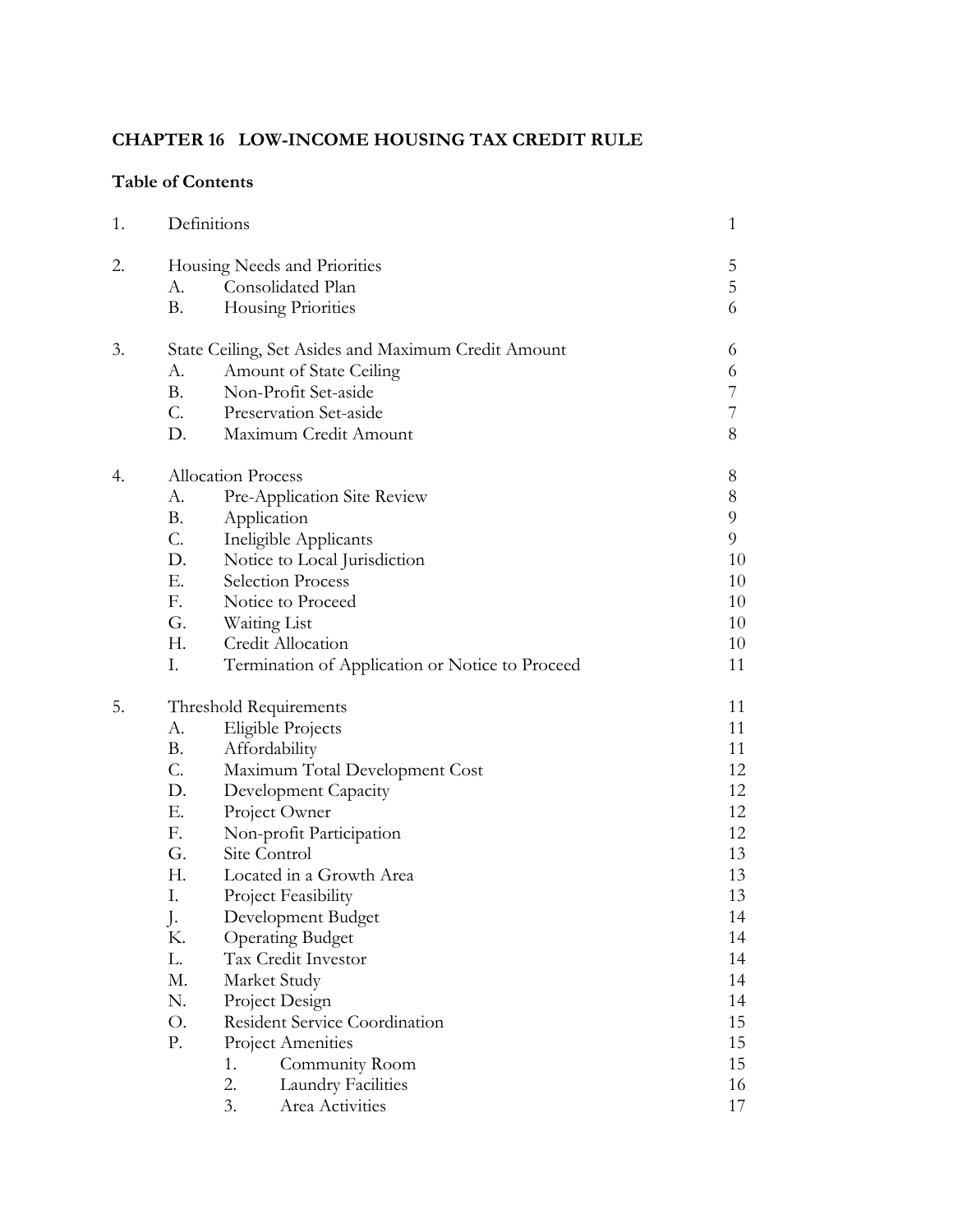|    |                      | 4.<br>Exceptions                                    | 17     |
|----|----------------------|-----------------------------------------------------|--------|
|    | Q.                   | Smoke-free Housing                                  | 17     |
|    | R.                   | Waiting List Preference                             | 18     |
| 6. |                      | Scoring Criteria                                    | 18     |
|    | А.                   | Project Characteristics                             | 18     |
|    |                      | Reuse of Existing Housing, Structures or Site<br>1. | 18     |
|    |                      | 2.<br>Preference for Populations with Special Needs | 18     |
|    |                      | 3.<br>Family Housing                                | 18     |
|    |                      | 4.<br>Tenant Ownership                              | 19     |
|    |                      | 5.<br>Readiness                                     | 19     |
|    |                      | 6.<br>Historic Rehabilitation                       | 19     |
|    | <b>B.</b>            | Financial Characteristics                           | $20\,$ |
|    |                      | Total Development Cost<br>1.                        | 20     |
|    |                      | 2.<br><b>Below Market Capital</b>                   | 21     |
|    |                      | 3.<br><b>Acquisition Cost</b>                       | 24     |
|    |                      | 4.<br>New Project-based Rental Assistance           | 25     |
|    |                      | 5.<br><b>Operating Subsidy</b>                      | 25     |
|    | C.                   | Project Location                                    | 26     |
|    |                      | 1.<br>Service Center Community Need                 | 26     |
|    |                      | 2.<br>Vacancy Rate                                  | 28     |
|    |                      | 3.<br>Tax Credit/Market Rent Differential           | 29     |
|    |                      | 4.<br>Community Revitalization                      | 29     |
|    |                      | 5.<br>Smart Growth                                  | 29     |
|    | D.                   | Sponsor Characteristics                             | 31     |
|    |                      | Developer Experience<br>1.                          | 31     |
|    |                      | 2.<br>Tax Credit Noncompliance                      | 31     |
|    |                      | 3.<br>Management Experience                         | 31     |
|    | Ε.                   | Tie Breaker                                         | 31     |
| 7. |                      | Project Evaluation                                  | 31     |
|    | А.                   | Amount of Credit                                    | 32     |
|    | Β.                   | Developer Fee                                       | 34     |
|    | С.                   | General Contractor Intermediary Costs               | 34     |
|    | D.                   | Time of Credit Determination                        | 35     |
|    | Ε.                   | <b>Binding Agreement</b>                            | 35     |
|    | F.                   | Cost Increases                                      | 35     |
|    | G.                   | Disclaimer                                          | 35     |
| 8. | Allocation of Credit |                                                     | 36     |
|    | A.                   | Allocation                                          | 36     |
|    | <b>B.</b>            | Carryover Allocation                                | 36     |
|    | C.                   | Tax Credit Compliance Experience                    | 38     |
|    | D.                   | <b>Extended Low Income Housing Commitment</b>       | 38     |
|    | Ε.                   | Converting a Carryover Allocation                   | 38     |
|    | F.                   | Cancellation of Carryover Allocation                | 39     |
|    | G.                   | Forward Allocation of Credit                        | 39     |
|    |                      |                                                     |        |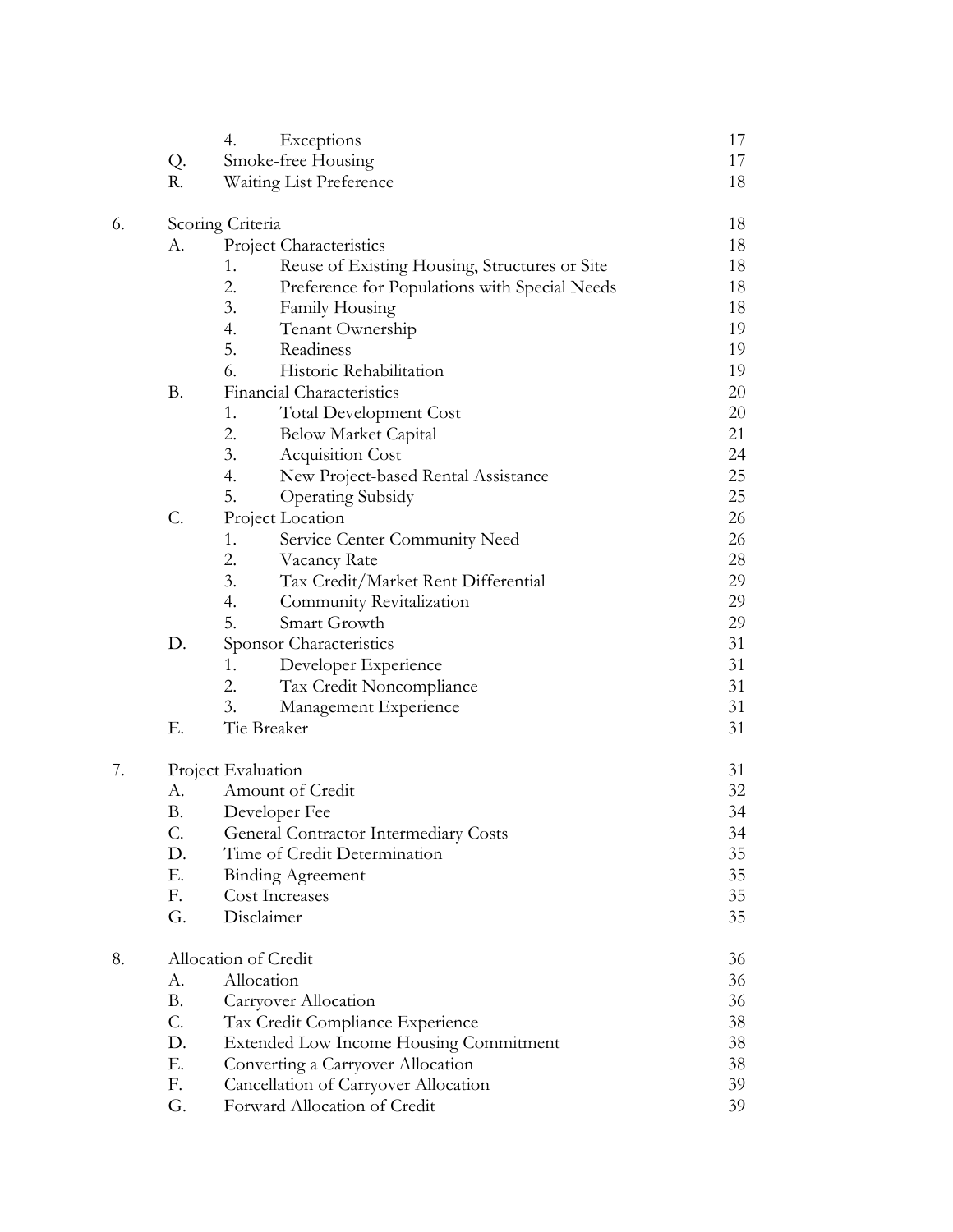|                        | Н.                                | Disclaimers                        | 39 |
|------------------------|-----------------------------------|------------------------------------|----|
| 9.                     | Tax-exempt Bond Financed Projects |                                    | 40 |
|                        | A.                                | Eligible Buildings                 | 40 |
|                        | <b>B.</b>                         | Requirements                       | 40 |
|                        | C.                                | Applicable Percentage              | 40 |
|                        | D.                                | Credit Determination               | 40 |
|                        | Ε.                                | Allocation                         | 40 |
| 10.                    |                                   | Monitoring                         | 41 |
|                        | А.                                | Recordkeeping and Record Retention | 41 |
|                        | <b>B.</b>                         | Certification and Review           | 43 |
|                        | C.                                | Data Collection                    | 46 |
|                        | D.                                | Inspections                        | 46 |
|                        | Ε.                                | Monitoring Fee                     | 46 |
|                        | F.                                | Notification of Noncompliance      | 47 |
|                        | G.                                | Liability                          | 47 |
| 11.                    |                                   | Rule Limitations                   | 47 |
|                        | A.                                | Other Requirements                 | 47 |
|                        | <b>B.</b>                         | Conflicts                          | 47 |
|                        | C.                                | Not an Entitlement                 | 47 |
|                        | D.                                | Final Agency Action                | 48 |
|                        | Ε.                                | Waiver                             | 48 |
|                        | F.                                | Headings                           | 48 |
|                        |                                   | <b>Statutory Authority</b>         | 48 |
| <b>Basis Statement</b> |                                   | 48                                 |    |
|                        |                                   | Fiscal Impact of the Rule          | 60 |
| <b>Effective Date</b>  |                                   | 60                                 |    |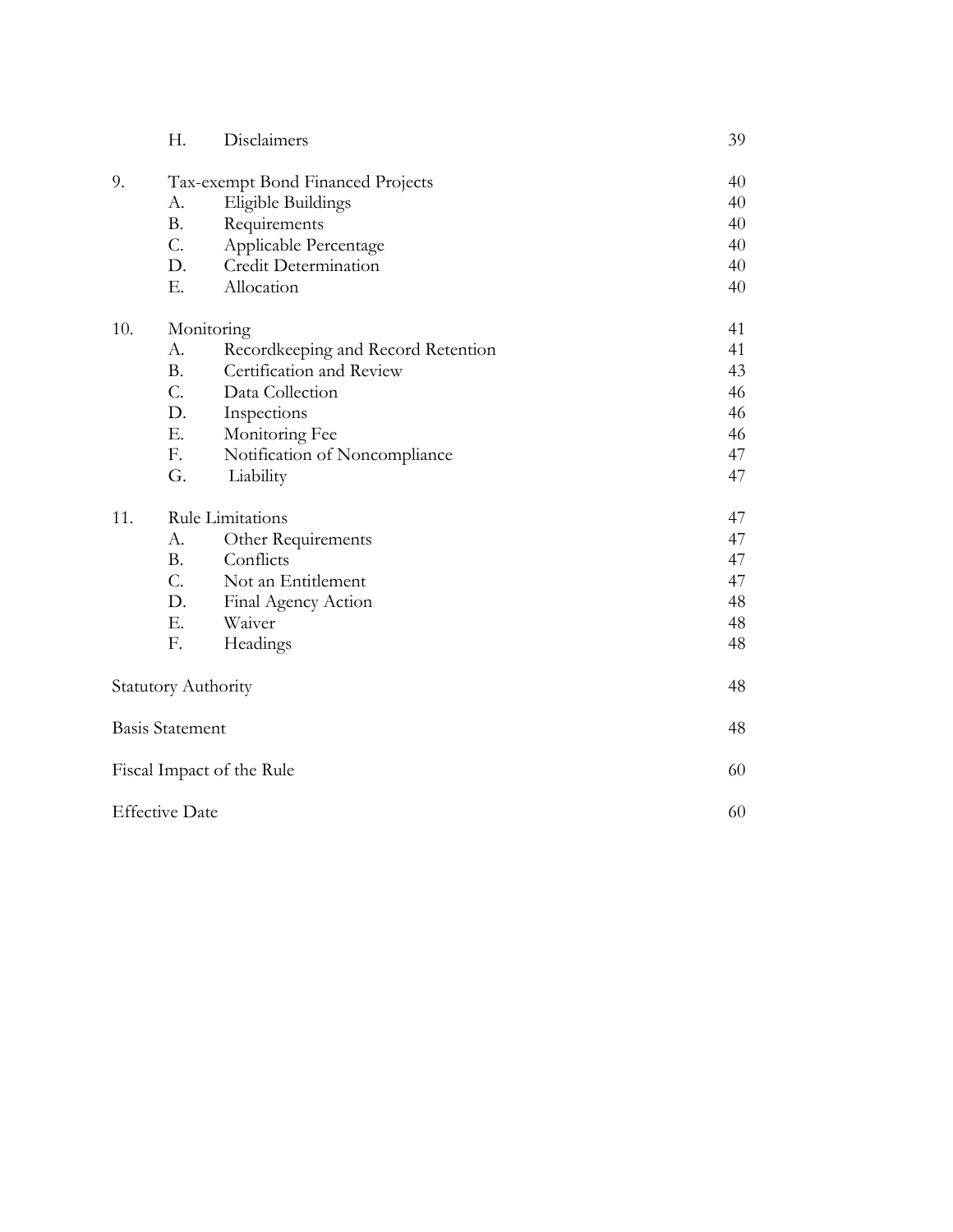## **99-346 MAINE STATE HOUSING AUTHORITY**

## **Chapter 16**: **LOW-INCOME HOUSING TAX CREDIT RULE**

**Summary**: The Tax Reform Act of 1986 created the federal low-income housing tax credit to encourage private capital investment in the development of qualified affordable residential rental housing. Section 42 of the Internal Revenue Code of 1986, as amended, and associated regulations and guidance govern the federal low-income housing tax credit. Section 42 of the Code requires housing credit agencies to adopt a qualified allocation plan for allocating and administering the federal low-income housing tax credit, including the annual ceiling of federal low-income housing tax credits allocated to housing credit agencies. Maine State Housing Authority is the designated housing credit agency for the State of Maine. This rule is the qualified allocation plan for the State of Maine. It establishes the policies, selection criteria and procedures for allocating and administering the federal low-income housing tax credit in the State of Maine.

## **SECTION 1: DEFINITIONS**

- A. "Act" means the Maine Housing Authorities Act, 30-A M.R.S.A. §4701 et seq., as amended.
- B. "Adaptive Reuse" means the conversion of existing non-housing buildings or structures to multi-family residential rental housing.
- C. "Affordable Housing TIF" means an affordable housing development district and program approved by MaineHousing pursuant to MaineHousing's Affordable Housing Tax Increment Financing Program and the Act.
- D. "Applicable Fraction" means the fraction defined in Section 42(c)(1)(B) of the Code.
- E. "Applicable Percentage" means the percentage defined in Section 42(b) of the Code.
- F. "Applicant" means an individual or entity applying for Credit governed by this rule or its successors and assigns, including without limitation the Owner of the Project if the Owner is not formed or established at the time of Application.
- G. "Application" means an application to MaineHousing for a reservation of Credit governed by this rule.
- H. "Benchmark Total Development Cost" means the benchmark Total Development Cost established by MaineHousing based on the historical average Total Development Cost of completed Projects by type and set forth in Section 6.B.1.

99-346 Maine State Housing Authority

Chapter 16 Low-Income Housing Tax Credit Rule (Proposed May 15, 2012) Page 1 of 60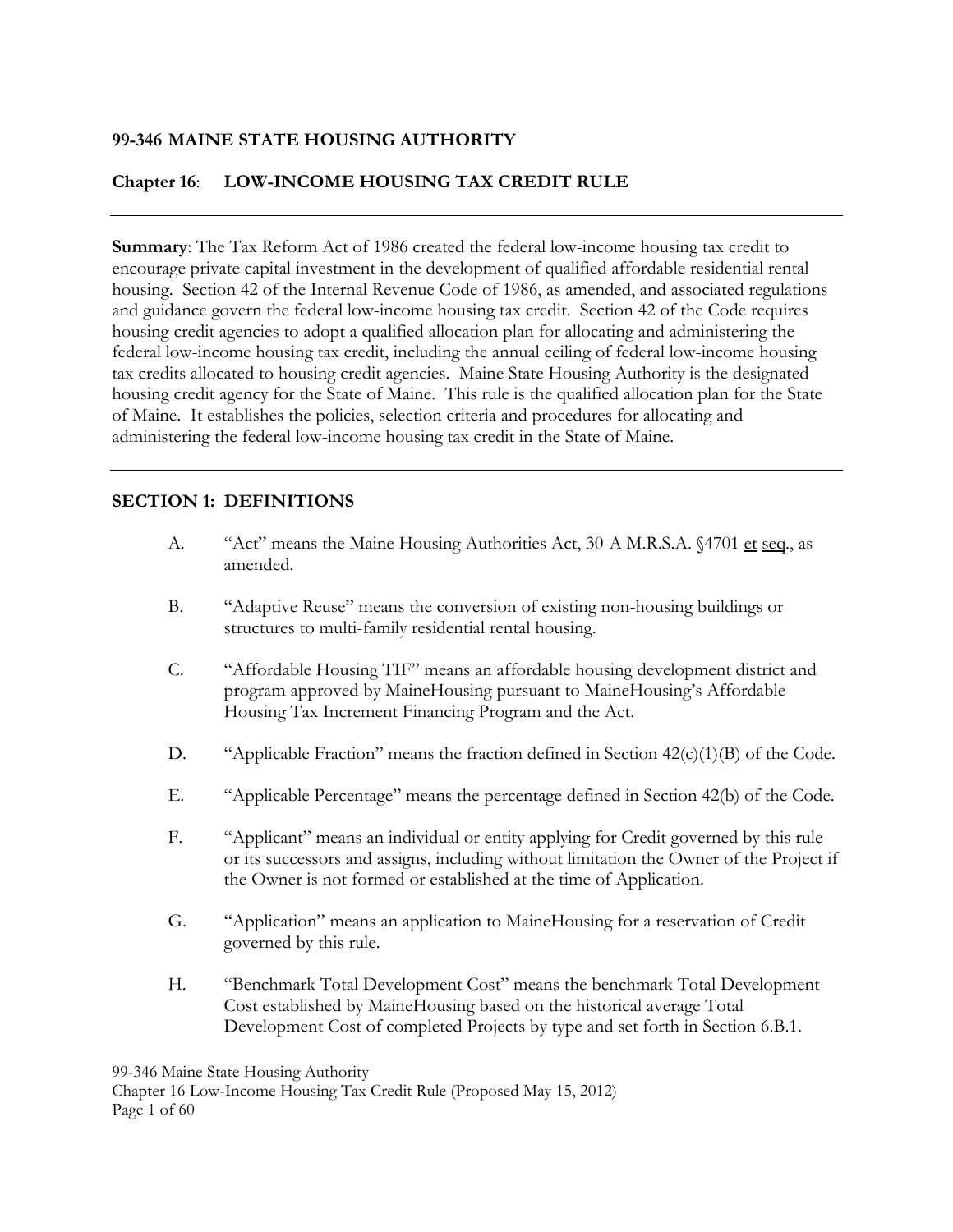- I. "Binding Agreement" means a binding agreement executed by MaineHousing and the Applicant pursuant to which the Applicant elects the Applicable Percentage for a Project pursuant to Section 42(b) of the Code.
- J. "Code" means the Internal Revenue Code of 1986, as amended, including applicable rules and regulations proposed or promulgated thereunder.
- K. "Compliance Period" means the period described in Section 42(i)(1) of the Code.
- L. "Credit" means the low-income housing tax credit established by Section 42 of the Code.
- M. "Credit Period" means the period described in Section  $42(f)(1)$  of the Code.
- N. "Demand Response Transportation" means on-call transportation services that operate at least 3 days per week and provides service throughout the day.
- O. "Developer Fee" means the compensation to the individual(s) or entity(ies) responsible for the work, costs and risks associated with the development of a Project, including amounts paid to consultants to perform tasks on behalf of such individuals or entities, but does not include compensation for professional services such as environmental assessments, rental market studies, soil tests, and water tests.
- P. "Difficult To Develop Area" means areas of the State which satisfy the requirements of Section  $42(d)(5)(B)(iii)(I)$  of the Code as designated by HUD annually or as designated by MaineHousing in Section 7.A.3 in accordance with Section  $42(d)(5)(B)(v)$  of the Code.
- Q. "Downtown" means (a) the central business district of a community that serves as the center for socioeconomic interaction in the community and is characterized by a cohesive core of existing commercial and mixed-use buildings (such as residential, commercial and office with a strong pedestrian orientation), often interspersed with civic, religious and residential buildings and public spaces, typically arranged along a main street and intersecting side streets, walkable and served by public infrastructure; or (b) an area identified as a downtown in a comprehensive plan adopted pursuant to 30-A M.R.S.A § 4312 et seq.
- R. "Elderly Housing" means a Project that is receives funding and rental assistance under RD or HUD multi-family rental housing programs for persons who are elderly (such as RD's Section 515 Rural Rental Housing Program and HUD's Section 202 Supportive Housing for the Elderly Program) or meets the definition of "housing for older persons" under the federal Fair Housing Act, 42 U.S.C. § 3607(b)(2).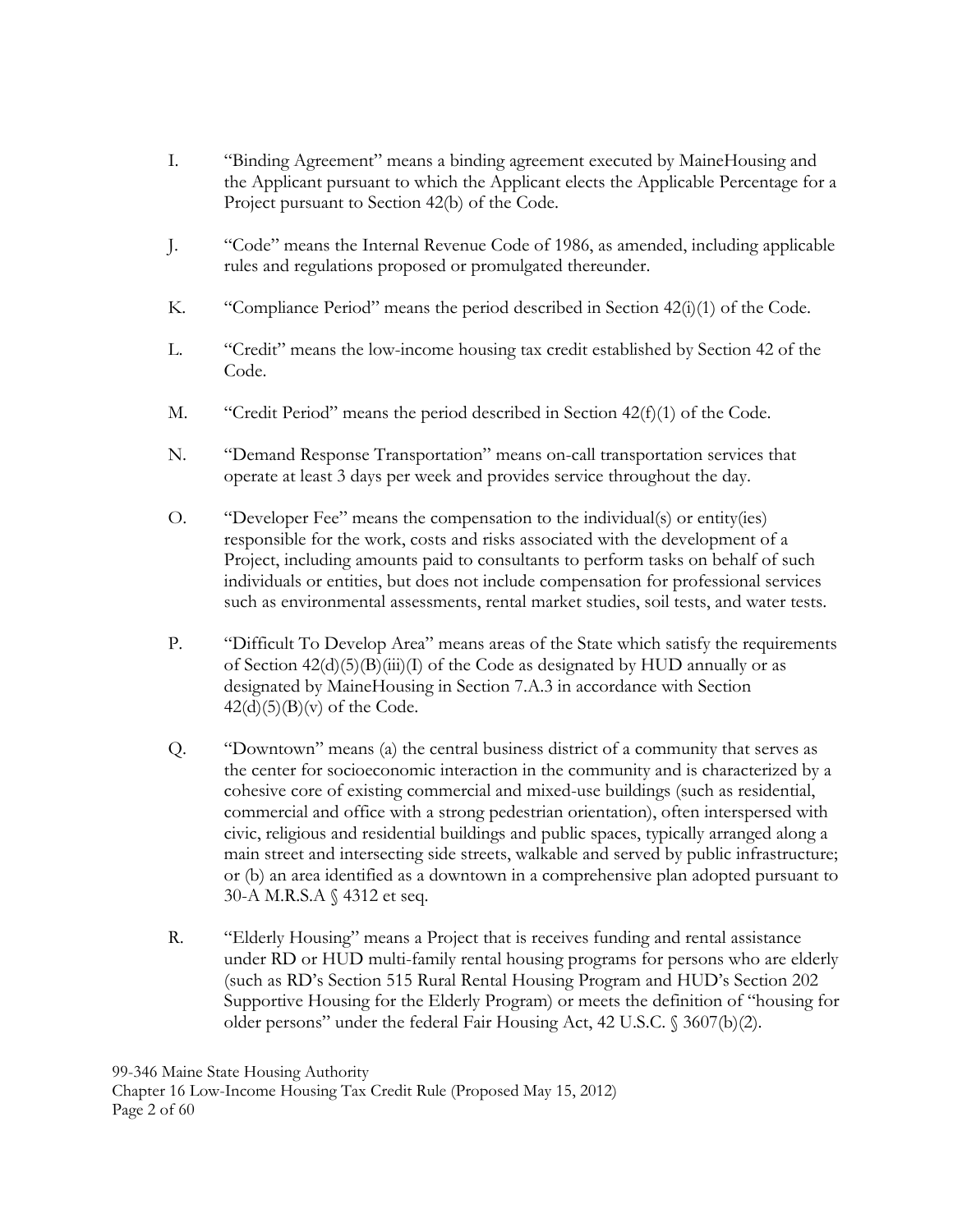- S. "Eligible Basis" means eligible basis as defined in Section 42(d) of the Code.
- T. "Enterprise Community" means any community that has received a federal designation as an enterprise community or empowerment zone by HUD or RD.
- U. "Extended Low-income Housing Commitment" means an agreement satisfying the requirements of Section 5 of this rule and Section 42(h)(6)(B) of the Code.
- V. "Extended Use Period" means the period described in Section 5.B. pursuant to Section  $42(h)(6)(D)$  of the Code.
- W. "Fixed-route Public Transportation" means year-round, regularly scheduled public transportation that operates at least 5 days per week and provides regular service during at least commuter hours (commuter hours being 6:30 AM to 9:30 AM and 3:00 PM to 6:00 PM daily).
- X. "Formerly Developed Site" means (i) a site currently used for other than residential or agricultural purposes, (ii) a site formerly used for other than residential housing with 4 or fewer dwelling units or agricultural purposes on which one or more substantial buildings or structures currently exist or have been demolished or removed for purposes of redeveloping the site, or (iii) a site otherwise designated by a municipality for redevelopment to renew a blighted area. An undeveloped portion of an existing site, regardless of the use of the existing site, is not a formerly developed site for purposes of this scoring category.
- Y. "Housing Development Costs" means the total of all direct and indirect costs incurred in financing, creating, purchasing or rehabilitating Qualified Low-income Housing Projects except the costs attributable to the acquisition of the land and any existing buildings.
- Z. "HUD" means the United States Department of Housing and Urban Development.
- AA. "Intermediary Costs" means all Housing Development Costs except the actual construction or Rehabilitation Costs attributable to the development of the units.
- BB. "IRS" means the United States Department of Treasury, Bureau of Internal Revenue Service.
- CC. "MaineHousing" means Maine State Housing Authority.
- DD. "Maximum Total Development Cost" means the maximum Total Development Cost by Project type that is eligible for Credit under this Qualified Allocation Plan

99-346 Maine State Housing Authority Chapter 16 Low-Income Housing Tax Credit Rule (Proposed May 15, 2012) Page 3 of 60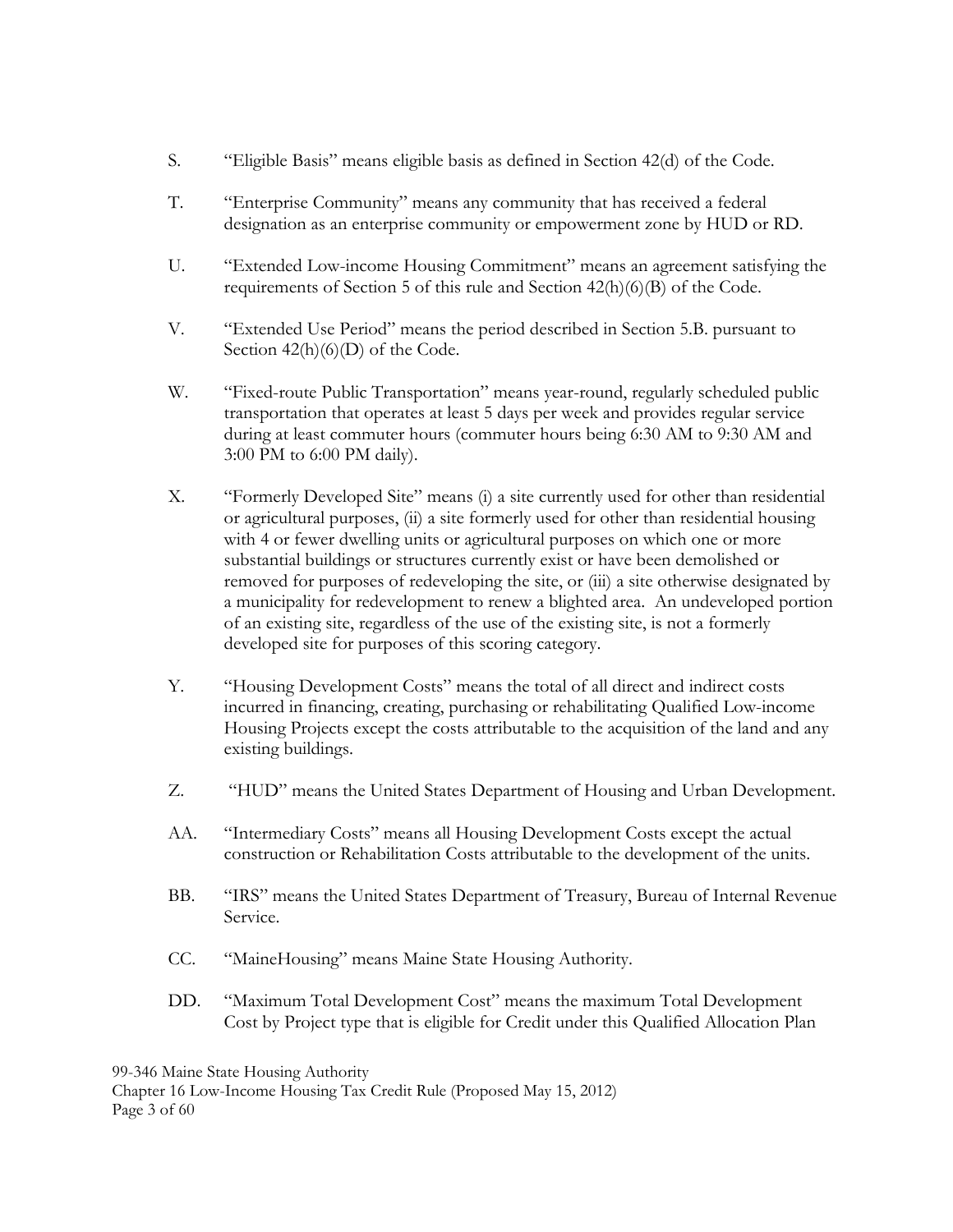pursuant to Section 4.C.

- EE. "Maximum Credit Amount" means the maximum amount of Credit a Project is eligible to receive pursuant to Section 3.D.
- FF. "Notice to Proceed" means the notice to the Applicant that a Project has been selected for further evaluation to determine the Project's eligibility for and the amount of Credit to be allocated for the Project.
- GG. "Owner" means the owner of a Qualified Low-income Building which has been placed in service and has received an allocation of Credit from MaineHousing pursuant to this rule or a prior Qualified Allocation Plan.
- HH. "Placed in Service" means the date on which a Qualified Low-income Building is suitable and available for occupancy as determined in accordance with Section 42 of the Code.
- II. "Qualified Allocation Plan" or "Plan" means the plan for allocation and administration of the Credit, including the annual State Ceiling, adopted by the housing credit agency pursuant Section 42(m)(1)(B) of the Code.
- JJ. "Qualified Basis" means qualified basis as defined in Section 42(c)(1) of the Code.
- KK. "Qualified Census Tract" means areas of the State which meet the requirements of Section  $42(d)(5)(B)(ii)$  of the Code designated by HUD annually.
- LL. "Qualified Low-income Building" or "Building" means a building as defined in Section  $42(c)(2)$  of the Code.
- MM. "Qualified Low-income Housing Project" or "Project" means a project as defined in Section 42(g) of the Code.
- NN. "Qualified Non-profit Organization" means an organization defined in Section  $42(h)(5)(C)$  of the Code.
- OO. "Rehabilitation Costs" means the expenses incurred or to be incurred which qualify as rehabilitation expenditures under Section 42(e) of the Code.
- PP. "RD" means the United States Department of Agriculture Rural Development.
- QQ. "Safe Walking Distance" means year-round pedestrian route appropriate to the area, including sidewalks adjacent to the Project, paved wide shoulders suitable for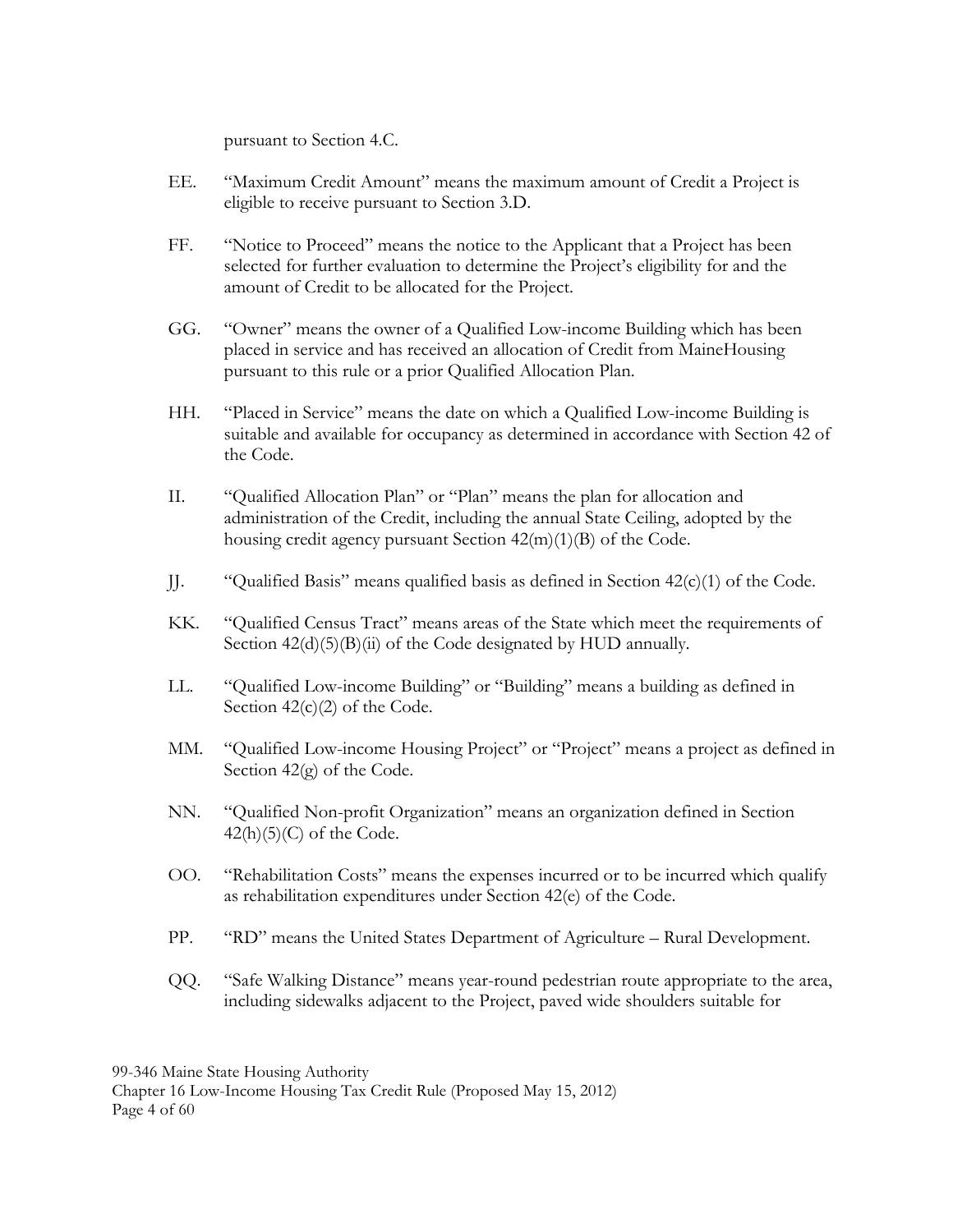walking, crosswalks and traffic signals at busy roads or intersections, and the route must be walkable year-round, including during the winter, i.e. plowed.

- RR. "Section" or "Subsection" mean or refer to sections and subsections of this rule.
- SS. "Section 8" means Section 8 of the United States Housing Act of 1937, 42 U.S.C. § 1437f, as amended.
- TT. "Service Center Community" means a municipality or group of municipalities identified by the State Planning Office as a Regional Service Center pursuant to State Planning Office Rule Chapter 220, *Methodology for Identification of Regional Service Centers*.
- UU. "State" means the State of Maine.
- VV. "State Ceiling" means the State housing credit ceiling established in Section  $42(h)(3)(C)$  of the Code.
- WW. "State's Growth Management Law" means the provisions set forth in 30-A M.R.S.A. § 4349-A, as amended.
- XX. "Total Construction Cost" means the sum of site costs, structures costs, general requirements, bond premiums, and contractor overhead and profit.
- YY. "Total Development Cost" means the sum of all costs of developing and constructing or rehabilitating a Project, including without limitation, acquisition costs, Total Construction Costs, soft costs (such as permits, design and engineering fees, environmental site assessment fees and legal fees), costs associated with obtaining and carrying a financing package, Developer Fee and project reserves.
- ZZ. "Urban Infill Site" means land that was left vacant or underutilized in the development of an urban area, including, for example, a vacant lot between existing buildings or a parking lot in an urban area.
- AAA. "Very Low Income" means individuals or families whose income is at or below 50% of the area median gross income as determined in accordance with Section 42 of the Code.

#### **SECTION 2: HOUSING NEEDS AND PRIORITIES**

A. **Consolidated Plan**. MaineHousing annually completes a statewide needs assessment as part of its Consolidated Plan. Based on that annual needs assessment, MaineHousing determines priorities in its housing delivery programs. MaineHousing will allocate Credit resources in a manner consistent with the needs assessment and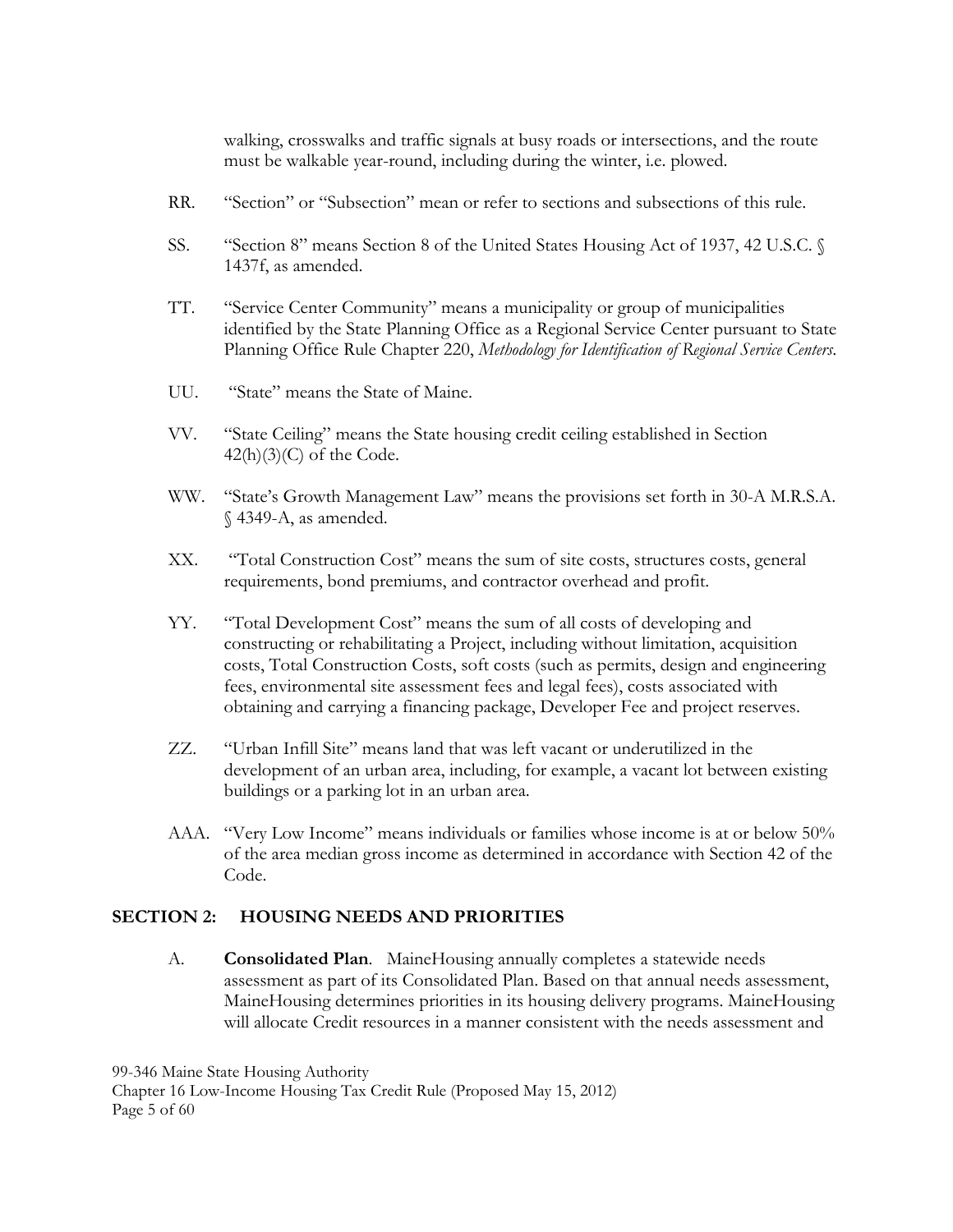priorities approved through the Consolidated Plan. The following needs are identified:

- 1. Creation and maintenance of an adequate supply of decent, safe and sanitary rental housing affordable for persons with Very Low Income.
- 2. Rehabilitation of existing housing stock, which does not result in displacement or substantially increased housing costs.
- 3. Increased availability of housing with services for persons with special needs including, without limitation, housing for persons who are homeless, housing for persons with mental and physical disabilities and housing for perons who are elderly.
- B. **Housing Priorities**. In consideration of the housing needs identified above, MaineHousing has established the following housing priorities for allocation of the Credit:
	- 1. The most efficient use of the Credit and other MaineHousing resources, including Projects that have the lowest Total Development Cost;
	- 2. Projects that provide housing for persons with Very Low Income;
	- 3. Projects that incorporate smart growth principles and contribute to vibrant, mixed-use downtown communities;
	- 4. Projects involving acquisition and rehabilitation, which add to or significantly rehabilitate and preserve existing rental housing;
	- 5. Projects which have federal subsidies but need the Credit to make the Project feasible, including Projects with RD and HUD funding;
	- 6. Projects which meet the housing and service needs of distinct populations of a community, including person who are homeless or have other special needs; and
	- 7. Projects that receive new or preserve existing project-based rental assistance to provide housing for persons with income at or below Very Low Income.

# **SECTION 3: STATE CEILING, SET-ASIDES AND MAXIMUM CREDIT AMOUNT**

A. **Amount of State Ceiling**. The State Ceiling for the State for each calendar year will be the sum of:

99-346 Maine State Housing Authority Chapter 16 Low-Income Housing Tax Credit Rule (Proposed May 15, 2012) Page 6 of 60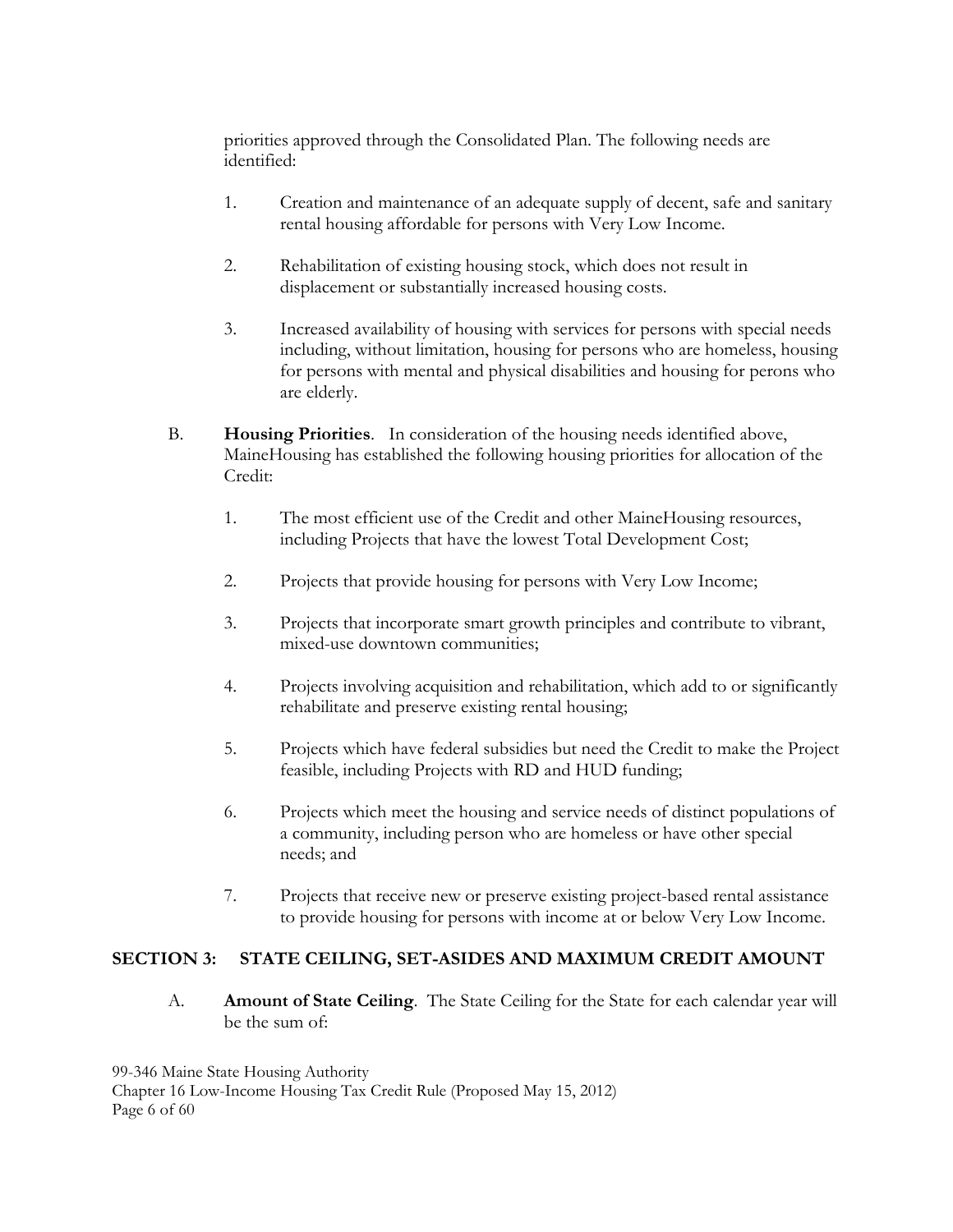- 1. The per-capita dollar amount established pursuant to Section 42(h)(3) of the Code multiplied by the State population as determined by the most recent estimate of the State's population released by the United States Bureau of Census before the beginning of such calendar year, or by such other method as may be authorized or required by the Code;
- 2. The unused State Ceiling for the State, if any, for the preceding calendar year;
- 3. The amount of the State Ceiling returned in the calendar year; and
- 4. The amount, if any, allocated to MaineHousing by the United States Secretary of the Treasury from the re-pooling of other states' unused housing credit allocations.

If, at the close of a calendar year, after all current year allocations and carryover allocations have been made, there is a portion of the current per capita State Ceiling remaining, it will automatically be carried over and added to the State Ceiling for the following year to be allocated as part of the State Ceiling for that year.

- B. **Non-Profit Set-aside**. Ten percent (10%) of the annual State Ceiling will be set aside for Projects in which a Qualified Non-profit Organization will own an interest (directly or through a partnership) and materially participate in the development and operation of the Project throughout the Compliance Period in accordance with Section 42 (h)(5)(B) of the Code. An Applicant must provide evidence that a Qualified Non-profit Organization will own an interest in the Project in accordance with the Code and indicate its desire to compete in this set-aside in its Application. If the amount of Credit under this set-aside is not sufficient to complete the Project proposed by the highest-scoring eligible Applicant, additional Credit will be allocated to the Applicant regardless of the Applicant's score in relation to the scores of other Applicants.
- C. **Preservation Set-aside**. Up to \$500,000 of the annual State Ceiling will be set aside for Projects that preserve and rehabilitate existing multi-family rental housing that (i) has outstanding financing from a RD rental housing program and project-based rental assistance from RD which will be assumed by the Owner or will be replaced with new capital financing and/or project-based rental assistance from RD, or (ii) has an existing Section 8 project-based rental assistance contract or similar HUD project-based rental assistance contract (excluding assistance provided under the Section 8 Project-Based Voucher Program) which will be assumed by the Owner or replaced with a new Section 8 project-based rental assistance contract on similar terms. The Credit must be used primarily for the rehabilitation of the Project. An Applicant must indicate its desire to compete in this set-aside in its Application. If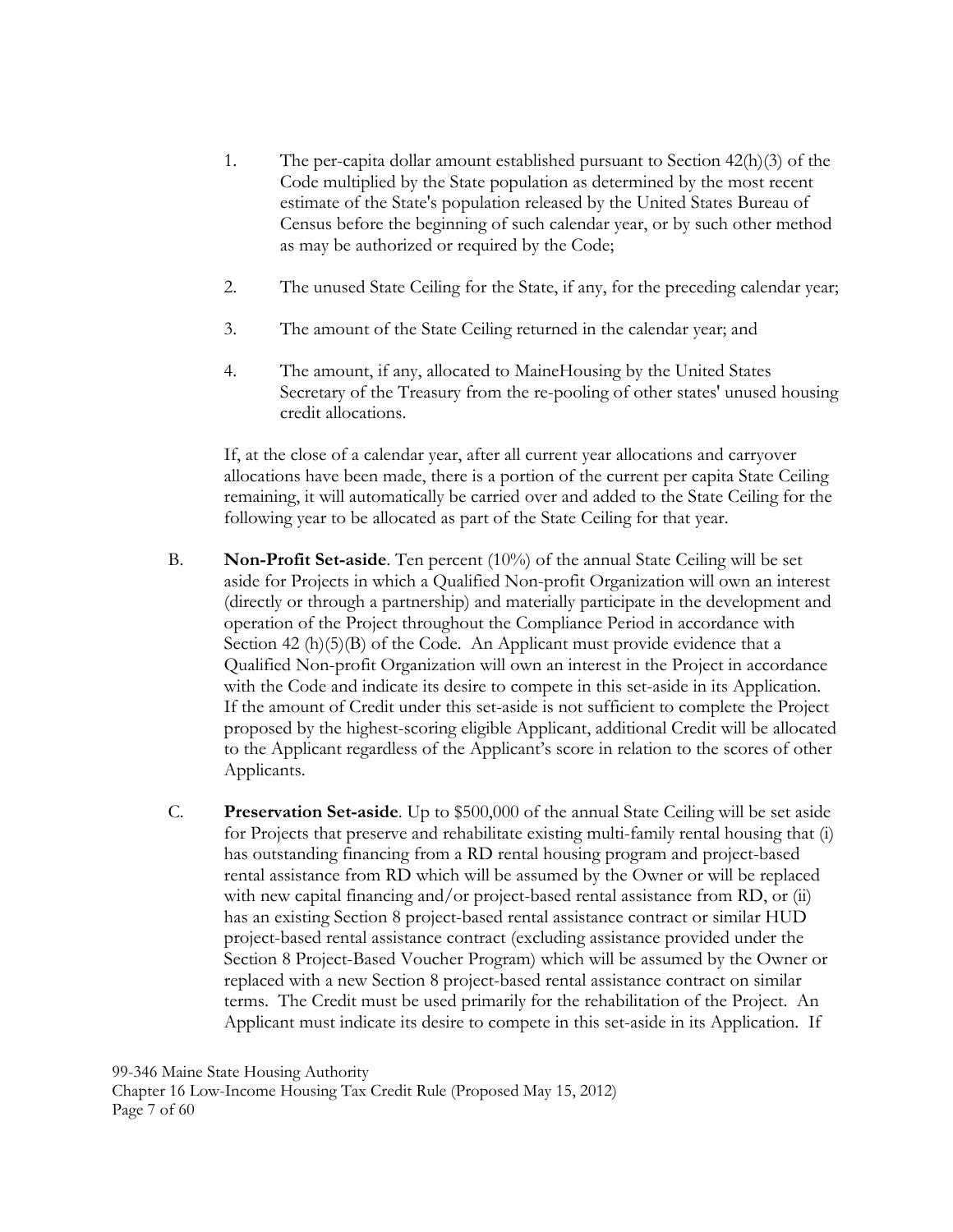the amount of Credit under this set-aside is sufficient to complete the Project proposed by the highest-scoring eligible Applicant, but is not sufficient to complete the Project proposed by the second highest-scoring eligible Applicant, additional Credit may be allocated to the second highest-scoring Applicant, regardless of the Applicant's score in relation to the scores of other Applicants, based on the quality of the Application and the most efficient use of Credit as determined by MaineHousing in its sole discretion.

D. **Maximum Credit Amount**. The maximum amount of Credit that an Applicant may receive is the lesser of (i) \$20,000 per Credit-eligible unit for a Project and (ii) 30% of the State Ceiling for the year in which the Applicant applied for Credit. MaineHousing may, in its sole discretion, increase the Maximum Credit Amount for a Project that is located Downtown and was awarded points under Section 6.C.5.a. to the lesser of (i) \$22,000 per Credit-eligible unit for a Project and (ii) 30% of the State Ceiling for the credit year in which the Applicant applied for Credit.

MaineHousing will make a pre-determination about the boundaries of a Downtown and a Project's eligibility under the selection criterion in Section 6.C.5.a. for purposes of determining the Maximum Credit Amount, provided the Applicant submits all information necessary for MaineHousing to make such determination at least 15 days prior to the deadline for Applications for the applicable Credit round.

#### **SECTION 4: ALLOCATION PROCESS**

A. **Pre-Application Site Review**. A prospective Project for which an Applicant expects to submit an Application must undergo a site review and evaluation by MaineHousing to be eligible to apply for Credit. The purpose of the evaluation is to determine the prospective Project's suitability for housing, which determination shall be made solely by MaineHousing. MaineHousing will consider the physical site of the prospective Project, the difficulty of developing the site, the building(s) to be constructed and/or the building(s) to be rehabilitated as part of the Project, any demolition, remediation or site work to be performed in connection with the Project and the projected capital and operating costs of developing and operating the Project. MaineHousing will notify the Applicant in writing within thirty (30) of receiving a complete request for site review if MaineHousing determines a prospective Project is unsuitable. If a prospective Project is deemed unsuitable based on the evaluation, the Project is not eligible to apply for Credit. Information about prospective Projects in form and substance required by MaineHousing and a fee in the amount of \$500 shall be submitted to MaineHousing at least 45 days prior to the deadline for Applications for the applicable Credit round. The fee will be applied to the Application fee.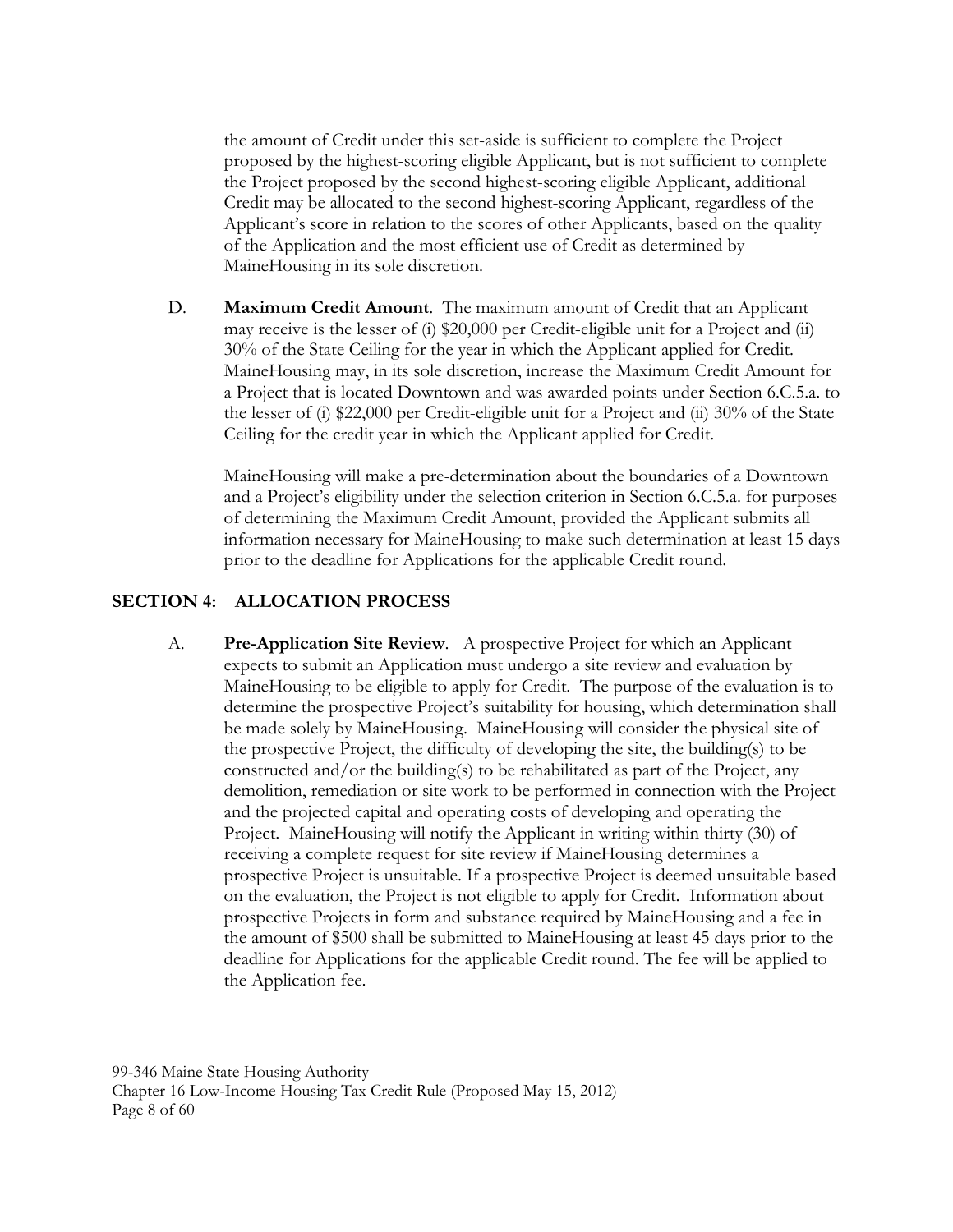An Applicant may appeal MaineHousing's determination that a prospective Project is unsuitable to MaineHousing's Director within 20 days of the date of the notice from MaineHousing. The appeal must be in writing and identify the Applicant and the Project. The Applicant may submit additional information not previously provided to MaineHousing with the appeal if the Applicant believes the information is relevant to the suitability of the Project. MaineHousing's Director will promptly respond with a written decision on the appeal. An Applicant must use and complete this appeal process before pursuing other remedies. A decision by MaineHousing's Director pursuant to this appeal process constitutes final agency action with respect to the site review process described in this subparagraph.

B. **Application**. The deadline for submitting all Applications for the 2013 State Ceiling, including Applications for the Set-asides under the 2013 State Ceiling in Section 3, is 5:00 PM on Thursday, October 25, 2012.

Applications shall be in the form prescribed by MaineHousing and shall be complete. If an Applicant fails to complete any of the prescribed forms or schedules in the Application, the Application will be rejected.

The Application must include a non-refundable application fee as follows:

| Projects of up to 11 units   | \$250   |
|------------------------------|---------|
| Projects of 11 to 23 units   | \$ 500  |
| Projects of 24 or more units | \$1,000 |

The non-refundable application fee must be paid for any Application re-submitted or carried over from one tax credit year to the next tax credit year.

MaineHousing reserves the right to require additional information it deems necessary in order to process an Application.

MaineHousing may reject any and all Applications and may refuse to award any or all of the Credit in its sole discretion. An Applicant may withdraw an Application at any time by written notice to MaineHousing, but the application fee will not be refunded.

C. **Ineligible Applicants**. An Application will not be accepted, processed, or approved by MaineHousing if the Applicant or any affiliate or principal thereof, or any entity controlled by the Applicant or affiliate or principal thereof, (i) has in the last six months been declared in default or been 60 days or more delinquent on any loan with MaineHousing unless an approved payment or workout plan is in place and in good standing; or (ii) has ever been the owner of any MaineHousing-financed project in which MaineHousing has foreclosed a mortgage interest or received a deed-in-lieu of foreclosure of a mortgage interest unless waived by MaineHousing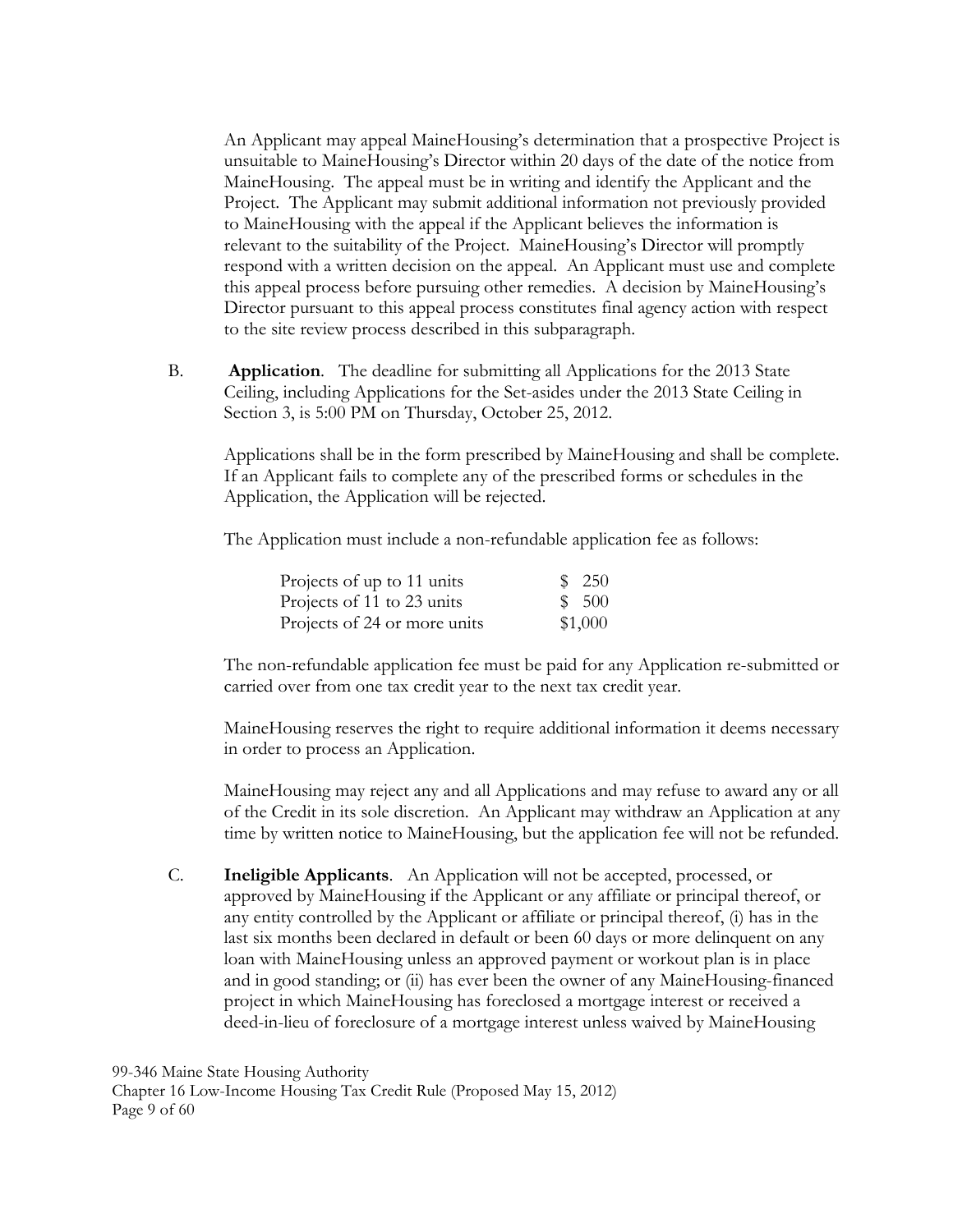for public policy reasons, which waiver must be in writing, signed by the Director of MaineHousing and state the justification for the waiver; or (iii) is presently debarred, suspended, proposed for debarment, or excluded from participation in federal or state programs.

- D. **Notice to Local Jurisdiction**. Upon receipt of an Application, MaineHousing will provide notice of the proposed Project to the chief executive officer of the municipality and the public housing authority with jurisdiction over the proposed location of the Project. Such notice will provide for a fifteen (15) day period in which to comment on the proposed Project. Any comments received will become part of the Application and will be considered by MaineHousing in the selection process.
- E. **Selection Process**. Applications that are received and accepted by MaineHousing and meet the threshold requirements of Section 5 will be reviewed and scored according to the selection criteria set forth in Section 6. The Applications will be ranked from highest scoring to the lowest scoring Application. The tie breaker mechanism in Section 6.E. will be used to rank Applications with the same score. Once Applications are ranked, MaineHousing will determine which Applications will be selected to receive an award of Credit.
- F. **Notice to Proceed**. MaineHousing will issue a Notice to Proceed to Applications selected to receive an award of Credit. The Notice to Proceed must be accepted by the Applicant by executing and returning the original Notice to Proceed to MaineHousing within a specified time. The Notice to Proceed will provide that MaineHousing will evaluate the Project pursuant to Section 7 to determine the amount of Credit, if any, to be allocated to the Project. The Notice to Proceed will include deadlines for submitting the information necessary for MaineHousing to perform the evaluation, submitting construction plans and specifications, closing the construction and permanent financing for the Project and placing the Project in service.
- G. **Waiting List**. A waiting list will be developed for Applications not initially selected. Any unused Credit will be made available to Applications on the waiting list in rank order of priority. An Application for a Project on the waiting list will be deemed withdrawn if MaineHousing issues a Notice to Proceed for the Project under another MaineHousing program.
- H. **Credit Allocation**. Once the Applicant accepts the Notice to Proceed by executing and returning the Notice to Proceed to MaineHousing, MaineHousing will determine the amount of Credit to be allocated for the Project based on the evaluation procedure set forth in Section 7. The amount of Credit will not exceed the Maximum Credit Amount and will be subject to other limitations set forth in Section 7. A Project may receive an allocation of Credit pursuant to Section 8.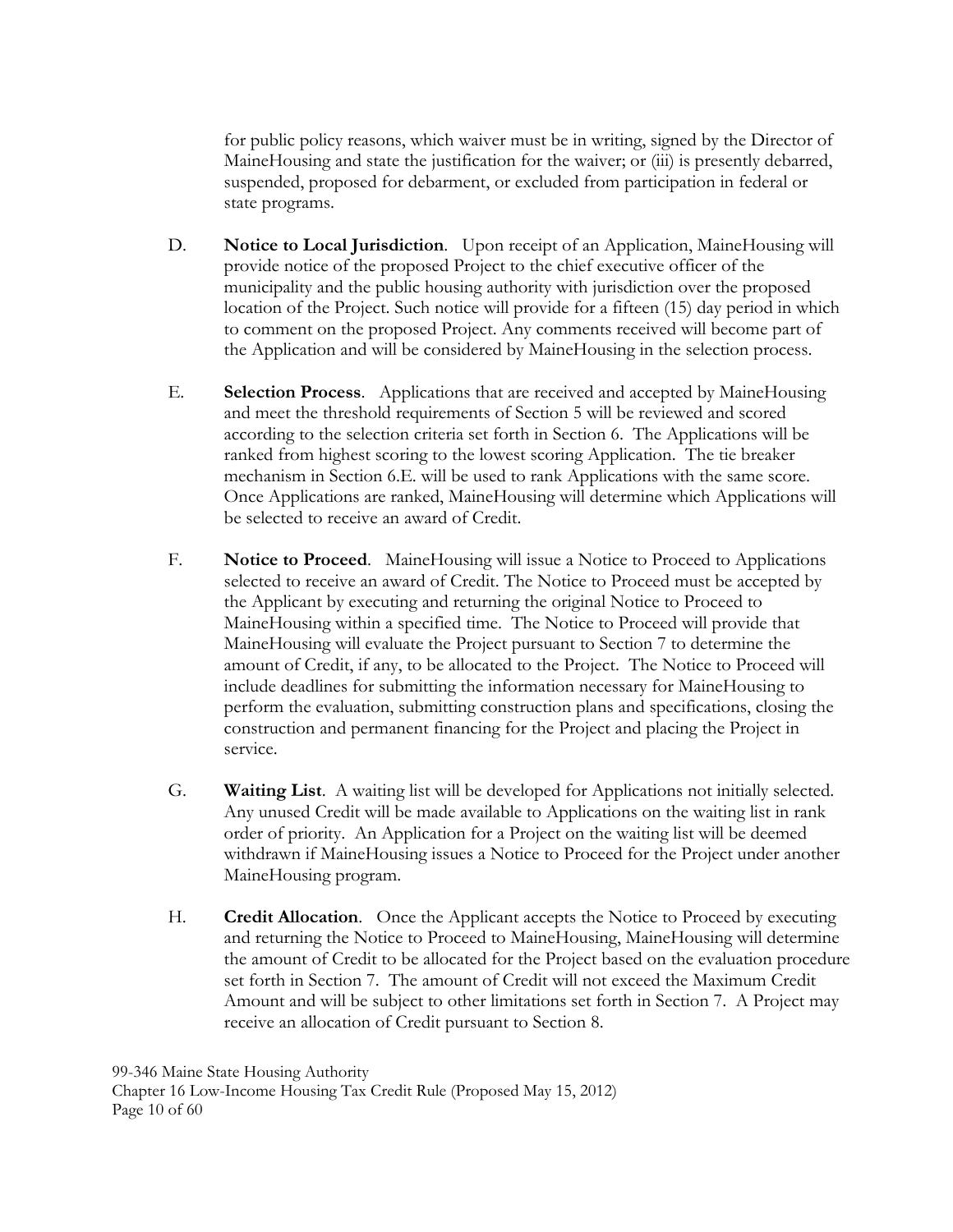- I. **Termination of Application or Notice to Proceed**. MaineHousing shall deem an Application withdrawn or, a Notice to Proceed, if issued, cancelled if one or more of the following events occur after the Application is made or the Notice to Proceed is issued.
	- 1. The Application or Notice to Proceed is assigned or there is a change of Applicant without MaineHousing's prior written consent.
	- 2. There is a change in the location of the Project from the location identified in the Application.
	- 3. There is any change in the commitments made in the Application which results in a net reduction in the score that the Application received pursuant to the selection criteria set forth in Section 6, except as set forth in Section 6.B.1. and Section 6.B.2.
	- 4. There is a change in the design of the Project or the financing for the Project from the design or the financing described in the Application which MaineHousing determines, in its sole discretion, would result in a substantial increase in the amount of Credit or other MaineHousing funding for the Project that the Applicant requested in the Application and MaineHousing determined the Applicant was eligible to receive.
	- 5. The Total Development Cost of the Project exceeds the Maximum Total Development Cost.
	- 6. There is any other material or substantive amendment or change to the Application without MaineHousing's prior written consent.

# **SECTION 5: THRESHOLD REQUIREMENTS**

 The following threshold requirements must be satisfied to be eligible for Credit. The Application must include evidence of satisfaction of these threshold requirements.

- A. **Eligible Projects**. The Application must be for a Qualified Low-income Housing Project.
- B. **Affordability**. An Applicant shall agree to maintain the Project as residential rental housing, to keep at least 60% of the total units in a Project occupied by persons with Very Low Income and to keep the Credit-eligible units in the Project rent-restricted in accordance with Section 42 of the Code for a period of ninety (90) years.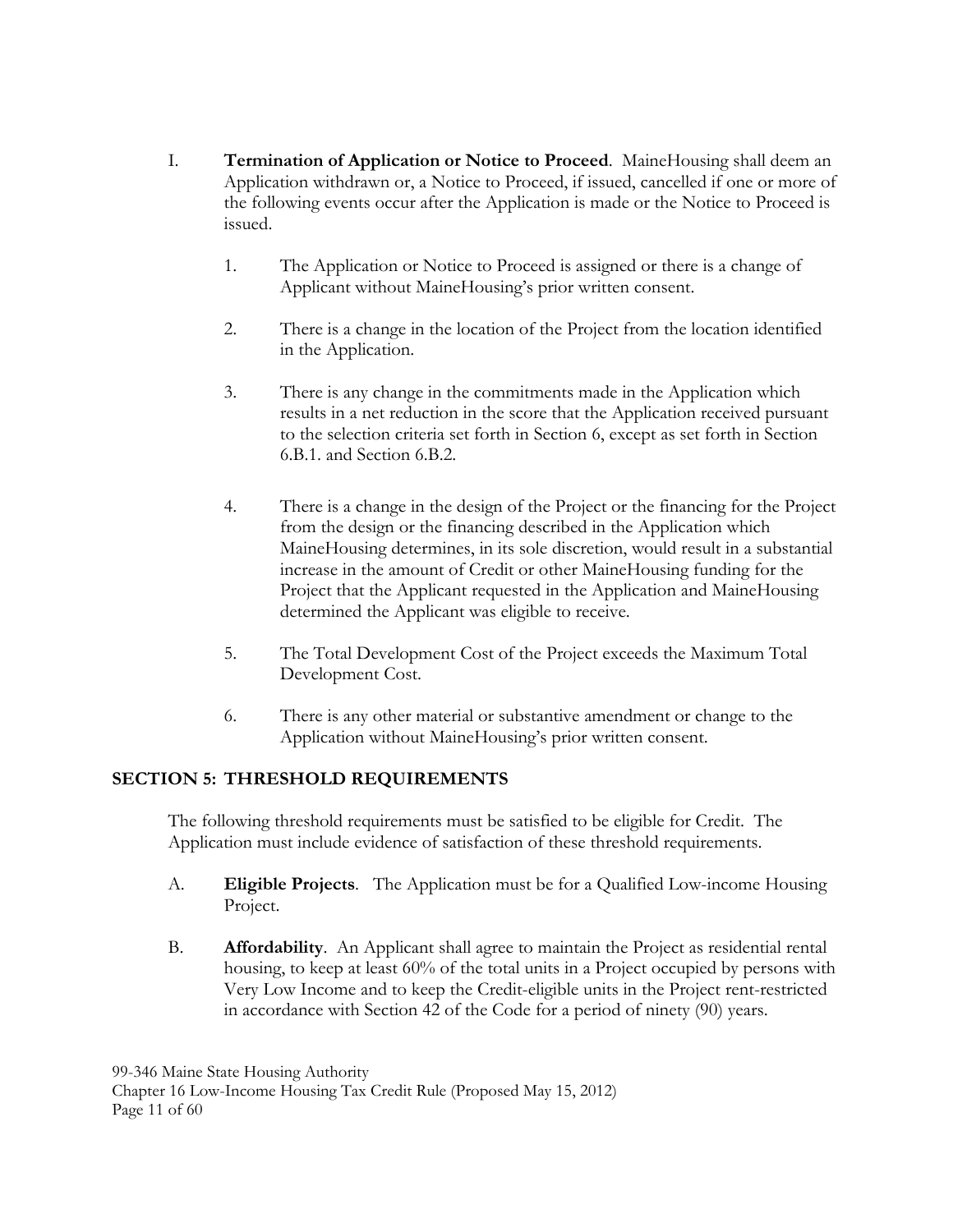C. **Maximum Total Development Cost**. An Application for a Project will not be accepted, processed or approved by MaineHousing if at any time prior to the construction loan closing for the Project the Total Development Cost of the Project exceeds the maximum Total Development Cost for a Project of its type as follows.

| Type of Project                | Maximum Total Development Cost |
|--------------------------------|--------------------------------|
| New Construction (Elderly)     | \$215,000 per unit             |
| New Construction (Family)      | \$240,000 per unit             |
| Acquisition and Rehabilitation |                                |
| of Existing Housing            | $$150,000$ per unit            |
| <b>Adaptive Reuse</b>          | $$265,000$ per unit            |

A Project that involves the acquisition and demolition of an existing structure(s) will be treated as a new construction project. If a Project involves more than one of these project types, the Maximum Total Development Cost of the Project is the sum of the percentage of Total Development Cost allocable to each type, based on the number of residential units in each type, as applied to the Maximum Total Development Cost for the respective type. For example, the Maximum Total Development Cost of an Elderly Housing Project that involves the conversion an existing historic school into 10 housing units plus the construction of an addition with 10 additional housing units is \$240,000 per unit, which is 50% of the Maximum Total Development Cost for Adaptive Reuse and 50% of the Maximum Total Development Cost for the new construction of Elderly Housing.

- D. **Development Capacity**. The Application must identify a complete development team consisting of a legally existing development entity with a taxpayer identification number, a management company and a tax advisor or consultant.
- E. **Project Owner**. The Application must identify the owner of the Project if the owner is different from the Applicant, or at a minimum the type of entity the owner will be, and all principals of the owner, and must include the existing organizational documents for the Applicant and the owner, if different from the Applicant, and all principals of the owner. If the legal owner of the Project (i.e. the person or entity to whom the Credit will be allocated) has not been formed at the time of Application, the Applicant must establish the legal owner of the Project and submit evidence thereof to MaineHousing before an allocation of Credit will be made to the Project.
- F. **Non-profit Participation**. If a Qualified Non-profit Organization will own an interest in the Project and materially participate in the development and operation of the Project, the Application must include documentation sufficient for MaineHousing to determine that such organization is a Qualified Non-profit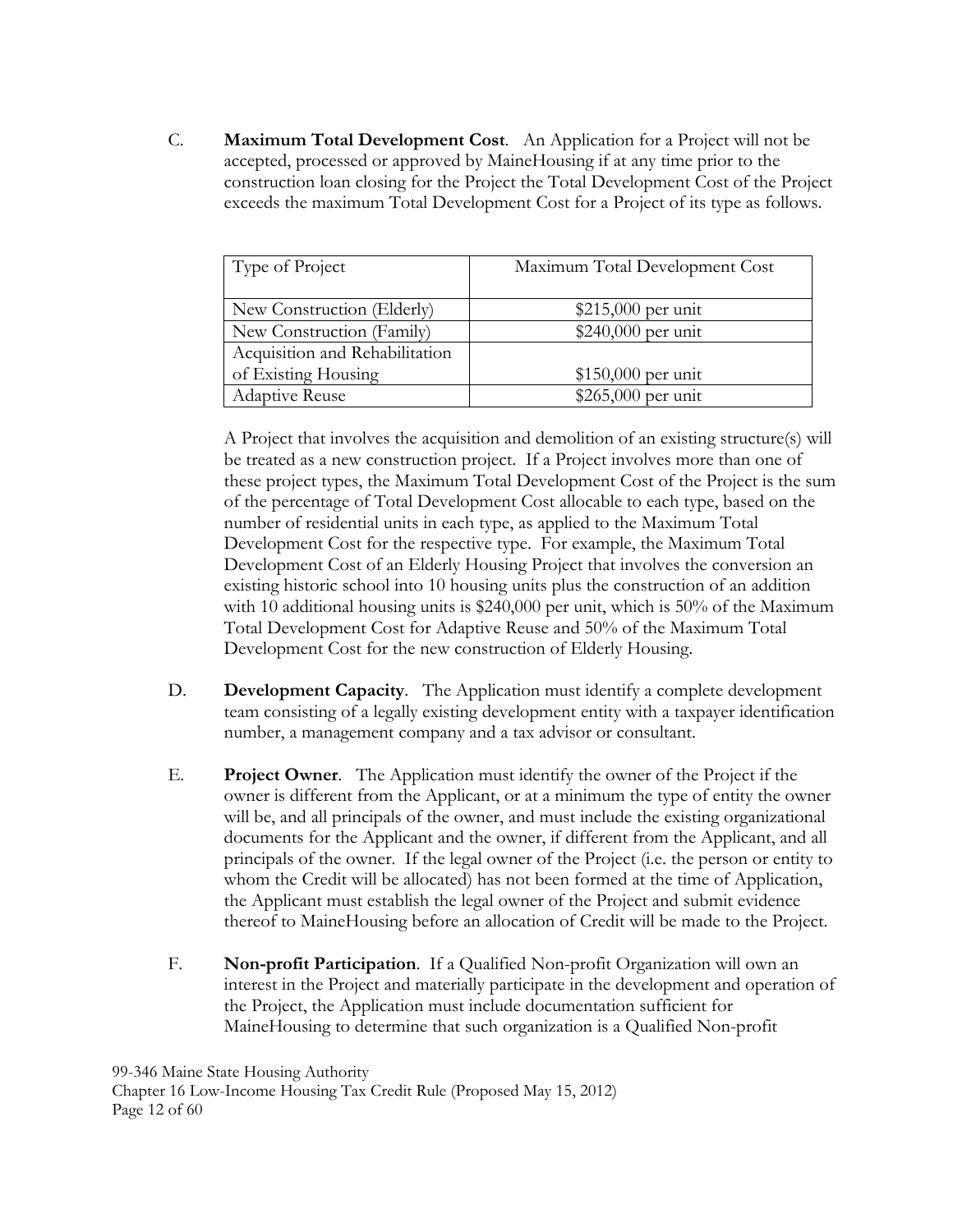Organization, including without limitation, (a) a certificate of good standing for the organization from the state in which they are incorporated, (b) a letter from the IRS determining that such organization is an organization described in Section  $501(c)(3)$ or Section  $501(c)(4)$  of the Code and is exempt from taxation under Section  $501(a)$ of the Code, and (c) a certification from the chief executive officer of the organization that (i) the organization has notified the IRS of all changes to the organization that would affect its status under Section  $501(c)(3)$  or  $501(c)(4)$  of the Code and Section 501(a) of the Code and the determination letter has not been modified, suspended or revoked, (ii) the organization is engaged in and has as one of its charitable purposes the fostering and development of low-income housing, and (iii) the organization is not affiliated with or controlled by any for-profit entity.

- G. **Site Control**. The Application must include evidence of satisfactory site control consisting of ownership, option, purchase and sale contract, long-term lease or other evidence acceptable to MaineHousing.
- H. **Located in a Growth Area**. The Application must include evidence that the Project complies with the State's Growth Management Law. Projects which involve new construction, the acquisition of newly-constructed or the conversion of existing buildings to multi-family residential rental property, must be located in a locally designated growth area as identified in the comprehensive plan or growth management plan of the municipality in which the Project is located. If a Project is not located in a designated growth area in the comprehensive or growth management plan of the municipality in which it is located, the Project is not eligible for Credit. If the municipality in which the Project is located has not adopted a comprehensive plan or a growth management plan or the comprehensive or growth management plan adopted by the municipality is not consistent with applicable State law, the Project must be located in an area that is served by a public sewer system with the existing capacity for the Project, an area identified as a census-designated place in the latest Federal Decennial Census, or a compact area of an urban compact municipality as defined under 23 M.R.S.A. § 754. Projects that exclusively serve certain populations, including persons with disabilities, persons who are homeless and persons who are wards of the State, are excluded from the requirements of the State's Growth Management Laws.
- I. **Project Feasibility**. The Application must demonstrate the financial ability to proceed with and complete the Project, including the then current status of construction and permanent financing for the Project, or other proof of ability to proceed from existing resources. Providers which deliver services to special needs populations must provide documentation evidencing the commitment of an identified source of funding for the services. If the Project is part of or related to a development and cannot be completed without the completion of the development, either structurally or financially, then the Applicant must demonstrate the financial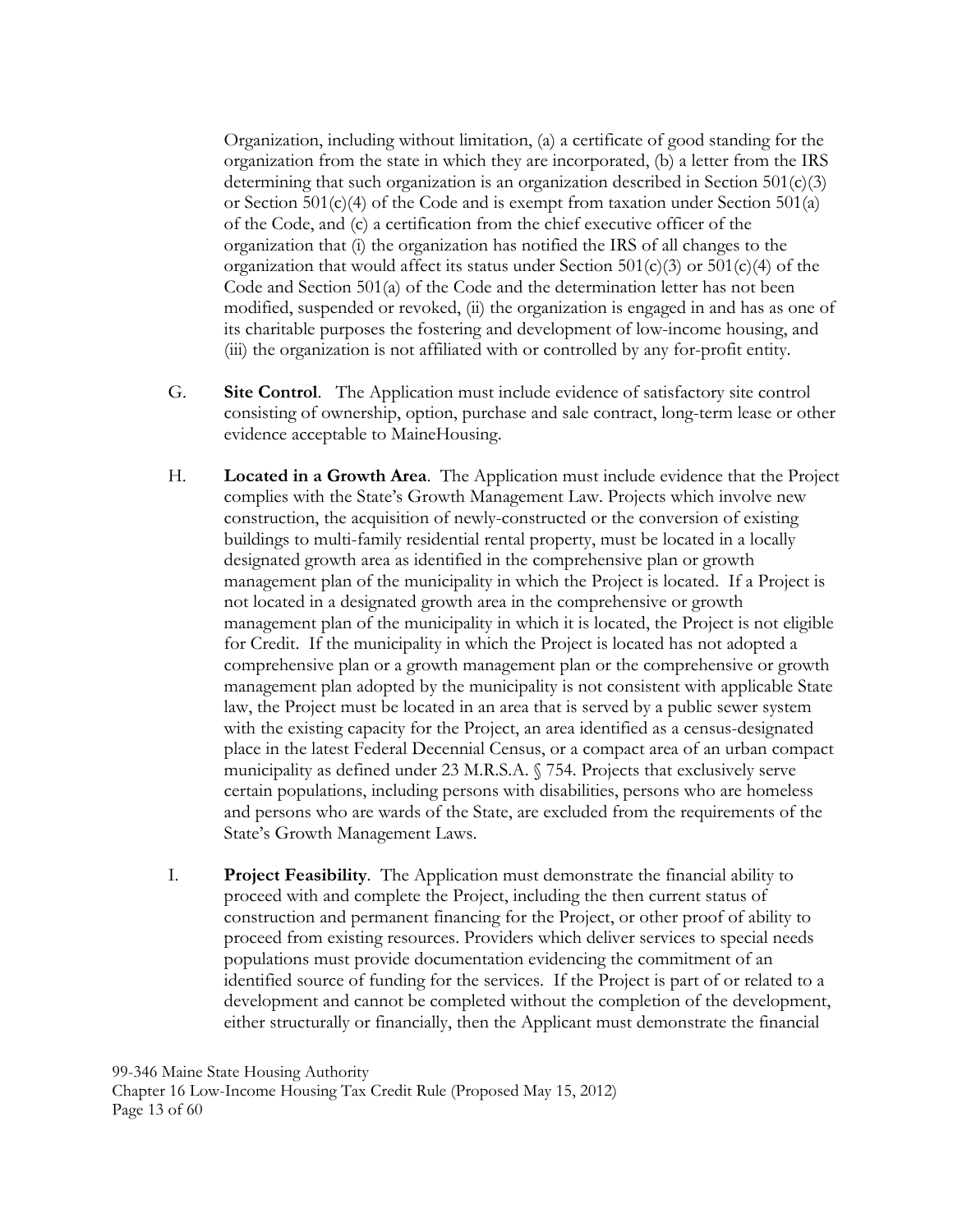ability to complete the Project and the development.

- J. **Development Budget**. The Application must include an acceptable disclosure and certification of the total financing planned for the Project and any development of which the Project is a part or to which it is related and the Project cannot be completed without the completion of the development, any proceeds or receipts expected to be generated by reason of the Credit or other tax benefits, the total sources and uses of Project funds and the full extent of all Federal, state and local subsidies which apply or for which the Applicant expects to apply with respect to the Project. This disclosure and certification must include income, operating and development cost projections and methods for satisfying any deficits.
- K. **Operating Budget**. The Application must include a 15 year pro forma Project operating statement. In the event the proposed Project has an existing contract for federal assistance which may end or which may terminate within the Credit Period, two additional items are required: (a) supplemental written explanation of the impact on the Project's continued operation of such termination or non-renewal, and (b) a pro forma operating statement running five years beyond the anticipated expiration of the contract which includes the impact of transitioning from the contract rent to applicable tax credit rent.
- L. **Tax Credit Investor**. The Application must include a proposal from a tax credit investor with adequate capacity as determined by MaineHousing or an experienced tax credit syndicator. Net proceeds made available to the Project should be identified and expressed as a "factor" of the annual Credit dollar amount anticipated.
- M. **Market Study**. The Application must include a comprehensive market study of the housing needs of low-income persons in the area to be served by the Project acceptable to MaineHousing. The study must be prepared by a qualified professional acceptable to MaineHousing in accordance with the *National Council of Affordable Housing Market Analysts Model Standards for Market Studies for Rental Housing* in effect 120 days prior to the deadline for Applications for the applicable Credit round.

If MaineHousing determines that the market study submitted is inadequate, MaineHousing will require the Applicant to correct the inadequacies or submit a new market study. MaineHousing reserves the right to commission its own market study.

N. **Project Design**. The Application must include schematic to-scale plans of the proposed Project which comply with MaineHousing's *Multifamily Construction, Rehabilitation and Renovation Quality Standards and Procedures Manual*, as same may be amended from time to time, in effect 60 days prior to the deadline for Applications for the applicable Credit round, and all applicable local, state and federal codes,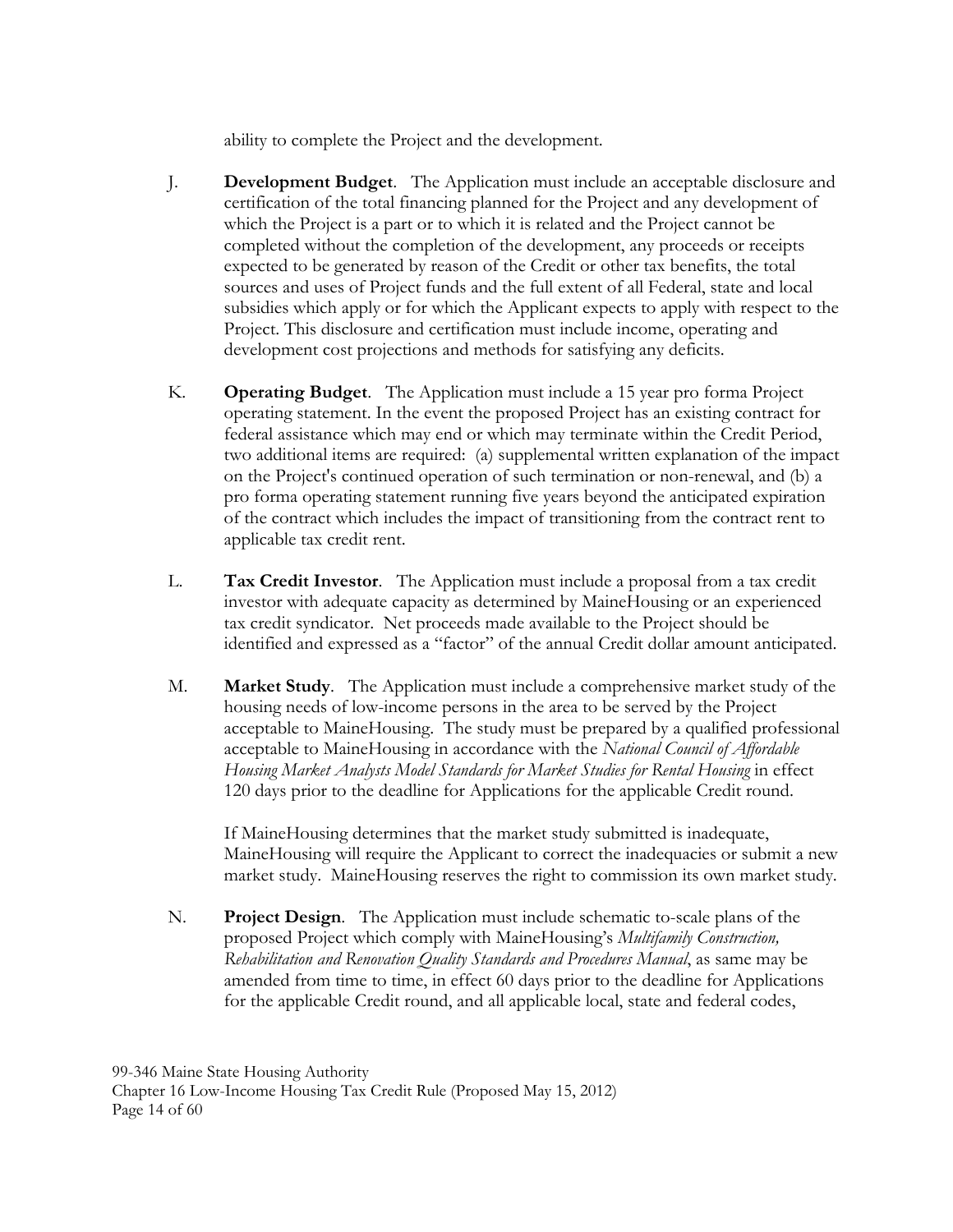regulations, statutes and ordinances.

O. **Resident Service Coordination**. The Applicant must make a resident service coordinator available to the residents of the Project to evaluate service needs and refer residents to appropriate services, and must maintain funding for the resident service coordinator throughout the Compliance Period. The resident service coordinator must be present on-site at the Project and available to the residents a minimum of one day per week, preferably two days per week, and a minimum of 4 to 6 hours per week for Projects with up to 30 units or a minimum of one hour per week for every 5 units for Projects with more than 30 units. The resident service coordinator shall meet with residents in an on-site office or other appropriate private setting to evaluate individual service needs and refer residents to appropriate services. The services provided by the resident service coordinator shall be free of charge to the residents.

The Application must (i) include a commitment to comply with the requirements of this Section, (ii) include a detailed service plan which describes the services that will be offered to the residents of the Project, (iii) identify and describe the experience and training of the proposed resident service coordinator(s) that will provide the services described in the service plan, (iv) identify where the services will be provided to the residents of the project (e.g. on-site office), and (v) include a services budget of all costs associated with offering the services in the service plan (including without limitation the salary, benefits, travel, orientation and ongoing training or education of the resident service coordinator(s), the operation of the office or other space used to provide the services and office equipment and supplies), and describe the funding source(s) for the services budget.

MaineHousing will evaluate the service plan and the capacity of the service provider. MaineHousing will identify any deficiencies in the service plan or the capacity of the service provider to comply with this section in the Notice to Proceed and specify the time period in which the Applicant must correct the deficiencies identified. If the Applicant fails to correct the deficiencies within the specified time period in the Notice to Proceed, the Application will be deemed withdrawn.

The Applicant must enter into a service contract with the service provider on terms and conditions acceptable to MaineHousing before the construction loan closing for the Project.

- P. **Project Amenities**. The Project must include or provide for the following amenities and services, except as provided in Subsection 4 below.
	- 1. **Community Room**. The Project must (i) include an on-site community room developed as part of the Project, or (ii) have access to an existing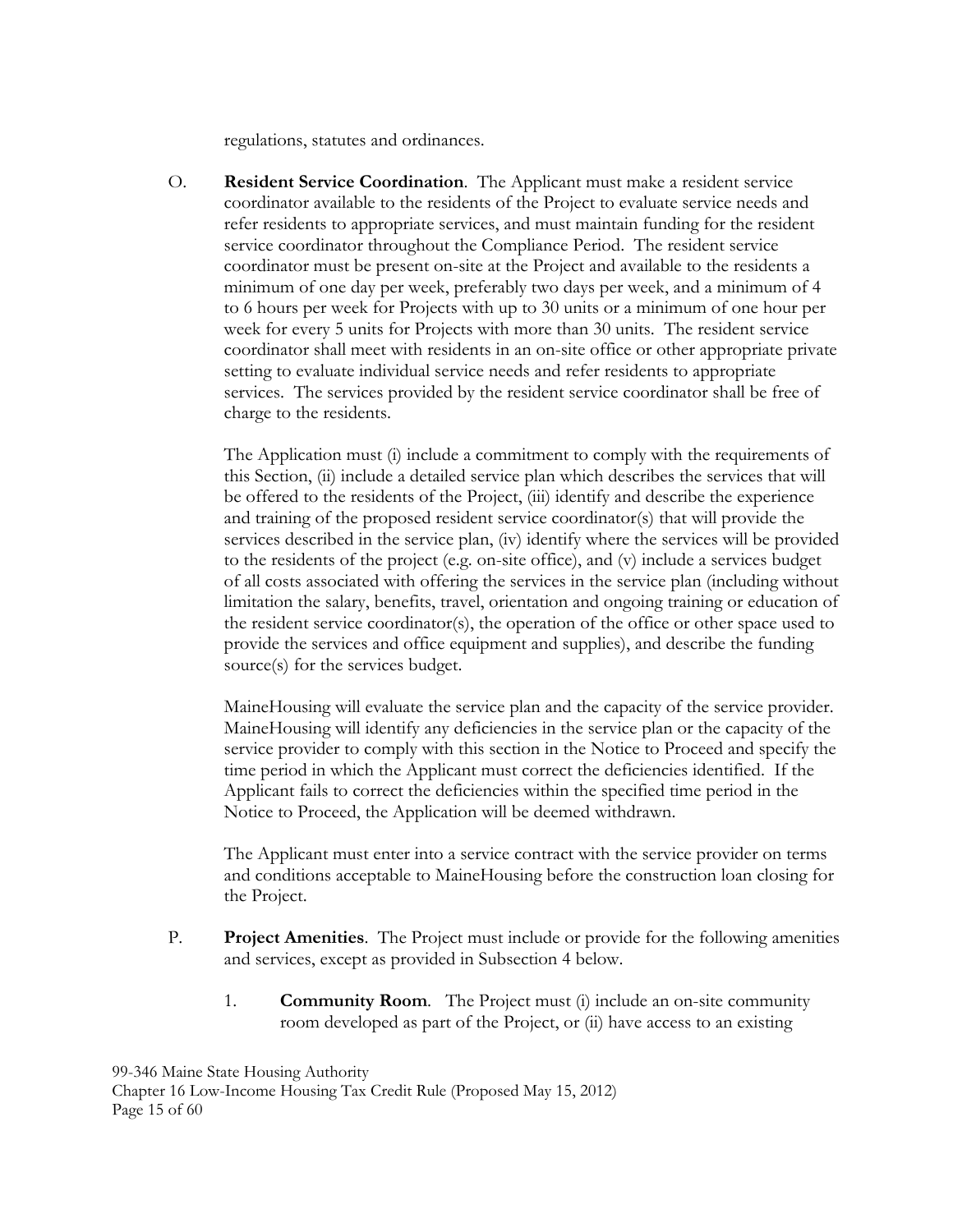community room at a multi-family housing project located on the same site or an adjoining site to the Project site, provided the existing community room (a) is, or with modifications made in connection with the Project will be, fully accessible and located on an accessible path to the Project, (b) has, or with modifications made in connection with the Project will have, sufficient capacity to serve the tenants of the Project and the existing multifamily housing project, and (c) will be available to the tenants of the Project at no cost during the Compliance Period. The plans submitted in the Application must show the dimensions of the community room and the location of the community room on the Project site or in relation to the Project if located on an adjoining site. For a scattered-site Project, only one community room is required and should be centrally located to the greatest extent possible to best serve all of the residents of the Project. For a Project using an existing community room on the site or an adjoining site, the Application must also include (i) a letter from the owner of the existing community room indicating the community room is available to the tenants of the Project at no cost during the Compliance Period and on the same terms and conditions as the tenants of the existing multifamily housing project, and the community room has, or with modifications will have, sufficient capacity in terms of size and utilization to serve all of the tenants of the existing multifamily housing project and the Project, (ii) a certification from a design professional that the existing community room is, or with modifications will be, accessible and located on an accessible path to the Project, and (iii) a detailed description of any modifications to be made to the existing community room in connection with the Project and a proposed budget for the modifications.

2. **Laundry Facilities**. The Project must (i) include a washer/dryer hook-up in each unit, or (ii) include a fully accessible laundry facility centrally located within the Project, or (iii) have access to an existing laundry facility at a multifamily housing project located on the same site or an adjoining site to the Project site, provided the existing laundry facility (a) is, or with modifications made in connection with the Project will be, fully accessible and located on an accessible path to the Project, (b) has, or with modifications will have, sufficient capacity regarding the size of the facilities and the number of washing machines and dryers specified in the applicable *Multifamily Construction, Rehabilitation and Renovation Quality Standards and Procedures Manual* to serve the tenants of the Project and the existing multifamily housing project and (c) will be available to the tenants of the Project during the Compliance Period to the same extent as the tenants of the existing multifamily housing project. The plans submitted in the Application must show the laundry capability for the Project, including the washer/dryer hook-ups or the dimensions of any laundry facilities, the number of washing machines

99-346 Maine State Housing Authority Chapter 16 Low-Income Housing Tax Credit Rule (Proposed May 15, 2012) Page 16 of 60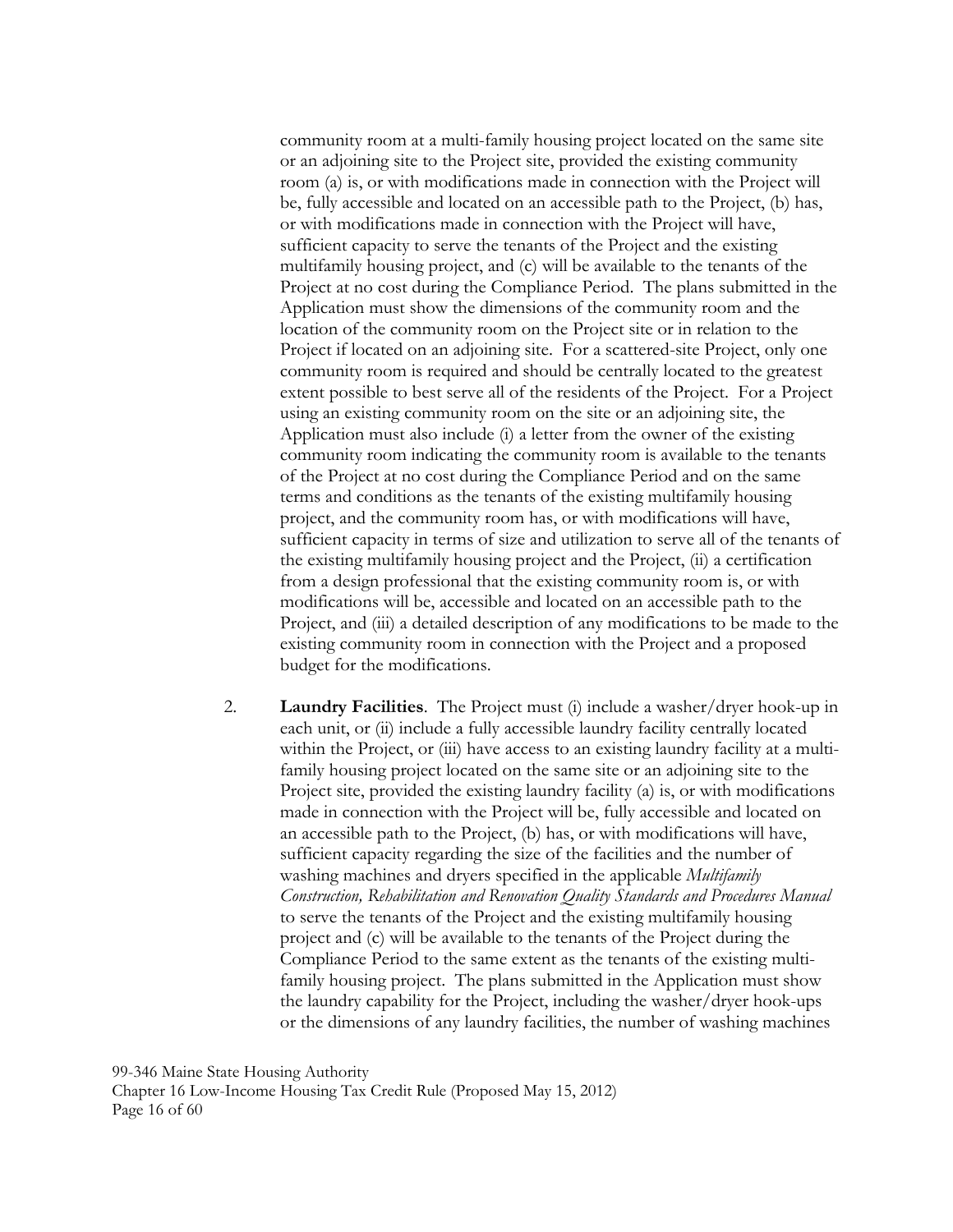and dryers, and the location of such facilities on the Project site or in relation to the Project if located on an adjoining site. For a Project using an existing laundry facility on the site or an adjoining site, the Application must also include (i) a letter from the owner of the existing laundry facilities confirming the facilities are available to the tenants of the Project during the Compliance Period and on the same terms and conditions as the tenants of the existing multifamily housing project; (ii) a certification from a design professional that the existing laundry facilities are, or with modifications will be, accessible and located on an accessible path to the Project, and (iii) a detailed description of any modifications to be made to the existing laundry facilities in connection with the Project and a proposed budget for the modifications.

- 3. **Area Activities**. An area(s) of activity must be located on the Project site or within  $\frac{1}{2}$  mile of the Project. Such area(s) of activity must be free of charge to the tenants of the Project and not require membership to use the facilities or equipment. Areas for activity are recreational in nature and include but are not limited to ball-fields, basketball courts, tennis courts, playgrounds with equipment, gardening plots, bike trails, walking trails and ice-skating rinks. Areas of activity do not include activities such as banking, shopping and dining. Projects with single-family detached style units satisfy this requirement if each unit has a private lawn with sufficient room for a swing set or other play equipment, gardening or other activities, as determined by MaineHousing.
- 4. **Exceptions**. The requirements set forth in the Subsection P do not apply to existing multifamily housing projects if the Applicant can demonstrate that it is impracticable to comply with the requirements because of the nature of the site, structural limitations, or zoning restrictions or other land use limitations.
- Q. **Smoke-free Housing**. The Applicant must establish and implement a policy prohibiting smoking in all units and common areas of the Project. The Applicant must develop and maintain a written occupancy policy that prohibits smoking in the units and the common areas of the Project, include a non-smoking clause in the lease for every household and make educational materials on tobacco treatment programs, including the phone number for the statewide Maine Tobacco HelpLine, available to all residents of the Project through the resident service coordinator. The Application must include a commitment to comply with the requirements of this Section and the proposed policy and lease provision or addendum implementing the policy, and the detailed service plan required pursuant to Section 5.O. shall include making the tobacco treatment program educational materials available to residents.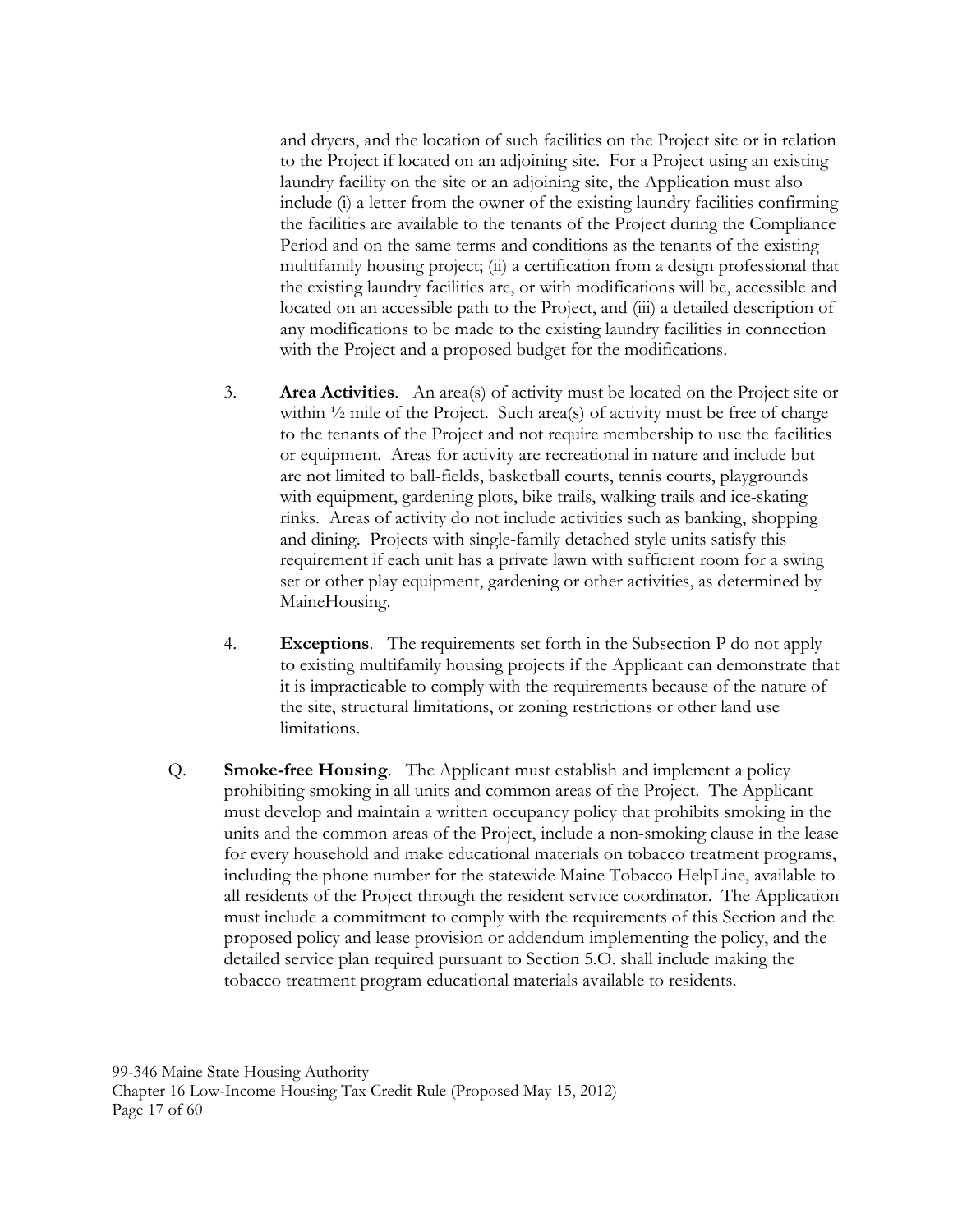R. **Waiting List Preference**. The Application must include a commitment of the Applicant to give a preference to eligible persons whose names are on a public housing or Section 8 waiting list.

# **SECTION 6: SCORING CRITERA**

 Applications that are accepted by MaineHousing and meet the threshold requirements in Section 5 will be reviewed and scored according to the selection criteria set forth in this Section. The scoring criteria are weighted based on the housing priorities set forth in Section 2. The factors or characteristics MaineHousing will consider are set forth in the criteria.

#### A. **Project Characteristics (maximum of 16 points)**.

- 1. **Reuse of Existing Housing, Structures or Sites**. A Project will be awarded 3 points if the Project either (a) involves the rehabilitation of existing multi-family rental housing containing 5 or more units that also provides protection against displacement and substantial increases in housing costs attributable to the rehabilitation, or (b) involves the rehabilitation, remediation or reuse of an existing substantial building or structure, or (c) utilizes an Urban Infill Site or a Formerly Developed Site rather than new construction on an undeveloped site.
- 2. **Preference for Populations with Special Needs**. A Project that gives preference in at least 20% of the units in a Project to persons who are homeless or displaced, persons with mental or developmental disabilities, or other persons with special housing needs will be awarded 2 points. The Applicant must commit to maintain a waiting list for and offer services appropriate to the needs of the persons for whom the preference is given. The Applicant must submit a description of the services and a written commitment or letter of support from a qualified service provider to provide the services with the Application.
- 3. **Family Housing**. A Project for families will be awarded 4 points if a minimum of 50% of the total low income units in the Project are two or more bedroom units and a minimum of 20% of the total low income units in the Project are three or more bedroom units. A Project for families will be awarded 2 points if a minimum of 70% of the total low income units in the Project are two-bedroom units. [Note: In determining the amount of Credit to be allocated to a Project, the applicable Credit rent for three or more bedroom units will be the maximum Credit rent for two-bedroom units plus \$50.00. See Section 7.A.]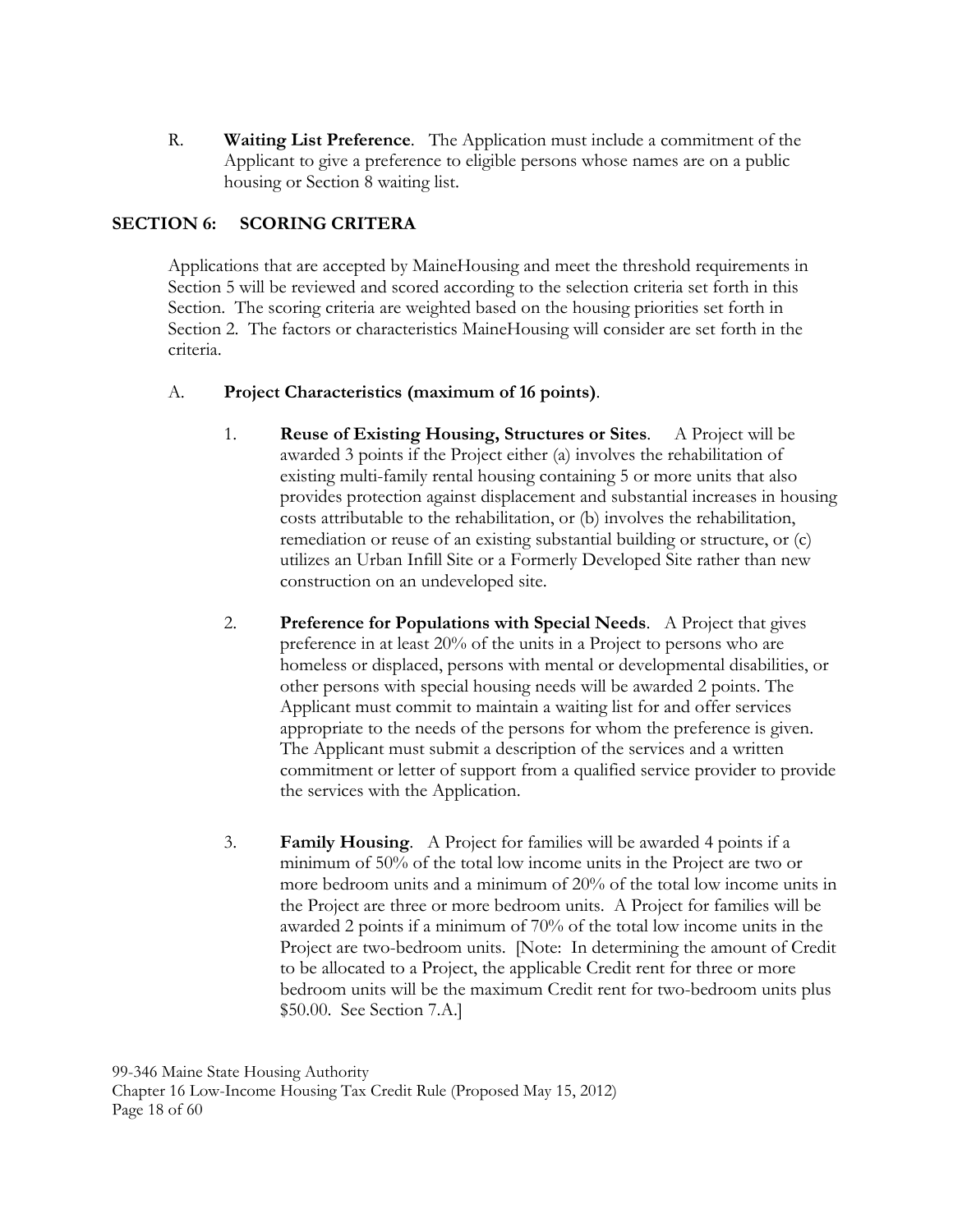- 4. **Tenant Ownership**. A Project that provides for low-income tenant ownership will be awarded one (1) point. An Applicant shall not transfer ownership of the Project to the tenants until the Extended Use Period has expired.
- 5. **Readiness**. A Project will be awarded 4 points if the Project has all municipal land use approvals and any required State land use approvals (for example, site plan, subdivision, stormwater or wetlands), required to proceed with and complete the Project (except a building permit and other permits customarily issued during construction such as electrical and plumbing permits) and any timeframe to appeal such approvals has expired with no appellate action being taken. The design of the Project submitted to and approved by the municipality must be acceptable to MaineHousing. The Applicant must meet with MaineHousing's Construction Services Manager concerning the design of the Project before submitting the design to the municipality for approval. Notwithstanding MaineHousing's approval of the level of design of the Project approved by the municipality, the final design of the Project, including all plans, details and specifications, are subject to MaineHousing's approval. If the Project is part of or related to a development and cannot be completed without the completion of the development, either structurally or financially, then the Applicant must provide evidence of all municipal approvals, and if applicable State approvals, for the development. The Application must include (a) a legal opinion or a letter from the appropriate municipal official or body confirming all such municipal approvals have been issued and are in effect and the applicable appeal periods have expired with no appeals or resolution of all appeals, and (b) a legal opinion or certification from a design professional that no State approvals are required, or if required, all such State approvals have been issued and are in effect and the applicable appeal periods have expired with no appeals or resolution of all appeals; and (c) a copy of all approvals.
- 6. **Historic Rehabilitation**. A Project will be awarded 2 points if the Project includes the rehabilitation of a certified historic structure and uses capital generated from both the federal historic preservation tax credit under Section 47 of the Code and the State historic preservation tax credit under 36 M.R.S.A. § 5219-BB for the development of the Project. The Applicant shall submit written evidence from the National Park Service that the structure(s) to be rehabilitated as part of the Project is a certified historic structure. The Applicant shall also include the projected capital to be generated by the federal and State historic preservation tax credits as capital sources for the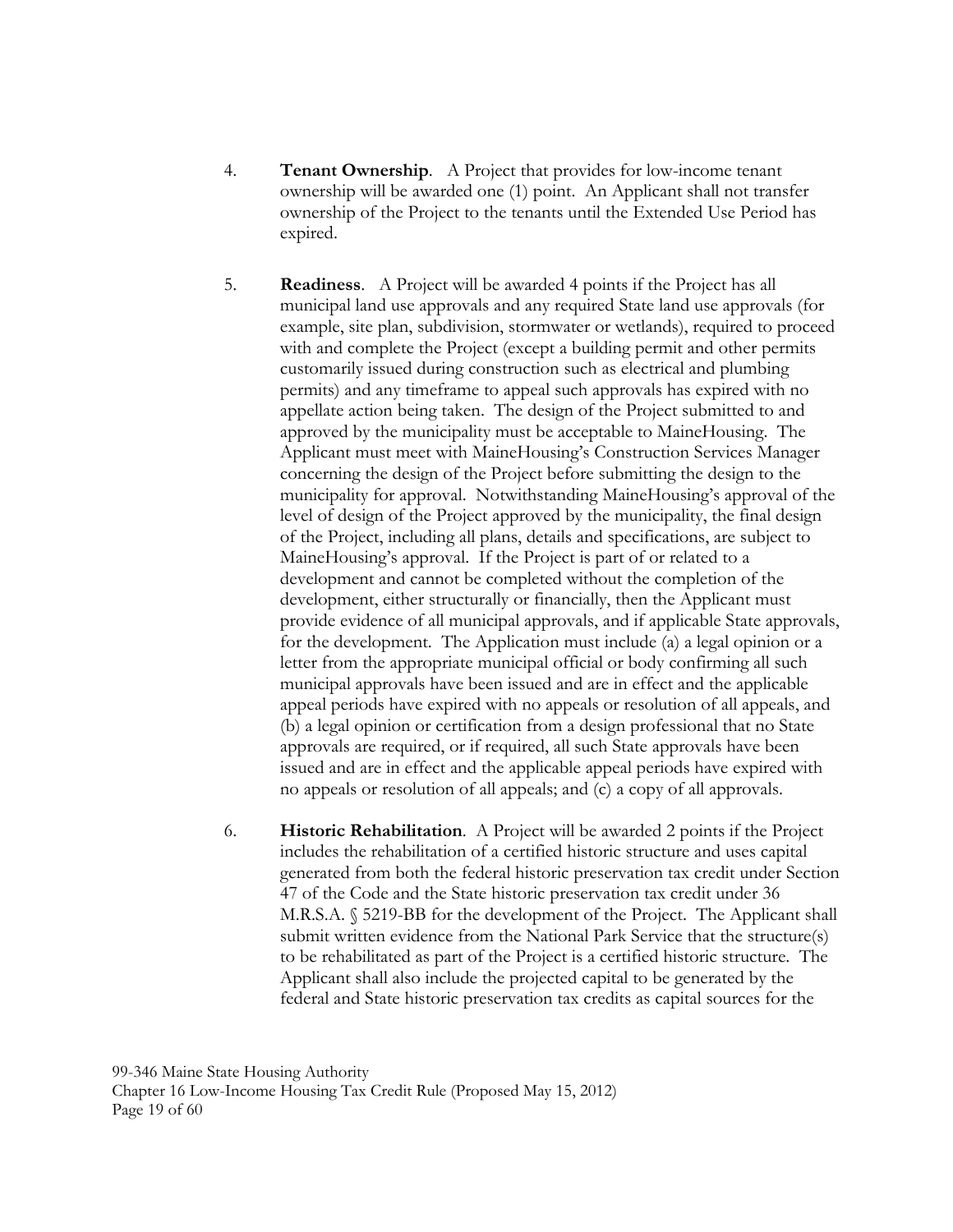development of the Project in the pro forma submitted with the Application.

#### B. **Financial Characteristics (maximum of 28 points)**.

1. **Total Development Cost**. A Project will be awarded points or lose points based on the Total Development Cost of the Project relative to the following benchmark and range of Total Development Cost for a Project of its type.

|                            | Benchmark Total | Lower     | Upper     |
|----------------------------|-----------------|-----------|-----------|
|                            | Development     | Limit     | Limit     |
| Type of Project            | Cost (per unit  | of Range  | of Range  |
|                            | cost)           | (per unit | (per unit |
|                            |                 | cost)     | cost)     |
| New Construction (Elderly) | \$180,000       | \$175,000 | \$185,000 |
| New Construction (Family)  | \$205,000       | \$200,000 | \$210,000 |
| Acquisition and            |                 |           |           |
| Rehabilitation of Existing | \$125,000       | \$120,000 | \$130,000 |
| Housing                    |                 |           |           |
| Adaptive Reuse             | \$225,000       | \$220,000 | \$230,000 |

If a Project involves more than one project type, the Benchmark Total Development Cost and the lower limit and upper limit of the associated range of Total Development Cost will be determined as follows. The Benchmark Total Development Cost is the sum of the percentage of Total Development Cost allocable to each project type, based on the number of residential units in each project type, as applied to the Benchmark Total Development Cost for the respective project type. The lower limit of the associated range of Total Development Cost is \$5,000 less than the Benchmark Total Development Cost and the upper limit of the associated range is \$5,000 more than the Benchmark Total Development Cost. For example, the Benchmark Total Development Cost for an Elderly Housing Project that involves the conversion of an existing historic school into 10 housing units plus the construction of an addition with 10 additional housing units is \$202,500 per unit, which is 50% of the Benchmark Total Development Cost for Adaptive Reuse and 50% of the Benchmark Total Development Cost for the new construction of Elderly Housing. The lower and upper limits of the associated range of Total Development Cost for the Project are \$197,500 and \$207,500 respectively.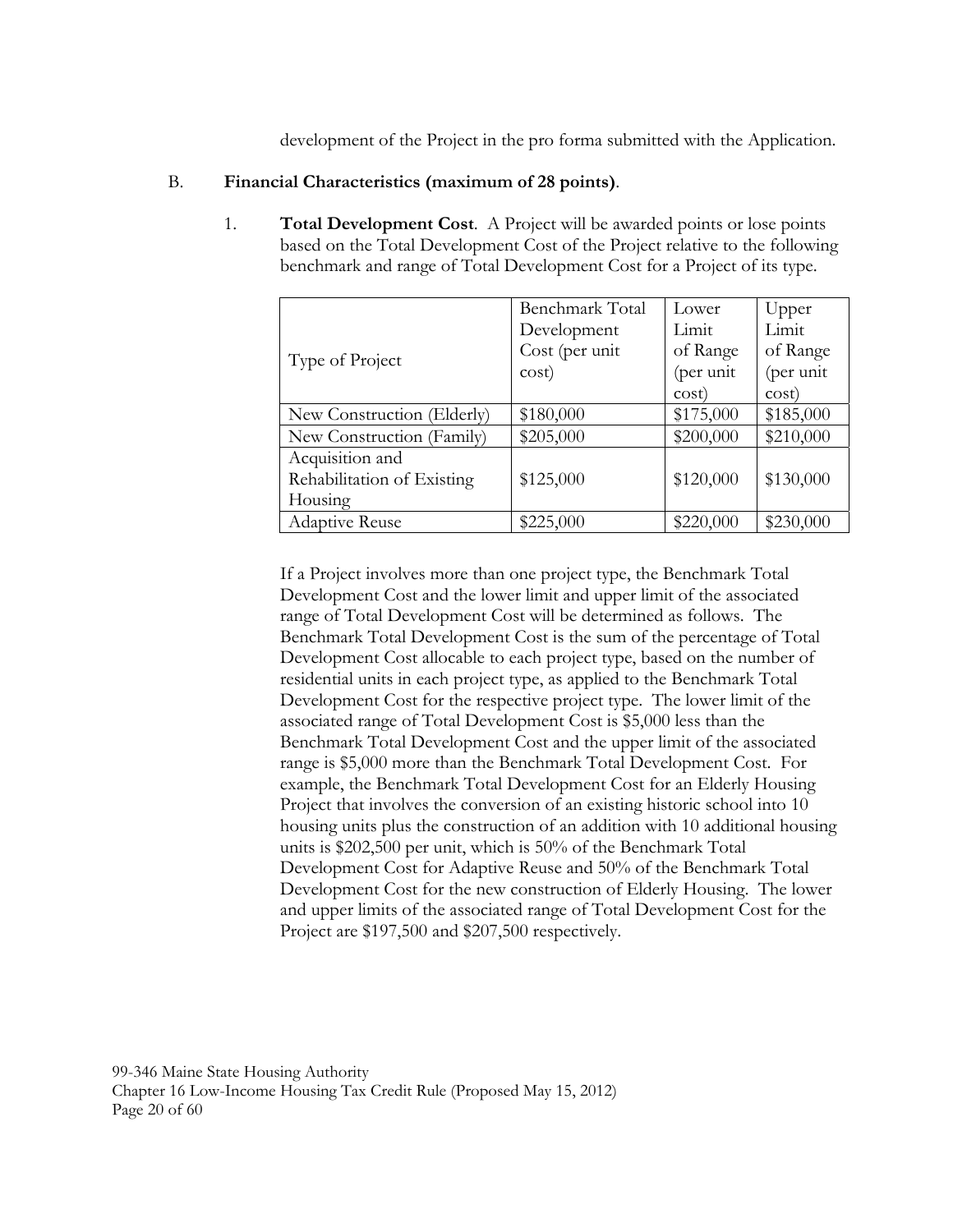a. A Project will be awarded up to 10 points based on the percentage by which the Total Development Cost of the Project is less than the lower limit of the range of Total Development Cost set forth in above for that type of project as follows.

| Percentage of Total Development<br>Cost to Lower Limit of Range | Points    |
|-----------------------------------------------------------------|-----------|
| $>15\%$ less                                                    | 10 points |
| $10\% - 15\%$ less                                              | 6 points  |
| less than $10\%$ less                                           | 4 points  |

b. A Project will lose up to 8 points based on the percentage by which the Total Development Cost of the Project is higher than the upper limit of the range of Total Development Cost set forth above for that type of project as follows.

| Points      |
|-------------|
|             |
| -3 points   |
| -5 points   |
| $-8$ points |
|             |

If the Total Development Cost of the Project increases after the date of the Application by more than 5% of the Total Development Cost represented in the Application and such increase is not the result of market conditions or other reason beyond the control of the Applicant as determined by MaineHousing, MaineHousing will re-score the Application. If an Application is re-scored and the total score of the Application is less than the total score of the highest scoring Application on the waiting list after rescoring, any Notice to Proceed issued with respect to the Application will be automatically terminated and the Application will be placed on the waiting list in the order of its score relative to other Applications. If the total score of an Application is equal to the score of one or more other Applications, MaineHousing will use the tie breaker mechanism in Section 6.E. to prioritize the Applications.

2. **Below Market Capital**. A Project with eligible below market capital funding from a source other than MaineHousing will be awarded up to 6 points based on the present value or net present value, as applicable, of the below market funding (referred to as the Subsidy) relative to the Total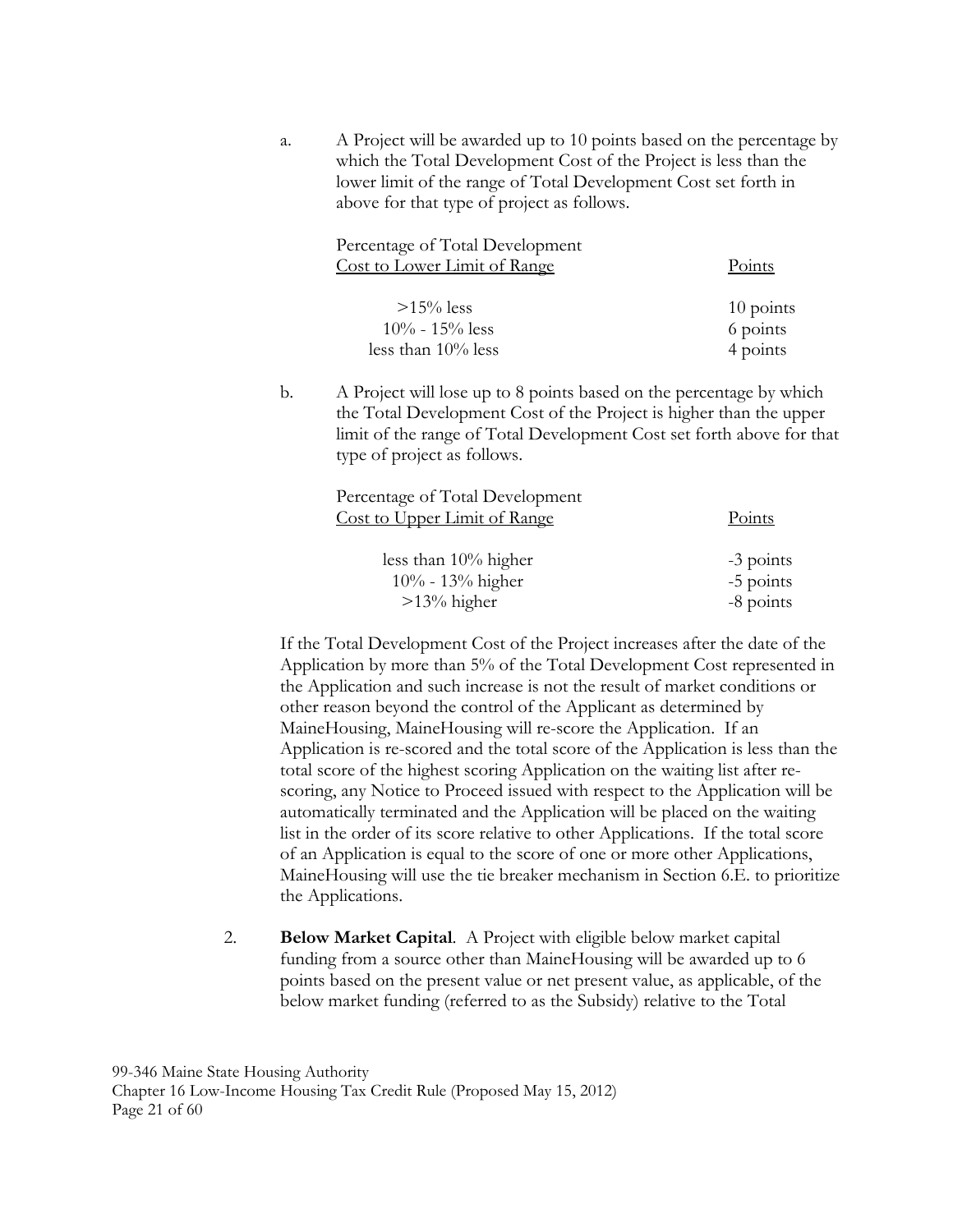Development Cost of the Project as follows.

| Percentage of Subsidy to Total Development Cost                                             | Point(s)                                                |
|---------------------------------------------------------------------------------------------|---------------------------------------------------------|
| Up to $3\%$<br>$> 3\%$ up to 6%<br>$>6\%$ up to 9%<br>$>9\%$ up to 12%<br>$>12\%$ up to 15% | 1 point<br>2 points<br>3 points<br>4 points<br>5 points |
| $> 15\%$                                                                                    | 6 points                                                |

Tax credit equity, service and operating funds, rental assistance, construction financing and donations or below market purchases of land and buildings are not eligible sources of below market funding under this category. Resources made available, either directly or indirectly, by MaineHousing are not eligible for consideration under this criterion.

The total amount of eligible below market funding for the Project will be reduced by the amount the Total Development Cost of the Project exceeds the Benchmark Total Development Cost. If a Project involves more than one of the project types, the Benchmark Total Development Cost for the Project will be determined in accordance with Section 6.B.1.

MaineHousing will only give consideration under this category to below market funding that has been committed and below market funding that has been applied for, but a commitment has not yet been received by the Applicant. Funds that have not yet been committed will be evaluated at 10% of the amount applied for by the Applicant.

The Applicant must submit evidence of the commitment of below market funding or evidence that the below market funding has been applied for with its Application. The evidence must include the terms of the below market funding, including without limitation, the interest rate, the amortization period, the loan term and any security required.

Eligible below market funding will be evaluated based on a present value or net present value basis, as applicable, using the 10-year Treasury note rate as of 30 days prior to the deadline for Applications for the applicable Credit round plus 300 basis points to determine the amount of Subsidy. Examples of the calculation of the amount of Subsidy follow.

a. Example 1 - The value of a \$500,000 loan  $\omega$  3% amortized over 30 years and the current market rate for a comparable loan is 5.25% (10-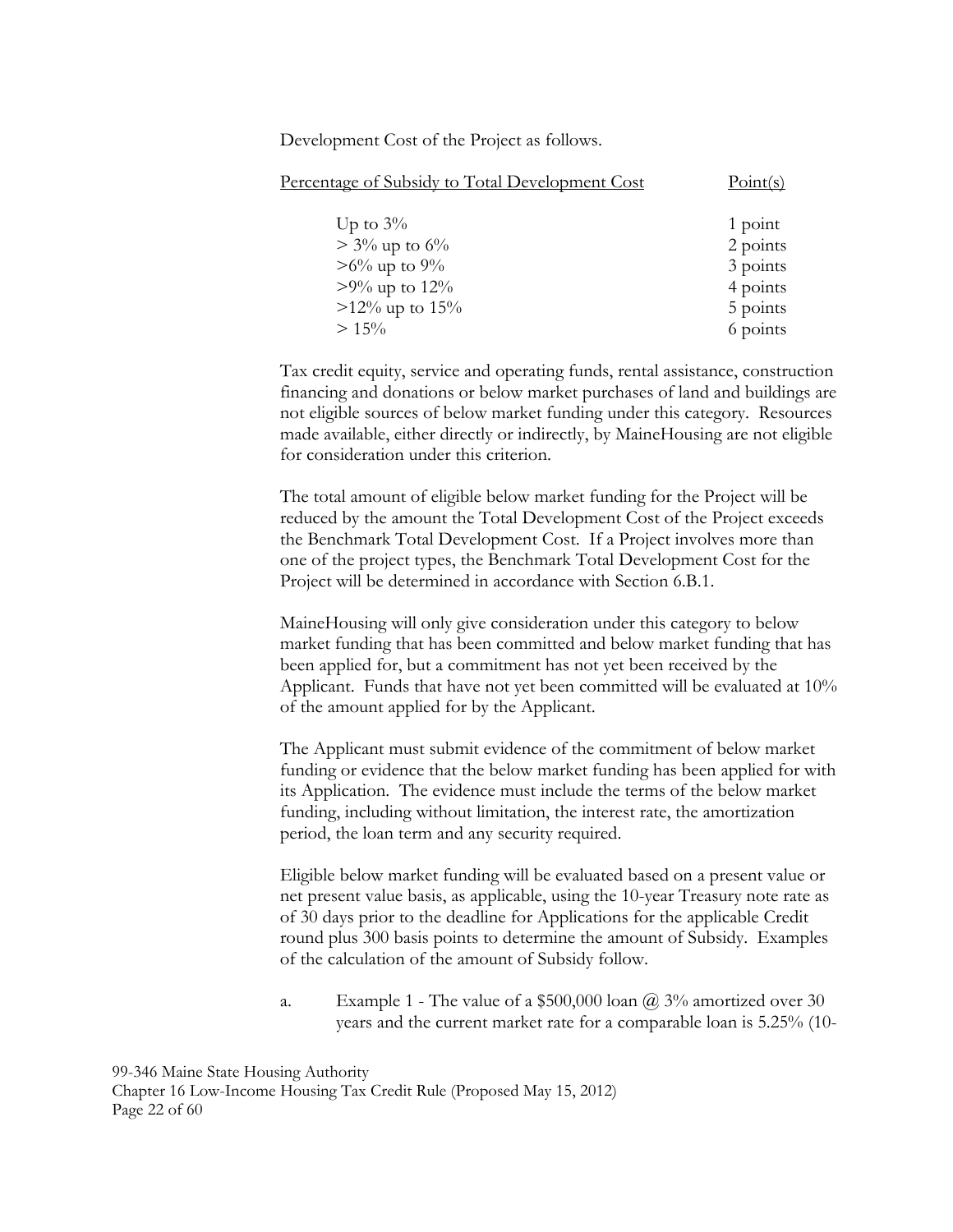year Treasury rate for a comparable loan plus 300 basis points) is calculated as follows: The difference between the monthly payments at 5.25% (\$2,761.02) and the monthly payments at  $3\%$  (\$2,108.02) is \$653.00. The net present value of this cost savings over 30 years is \$118,253.16.

- b. Example 2 The value of a \$500,000 loan with interest accruing at 3% for 30 years and the current market rate for a comparable loan is 5.25% (10-year Treasury rate for a comparable loan plus 300 basis points) is calculated as follows: The difference between the future value of the loan at 5.25% (\$2,230,776) and the future value at 3% (\$1,213,631) is \$1,107,144. The present value of this lump sum payment savings due in 30 years is \$238,528.95.
- c. Example 3: The value of a \$500,000 loan at 0% for 30 years and the current market rate for a comparable loan is 5.25% (10-year Treasury rate for a comparable loan plus 300 basis points) is the difference between the future value of the loan (\$500,000) and the present value of the loan at 5.25% (\$107,723), which is \$392,227.

Capital funding made possible by an Affordable Housing TIF that directly benefits the Project will be evaluated as if it were a grant, provided that funding made possible by an Affordable Housing TIF will not be eligible for consideration under this criterion if the application for the Affordable Housing TIF is submitted to MaineHousing less than 45 days prior to the deadline for Applications for the applicable Credit round.

If the Total Development Cost of the Project increases after the date of the Application by more than 5% of the Total Development Cost represented in the Application and such increase is not the result of market conditions or other reason beyond the control of the Applicant as determined by MaineHousing, the Applicant shall submit a written plan describing how the Applicant intends to cover the increased Total Development Cost to MaineHousing within 30 days of the date the Applicant accepts the construction bid for the Project. The plan must identify the source(s) of funding to cover the increased cost, must provide the timeframe for application, commitment and closing of the source(s) of funding, and must be approved by MaineHousing. If the plan identifies a source(s) of funding that does not qualify as below market capital funding under this Subsection or the plan is otherwise unacceptable to MaineHousing, then MaineHousing will re-score the Application.

If a below market funding source that an Applicant was awarded points for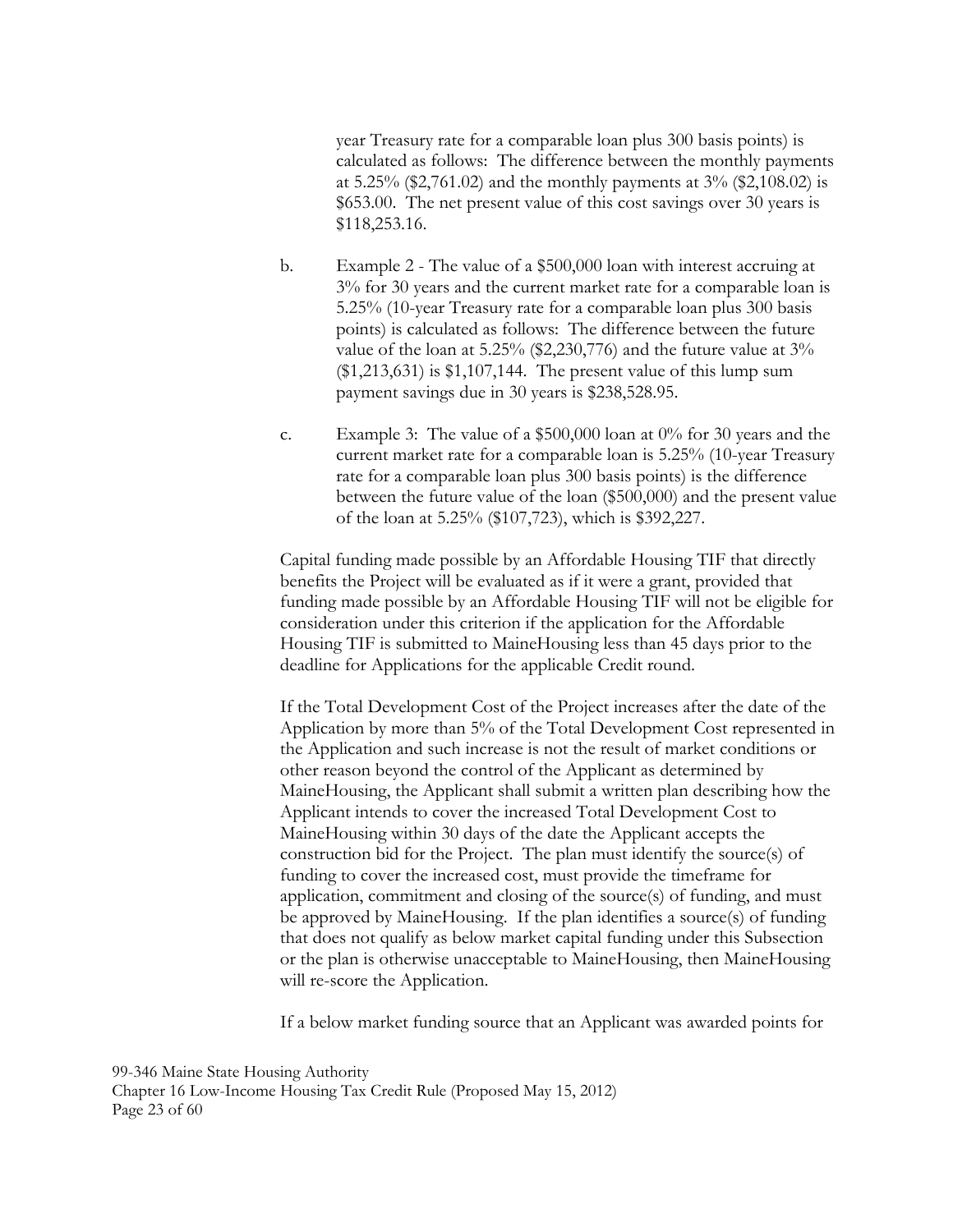under this Subsection is terminated or not awarded and the Project is not feasible, the Applicant has 90 days to find alternative funding with similar terms. If after 90 days the Applicant cannot find a replacement source, or the replacement source has different terms, MaineHousing will re-score the Application.

If an Application is re-scored and the total score of the Application is less than the total score of the highest scoring Application on the waiting list after re-scoring, any Notice to Proceed issued with respect to the Application will be automatically terminated and the Application will be placed on the waiting list in the order of its score relative to other Applications. If the total score of an Application is equal to the score of one or more other Applications, MaineHousing will use the tie breaker mechanism in Section 6.E. to prioritize the Applications.

3. **Acquisition Cost**. A Project will be awarded up to 4 points based on the acquisition cost of all of the land and any existing building(s) transferred or to be transferred as part of the Project relative to the average acquisition cost for a Project of its type as determined by MaineHousing based on historical average acquisition costs of completed Projects of each type as follows.

| Type of Project                | Average Acquisition Cost |
|--------------------------------|--------------------------|
| New Construction               | $$14,000$ per unit       |
| Acquisition and Rehabilitation |                          |
| of Existing Housing            | \$47,000 per unit        |
| Adaptive Reuse                 | \$12,000 per unit        |

Acquisition Cost Relative to Average Acquisition Cost Points

| $0\%$ to $1\%$ (nominal) | 4 points |
|--------------------------|----------|
| $>1\%$ to $<25\%$        | 3 points |
| $25\%$ to $50\%$         | 2 points |
| $>50\%$ to 75%           | 1 point  |

A Project that involves the acquisition and demolition of an existing structure(s) will be treated as a new construction project and the acquisition cost of the Project is the purchase price for the land and the structure(s) plus the cost of demolition. A Project that consists of land or land and building(s) leased or to be leased as part of the Project for no consideration or nominal consideration will be awarded 4 points. The Applicant must

99-346 Maine State Housing Authority

Chapter 16 Low-Income Housing Tax Credit Rule (Proposed May 15, 2012) Page 24 of 60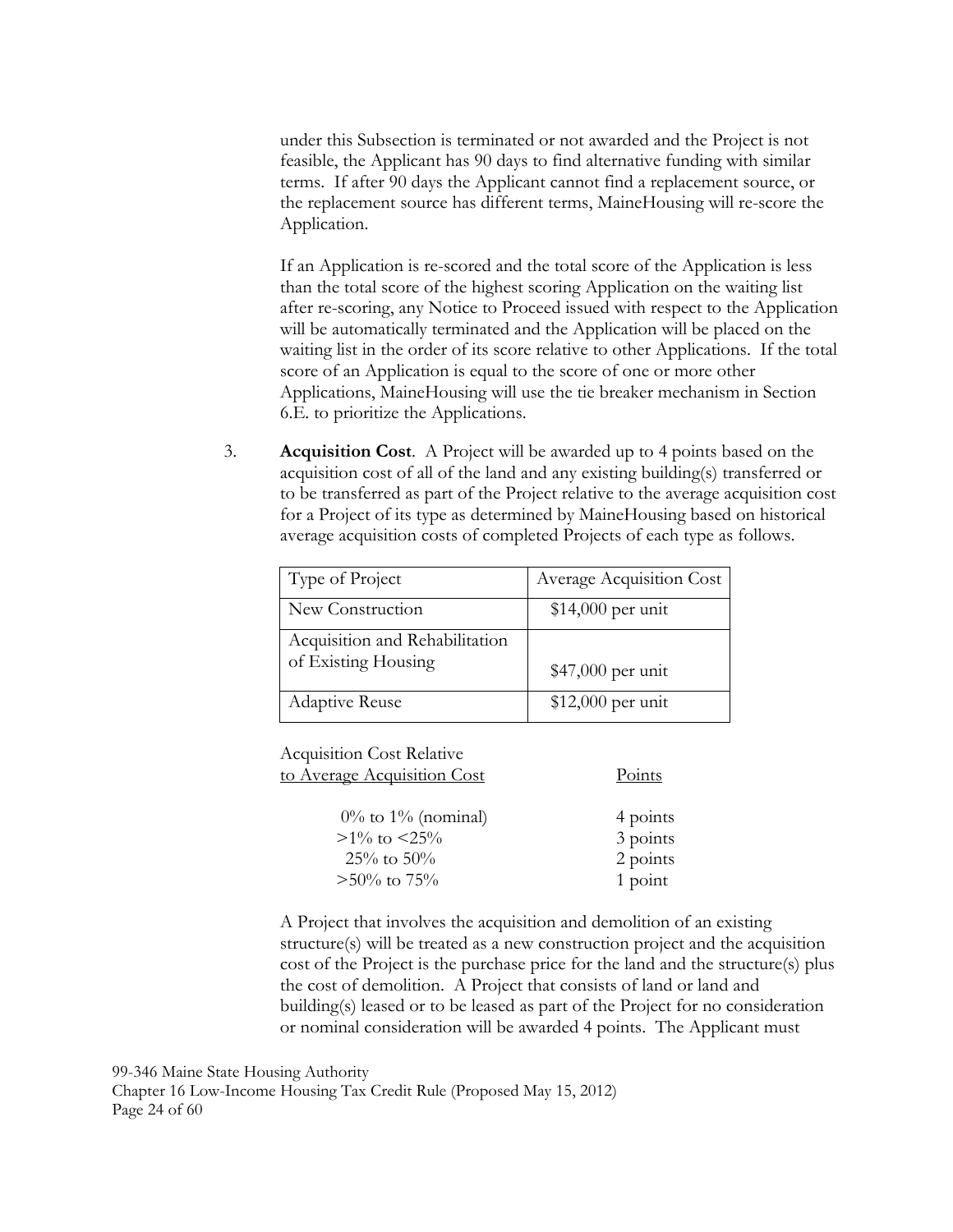submit evidence of the purchase price or rent for all land or land and building(s) transferred or leased or to be transferred or leased as part of the Project.

4. **New Project-based Rental Assistance**. A Project will be awarded up to 5 points based on the percentage of units in the Project for which new projectbased rental assistance has been committed as follows.

| Percentage of Units   | Points   |
|-----------------------|----------|
| Up to $25\%$          | 1 point  |
| $25\%$ to $\leq 50\%$ | 2 points |
| $50\%$ to $\lt 75\%$  | 3 points |
| 75\% to $\leq 100\%$  | 4 points |
| $100\%$               | 5 points |

Assistance provided under the Project-Based Voucher Program pursuant to 24 CFR Part 983 is eligible for points hereunder only if the Project has been awarded assistance pursuant to a competitive process prior to the date of the Application. Project-based rental assistance made available, either directly or indirectly, by MaineHousing is not eligible for consideration under this criterion. To be eligible, the terms of the project-based rental assistance must be similar to the terms of RD or HUD project-based rental assistance or provide rental assistance in the minimum amount of \$200 per assisted unit per month. The Applicant must submit the commitment of project-based rental assistance, including the specific terms of the rental assistance, with the Application.

5. **Operating Subsidy**. A Project that is directly benefited by an operating subsidy or reduction in operating costs through a tax increment financing, payment in lieu of taxes arrangement, abatement or other form of property tax relief that satisfies the following requirements will be awarded 3 points. The tax increment financing, payment in lieu of taxes, abatement or other property tax relief arrangement must provide for a minimum of 50% of the Project's annual incremental property tax revenue to be returned to the owner of the Project to pay the operating costs of the Project or foregone by the municipality to reduce the operating costs of the Project for a minimum period of 15 years from construction completion and must be approved by the municipality and all other applicable governing entities. Projects located in municipalities or areas of the State that do not assess or collect real estate taxes are not eligible for points under this criterion. Resources made available, either directly or indirectly, by MaineHousing are not eligible for consideration under this criterion. The Applicant shall submit evidence of

99-346 Maine State Housing Authority Chapter 16 Low-Income Housing Tax Credit Rule (Proposed May 15, 2012) Page 25 of 60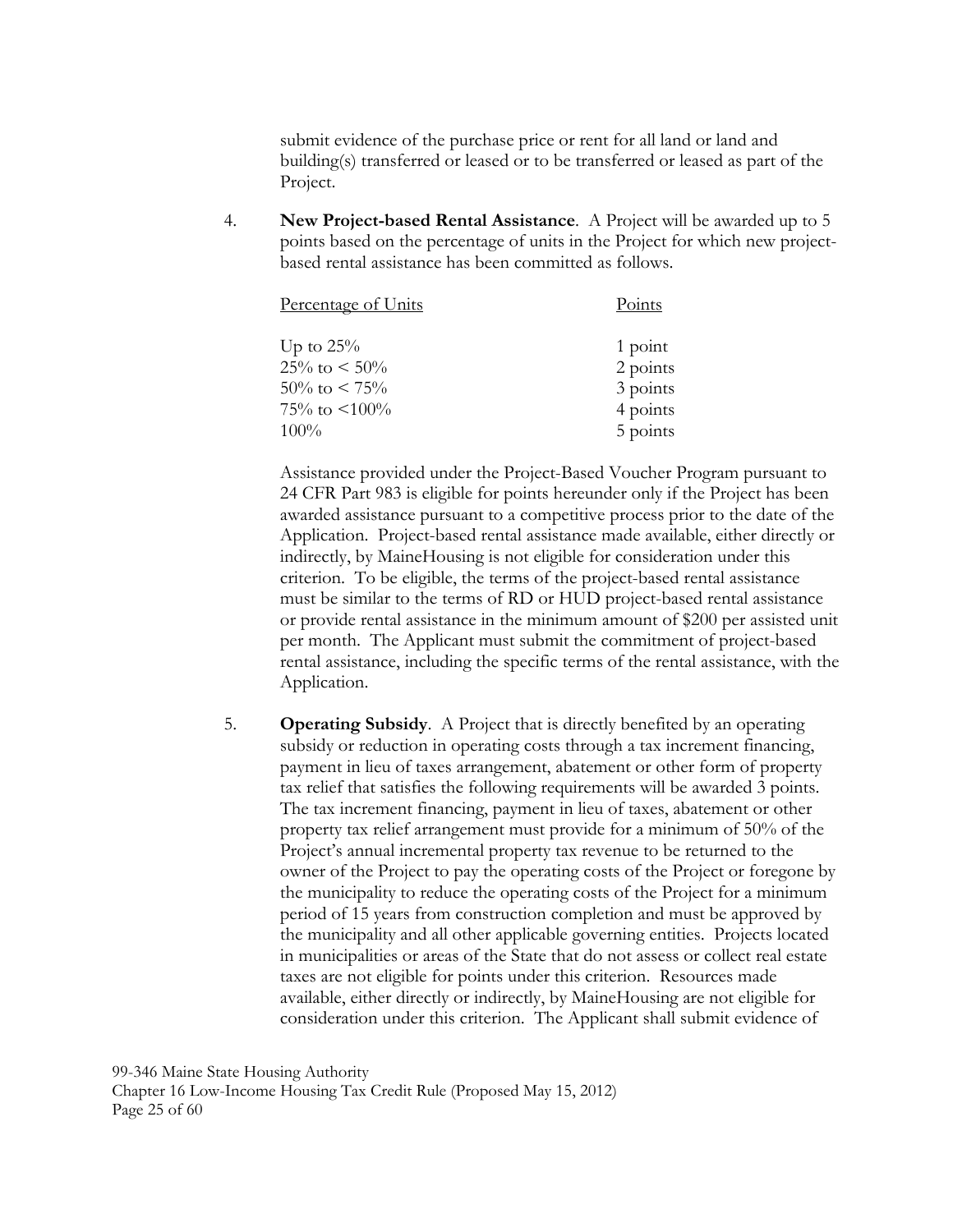the tax relief arrangement, the vote or resolution of the governing body of the municipality adopting the arrangement and, as applicable, evidence of approval by all other governing entities, e.g. certificate of approval from MaineHousing if it is an Affordable Housing TIF and the State of Maine Department of Economic and Community Development if it is a commercial tax increment financing arrangement. Funding made possible by an Affordable Housing TIF will not be eligible for consideration under this criterion if the application for the Affordable Housing TIF is submitted to MaineHousing less than 45 days prior to the deadline for Applications for the applicable Credit round.

#### C. **Project Location (maximum of 23 points)**.

1. **Service Center Community Need**. A Project located in a Service Center Community will be awarded up to 5 points based on the need for the type of affordable housing in the Service Center Community as determined by MaineHousing and shown below.

| Service Center Community | Points         |
|--------------------------|----------------|
|                          |                |
| Auburn                   | 5              |
| Augusta                  | 5              |
| Bangor                   | 5              |
| Biddeford                | 5              |
| Brunswick                | 5              |
| Ellsworth                | 5              |
| Lewiston                 | 5              |
| Old Orchard Beach        | 5              |
| Old Town                 | 5              |
| Portland                 | 5              |
| Rumford                  | 5              |
| Saco                     | 5              |
| Sanford                  | 5              |
| Waterville               | 5              |
| Westbrook                | 5              |
|                          |                |
| <b>Brewer</b>            | $\mathfrak{Z}$ |
| Caribou                  | 3              |
| Fairfield                | 3              |

a. Projects for families located in the following Service Center Communities will be awarded the following points.

99-346 Maine State Housing Authority

Chapter 16 Low-Income Housing Tax Credit Rule (Proposed May 15, 2012) Page 26 of 60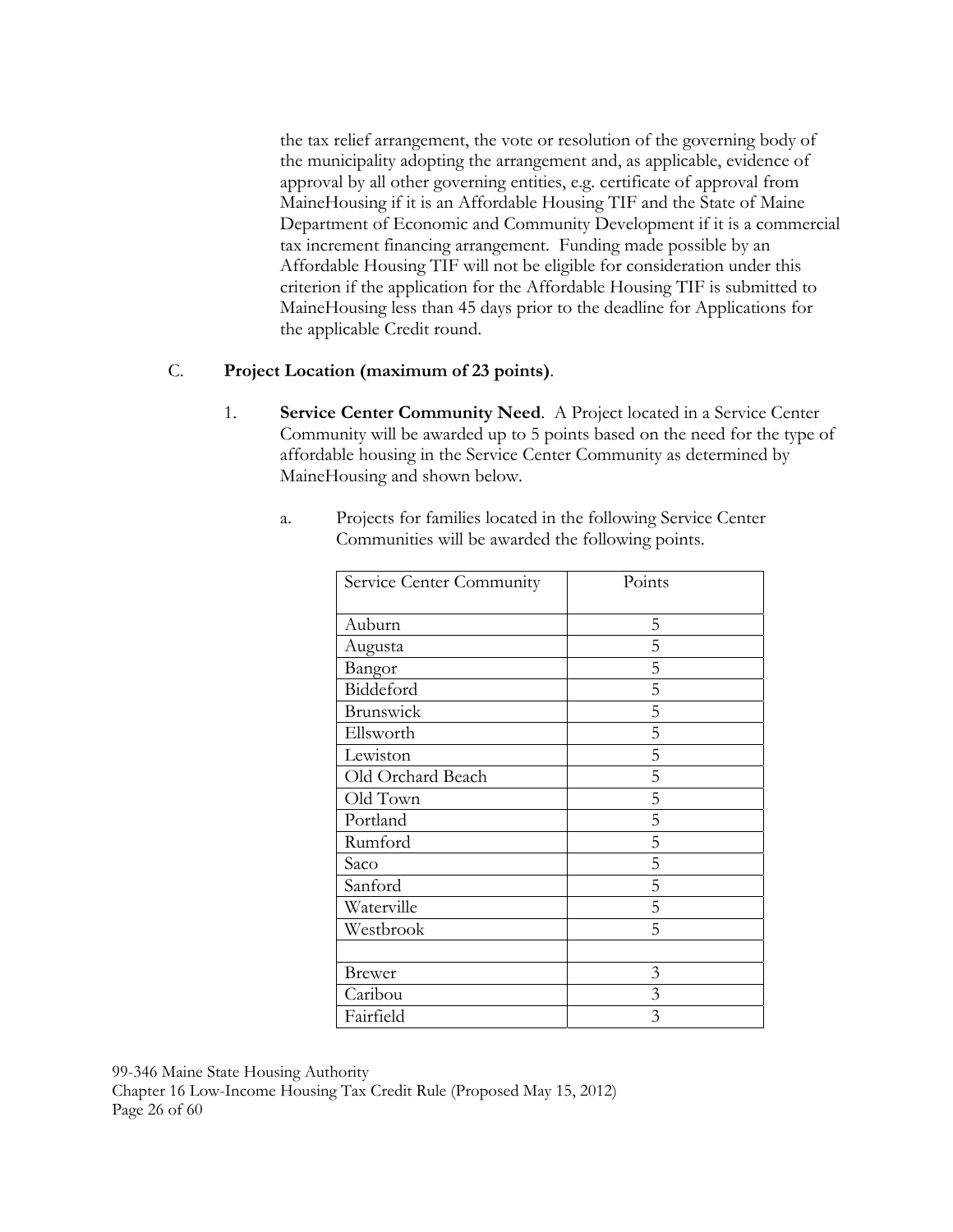| Farmington     | 3                       |
|----------------|-------------------------|
| Gardiner       | $\overline{3}$          |
| Houlton        | $\mathfrak{Z}$          |
| Kittery        | $\overline{3}$          |
| Madawaska      | 3                       |
| Mexico         | $\overline{3}$          |
| Orono          | 3                       |
| Rockland       | 3                       |
| Scarborough    | $\overline{\mathbf{3}}$ |
| Skowhegan      | $\overline{3}$          |
| South Portland | $\overline{\mathbf{3}}$ |
| Topsham        | 3                       |
| Winslow        | 3                       |
|                |                         |
| Bar Harbor     | $\mathbf{1}$            |
| Bath           | $\overline{1}$          |
| Belfast        | 1                       |
| Calais         | $\overline{1}$          |
| Dexter         | 1                       |
| Eliot          | $\overline{1}$          |
| Fort Kent      | 1                       |
| Hallowell      | $\overline{1}$          |
| Hampden        | $\overline{1}$          |
| Lincoln        | 1                       |
| Millinocket    | 1                       |
| Norway         | 1                       |
| Paris          | $\overline{1}$          |

b. Elderly Housing located in the following Service Center Communities will be awarded the following points.

| Service Center Community | Points |
|--------------------------|--------|
|                          |        |
| Auburn                   | 5      |
| Augusta                  | 5      |
| Bangor                   | 5      |
| Biddeford                | 5      |
| Brunswick                | 5      |
| Kittery                  | 5      |
| Lewiston                 | 5      |
| Saco                     | 5      |
| Sanford                  |        |

99-346 Maine State Housing Authority

Chapter 16 Low-Income Housing Tax Credit Rule (Proposed May 15, 2012) Page 27 of 60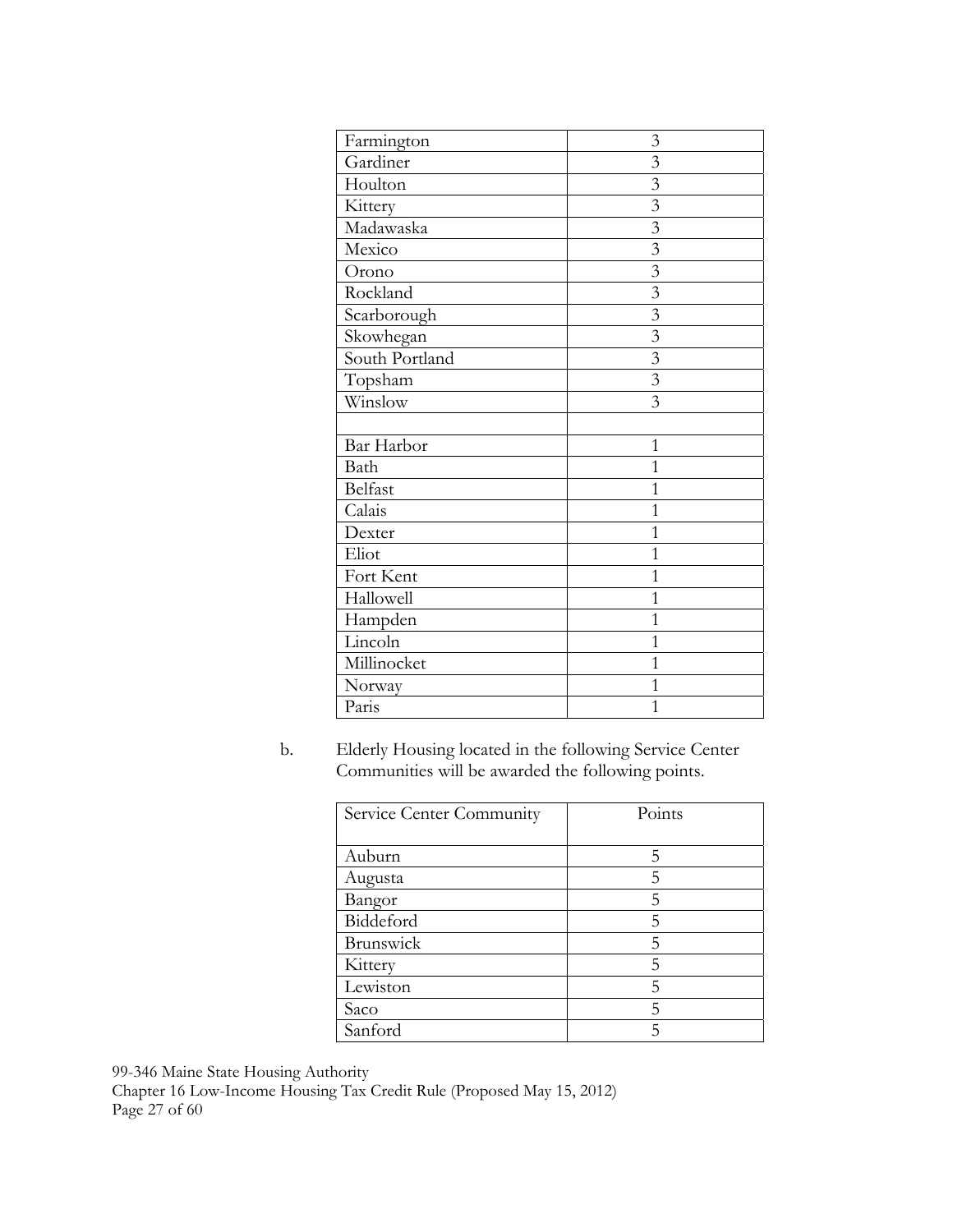| Scarborough    | 5                       |
|----------------|-------------------------|
| South Portland | $\overline{5}$          |
| Waterville     | $\overline{5}$          |
| Winslow        | $\overline{5}$          |
|                |                         |
| Bath           | $\mathfrak{Z}$          |
| Bridgton       | $\overline{3}$          |
| Caribou        | $\overline{3}$          |
| Eliot          | $\overline{\mathbf{3}}$ |
| Ellsworth      | $\overline{\mathbf{3}}$ |
| Fairfield      | $\overline{3}$          |
| Freeport       | $\overline{\mathbf{3}}$ |
| Hampden        | $\overline{3}$          |
| Madawaska      | $\overline{\mathbf{3}}$ |
| Oakland        | $\overline{\mathbf{3}}$ |
| Rockland       | $\overline{\mathbf{3}}$ |
| Skowhegan      | $\overline{\mathbf{3}}$ |
| Topsham        | $\overline{\mathbf{3}}$ |
| Westbrook      | $\overline{3}$          |
|                |                         |
| Belfast        | 1                       |
| Bucksport      | 1                       |
| Lincoln        | $\overline{1}$          |
| Mexico         | 1                       |
| Norridgewock   | $\overline{1}$          |
| Norway         | $\overline{1}$          |
| Pittsfield     | $\overline{1}$          |
| Rockport       | $\overline{1}$          |
| Rumford        | $\overline{1}$          |
| Van Buren      | $\mathbf{1}$            |

- c. Projects located on Native American tribal lands will be awarded 5 points.
- 2. **Vacancy Rate**. A Project located in an area in which the vacancy rate in comparable Qualified Low Income Housing Projects is less than 5% will be awarded 2 points. A Project located in an area in which the vacancy rate in both comparable Qualified Low Income Housing Projects and comparable market rate multifamily rental housing is less than 5% will be awarded 3 points. MaineHousing will rely on vacancy data collected by MaineHousing on Qualified Low Income Housing Projects in the State and the vacancy data in the market study submitted with the Application as reviewed and approved by

99-346 Maine State Housing Authority

Chapter 16 Low-Income Housing Tax Credit Rule (Proposed May 15, 2012) Page 28 of 60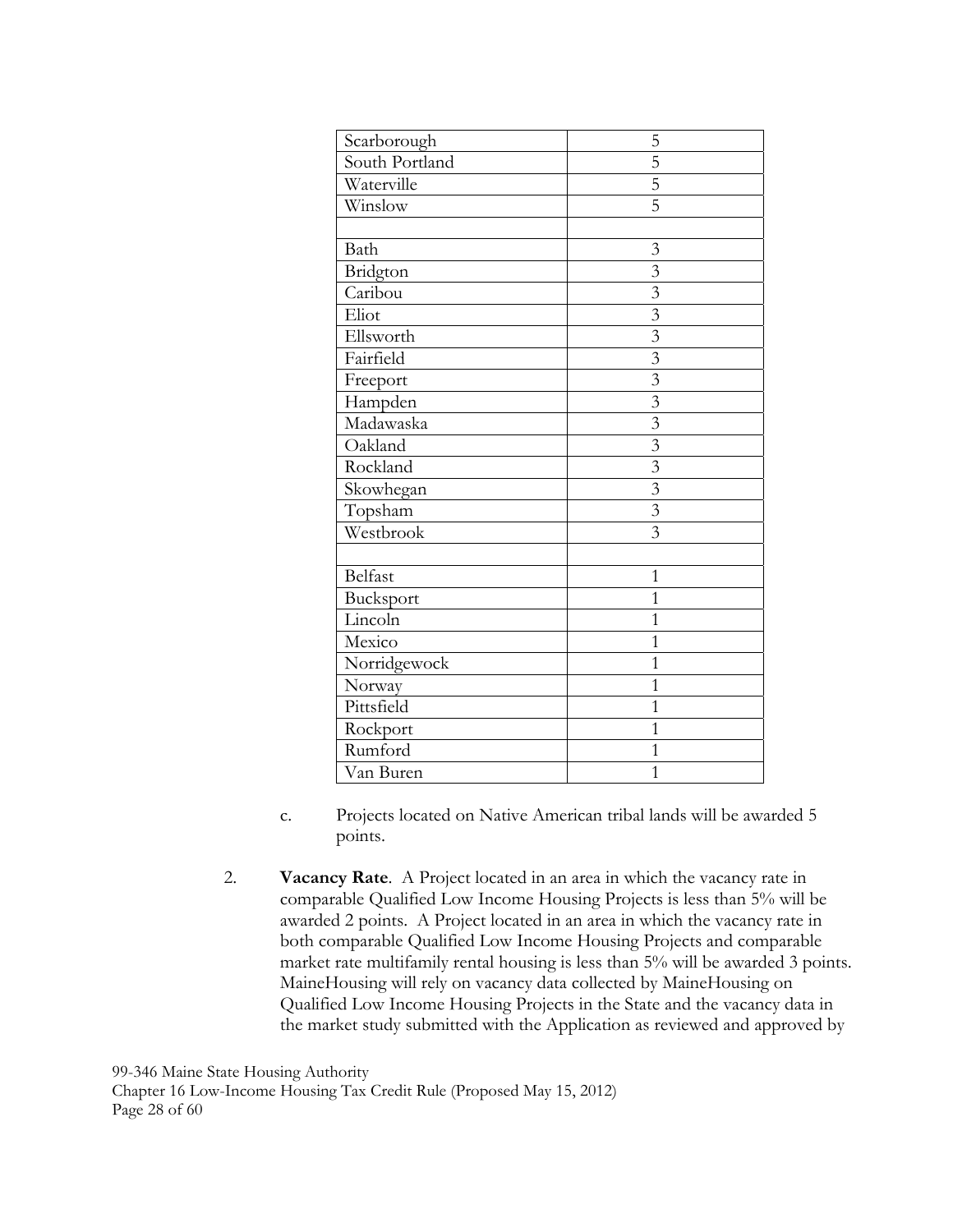MaineHousing in determining eligibility for the points under this criteria.

- 3. **Tax Credit/Market Rent Differential**. A Project located in an area in which the average market rent for comparable properties is at least 5% higher than the average maximum tax credit rent for a unit occupied by an individual or family with income at or below 60% of area median income, as determined in accordance with Section 42 of the Code, will be awarded one (1) point. A Project located in an area in which the average market rent for comparable properties is at least 10% higher than the average maximum tax credit rent for a unit occupied by an individual or family with income at or below 60% of area median income, as determined in accordance with Section 42 of the Code, will be awarded 2 points. For Projects with units of varying bedroom size, the average rents will be determined using a weighted average based on the number of units of each bedroom size in the Project. MaineHousing will rely on the market rent information in the market study submitted with the Application as reviewed and approved by MaineHousing.
- 4. **Community Revitalization**. A Project that contributes to a concerted community revitalization plan will be awarded 2 points. A Project that either involves the rehabilitation of existing multi-family rental housing containing more than 5 units or is located in a Qualified Census Tract will be awarded one (1) additional point. An Applicant must submit either (a) evidence of an Enterprise Community or (b) a copy of a formal plan adopted by the municipality or tribal government and evidence of official adoption of the plan by the municipality or tribal government with its Application. The Project must be located in the defined area targeted for revitalization and the Project or Project site must be specifically identified as part of the revitalization effort or multi-family rental housing must be one of the revitalization efforts identified in the plan.
- 5. **Smart Growth**. A Project that satisfies one of the following elements of smart growth will be awarded up to 10 points. A Project is eligible for points under only one of the following criteria; the points are not cumulative.
	- a. A Project located within a Safe Walking Distance of not more than 1,500 feet of a Downtown will be awarded 10 points.
	- b. A Project will be awarded 8 points if the Project is located within a Safe Walking Distance of not more than 1,500 feet of a designated pick-up location for existing Fixed-route Public Transportation to the Downtown of the municipality in which the Project is located or a proximate Downtown that serves the area in which the Project is located.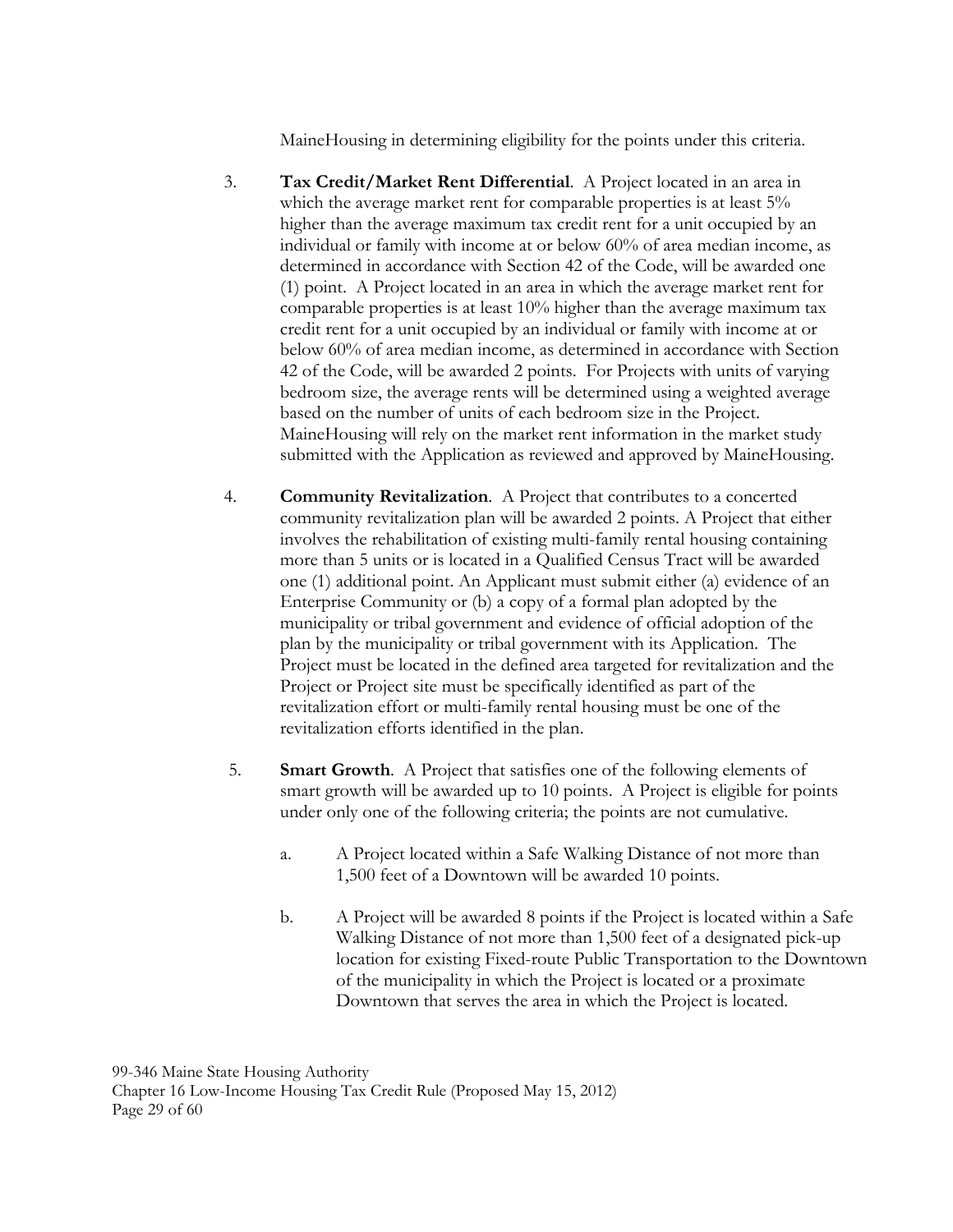- c. A Project will be awarded 6 points if the Project is located within a Safe Walking Distance of at least three destination(s) important to the course of daily living that are appropriate to the population served by the Project. At least one of the destinations important to the course of daily living must be within a Safe Walking Distance of not more than 1,500 feet of the Project and the other destinations important to the course of daily living must be within Safe Walking Distance of not more than 2,500 feet of the Project to qualify for the points under this criteria. An eligible destination important to the course of daily living includes a grocery store, a public school if the Project is a family project, a pharmacy, a bank or credit union, a post office, a retail store, a general health care practitioner's office (not a specialist), a public library, a hospital or significant places of employment. A single establishment containing more than one destination important to the course of daily living will be considered only one destination important to the course of daily living for purposes of this criteria (e.g. a retail store which includes groceries, a pharmacy and a bank will be considered only one destination, not four destinations). An applicant must justify, to MaineHousing's satisfaction, other destinations it believes are important to the course of daily living. Convenience stores, gas stations, restaurants and other food service establishments are not eligible destinations for purposes of this criterion.
- d. A Project will be awarded 3 points if Demand Response Transportation is available to all of the residents of the Project. Demand Response Transportation services with eligibility criteria that limit or deny service to any residents of the Project are not eligible for the points.
- e. To be awarded the points under Subsections a., b. or c. above, the Applicant must submit a map generated by readily available internet services or commercial software, preferably Mapquest, Google Maps (free to user version), MSN Livesearch or Google Earth (subscription service). The map must clearly show the specific address for the entrance to the Project, (Point A) and the ending point or destination (Point B), the distance between Point A and Point B in terms of feet, and the exact route from Point A to Point B used in determining the distance. The entire route must be a Safe Walking Distance and should not cut across parking lots.

To be awarded the points under Subsection b. above, the Application must include a copy of the schedule and map for the Fixed-route Public Transportation. To be awarded the points under Subsection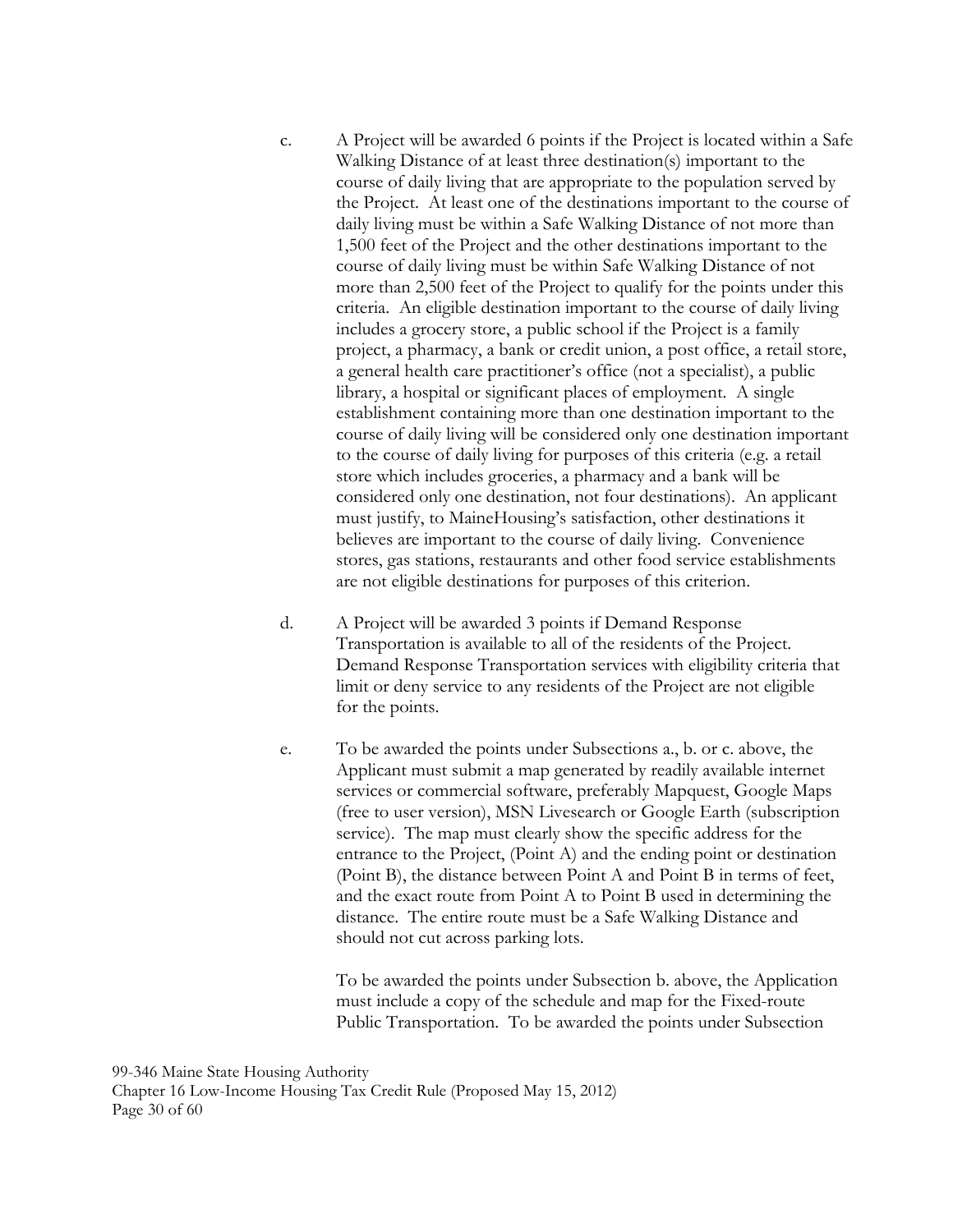d. above the Application must include the schedule for the Demand Response Transportation service and a letter from the Demand Response Transportation service that identifies any eligibility criteria for the service and confirms it all of the residents of the Project will be served.

#### D. **Sponsor Characteristics (maximum of 6 points)**.

- 1. **Development Experience**. An Applicant, or any principal thereof, who has prior experience with MaineHousing and has not been declared in default by MaineHousing in the last five (5) years, or who has successfully developed Qualified Low-Income Housing Projects in other states will be awarded 2 points.
- 2. **Tax Credit Noncompliance**. An Applicant will be awarded 2 points if the Applicant, any principal thereof or any affiliate of any principal thereof, has prior experience with Qualified Low Income Housing Projects and in the last three (3) years (a) has not been issued an IRS Form 8823 or (b) was issued an IRS Form 8823, but it was subsequently reported as "noncompliance corrected" within the specified time period for correction, and (c) has not had an IRS audit finding resulting in a recapture event.
- 3. **Management Experience**. Projects that will be managed by a management company with a) low income housing tax credit training and b) a minimum of three (3) years of successfully managing a Qualified Low-Income Housing Project will be awarded 2 points. Applicants must submit a binding commitment from the management company to manage the Project and a certificate(s) or other evidence satisfactory to MaineHousing of the management company's low income housing tax credit training and experience with its Application.
- E. **Tie Breaker**. In the event the total score of two or more Applications is the same and MaineHousing has, in its sole discretion, determined that there is not enough Credit to fund both or all of these Applications, the Application for the Project with the lowest Total Development Cost will be selected. An Application not selected under this tie-breaker process will be placed on the waiting list in the order of the Application's score.

#### **SECTION 7: PROJECT EVALUATION**

After an Applicant executes and returns the Notice to Proceed to MaineHousing, MaineHousing will evaluate the Total Development Costs of the Project to determine the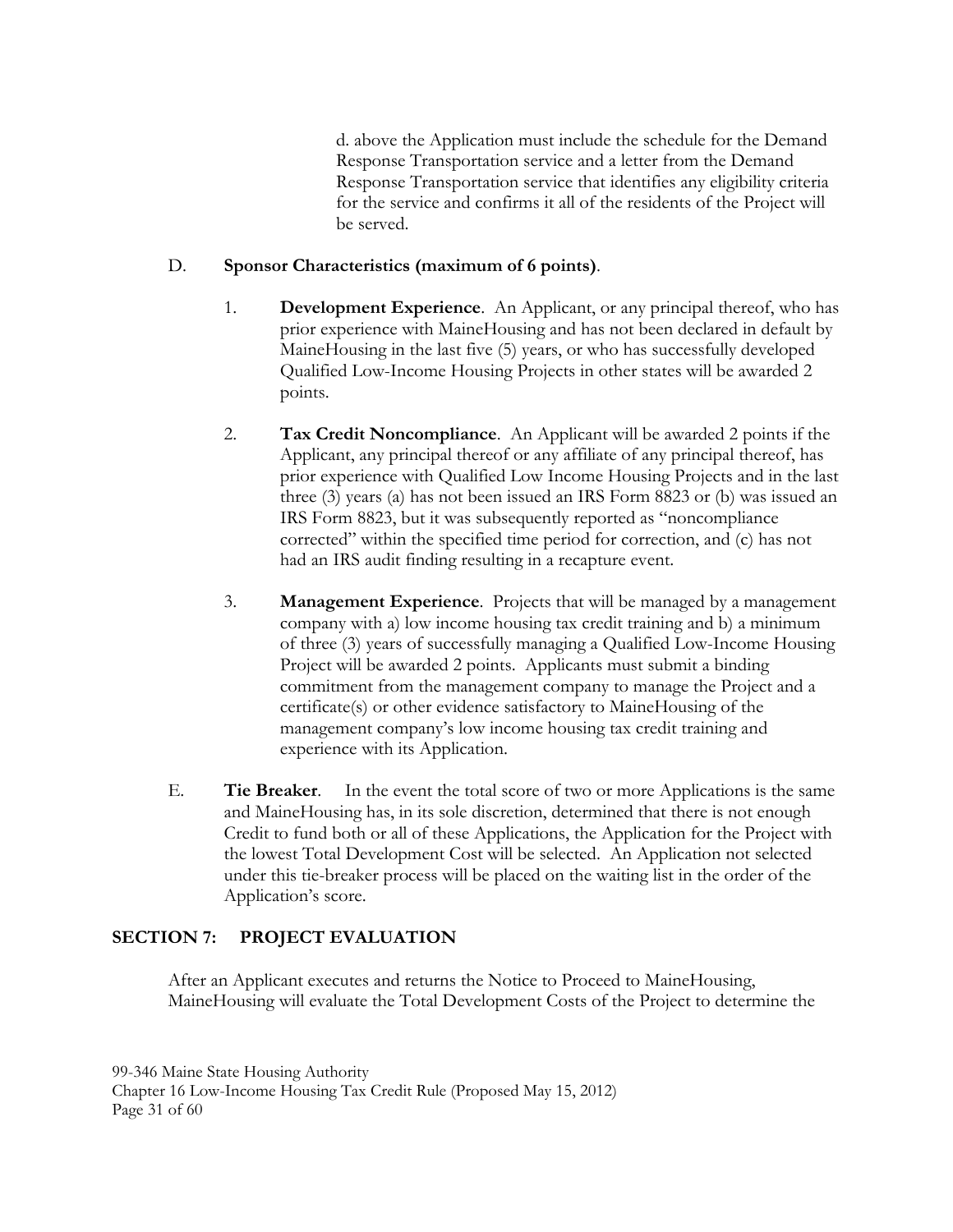amount of Credit, if any, to be allocated to the Project in accordance with this Section.

- A. **Amount of Credit**. The amount of Credit allocated to the Project will be determined in accordance with the following.
	- 1. The amount requested in the Application will be the basis on which MaineHousing will make its determination, but the amount MaineHousing determines the Project is eligible to receive may not equal the amount requested in the Application.
	- 2. The calculation of the amount of Credit will be based on the Applicable Percentage for the month in which the calculation is made unless there has been a qualified irrevocable election of the Applicable Percentage for a prior month.
	- 3. The calculation of the amount of Credit will be based on 130% of Eligible Basis for Projects located in Qualified Census Tracts, and Difficult To Develop Areas and other areas designated by MaineHousing pursuant to Section  $42(d)(5)(B)(v)$  of the Code. For purposes of the 2013 State Ceiling, MaineHousing has designated the entire State as a difficult to develop area for purposes of Section  $42(d)(5)(B)(v)$  of the Code because of the high cost of developing housing in the State, the low median income of the State's population and the high, and still increasing, annual operating costs for housing in the State relative to other states in the United States.
	- 4. MaineHousing will use the maximum Credit rent in determining the amount of Credit, except that for three or more bedroom units, MaineHousing will use the maximum Credit rent for two-bedroom units plus \$50.00.
	- 5. The amount of Credit allocated for a Project will not exceed the lesser of the following:
		- a. the amount the Project is eligible to receive under Section 42 of the Code as determined by MaineHousing;
		- b. the amount MaineHousing determines is necessary for the financial feasibility of the Project and its viability as a Qualified Low-income Housing Project throughout the Credit Period; or
		- c. the Maximum Credit Amount.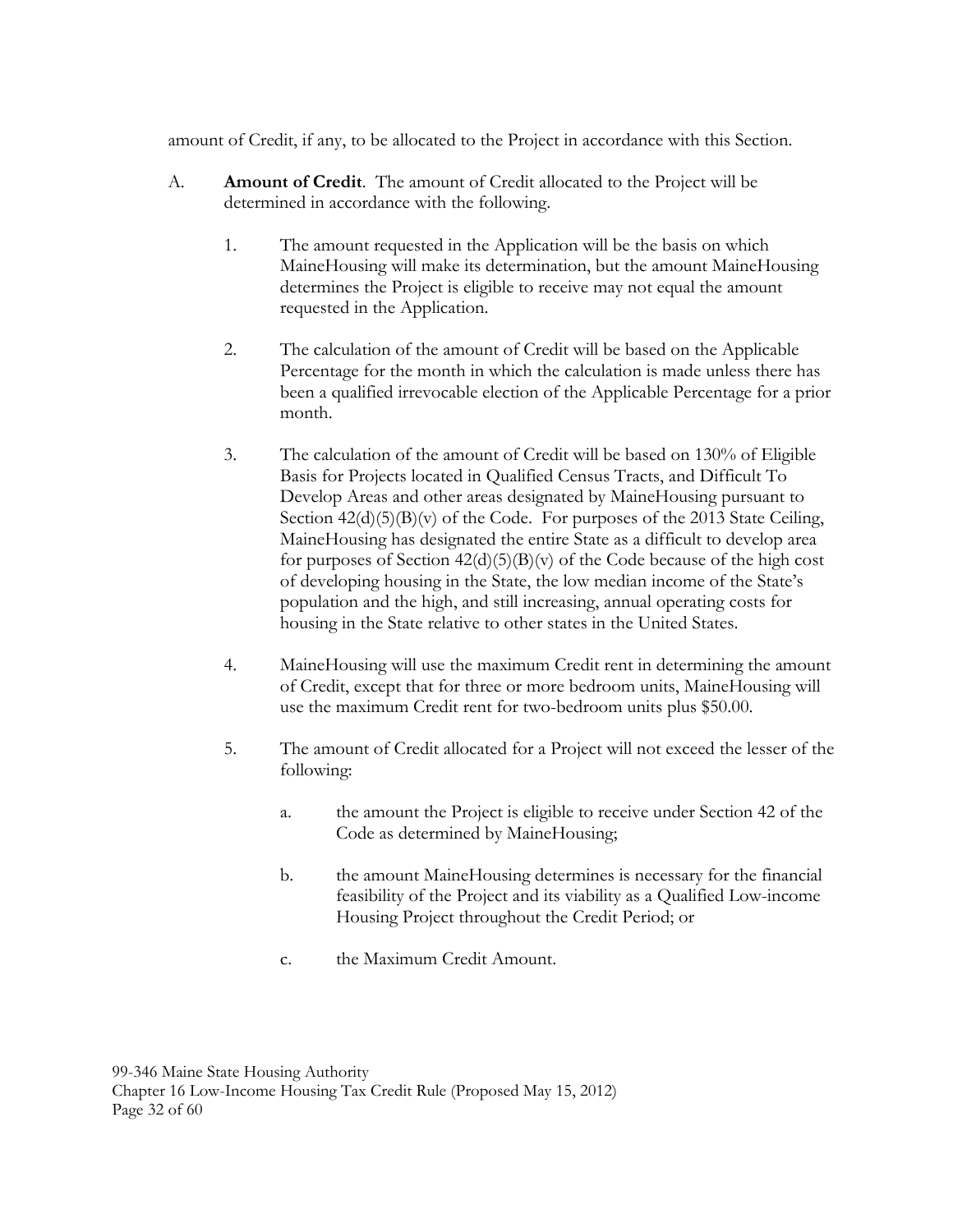- 6. The Applicant must submit financial and all other information about the Project required by MaineHousing. MaineHousing will evaluate the need for Credit based on the following.
	- a. All sources of funding for the Project, including the terms and conditions of the funding;
	- b. The uses of funds, including the reasonableness of development costs and operating expenditures; and
	- c. Any proceeds or receipts expected to be generated by reason of tax benefits.
- 7. In order to determine the amount of Credit a Project is eligible to receive, MaineHousing must identify the equity gap between development sources and uses which the Credit is designed to fill. MaineHousing reserves the right to limit recognition of Intermediary Costs, re-characterize Project sources and uses and make reasonable assumptions with respect to projected revenues and expenses in the process of calculating the amount of Credit to be allocated to a Project. MaineHousing will also take into consideration any limitations imposed by federal laws and regulations when combining of the Credit with other federal subsidies ("subsidy layering" guidelines).
- 8. MaineHousing will evaluate the reasonableness of the Total Development Cost of the Project. MaineHousing will compare the proposed costs associated with the Project to historical data for similar Qualified Lowincome Housing Projects (i.e. size, location, funding source, etc.) and industry cost standards. Consideration will be given to costs associated with tenant service and common area spaces. MaineHousing will require additional information and documentation if MaineHousing feels any of the proposed costs are not comparable or reasonable.
- 9. In evaluating the Project's need for Credit, the expectation is that availability of the Credit is a necessary incentive for the developer to complete the Project. Applicants should not incur construction costs before MaineHousing determines the amount of Credit a Project is eligible to receive. MaineHousing reserves the right to cease processing any Application which has incurred construction costs prior to applying for Credit. If construction costs are incurred prior to the selection of an Application, the Applicant must demonstrate why the absence of Credit presents a serious risk to the overall viability and operation of the Project.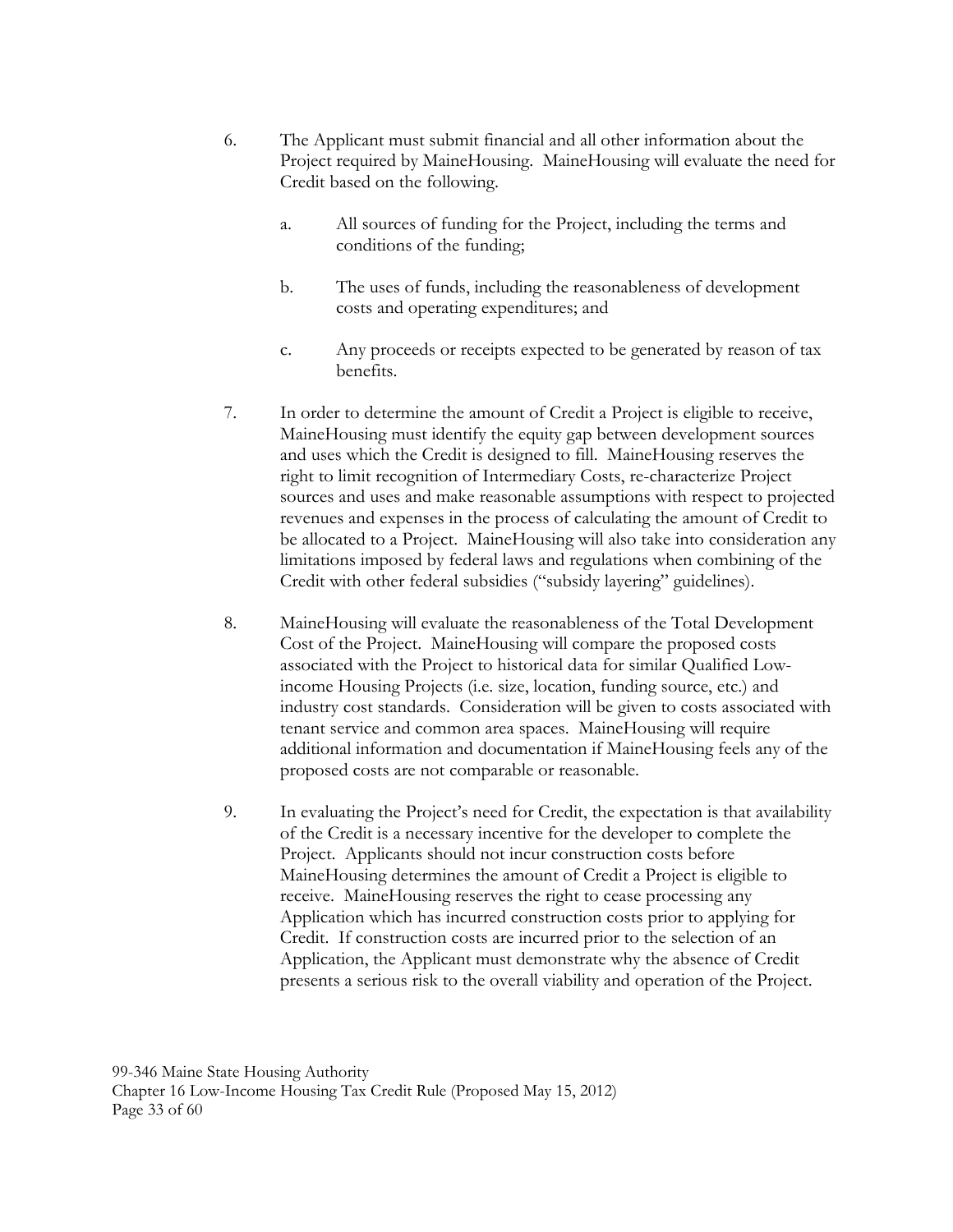B. **Developer Fee**. MaineHousing will limit recognition of Developer Fees. The standard fee, regardless of whether costs used to calculate the fee include compensation paid to consultants, will be based on all aspects of Project development including, without limitation, creation of the Project concept, identification and acquisition of the Project site, obtaining construction and permanent financing, obtaining necessary subsidies, negotiation of syndication of investment interests in the Project, obtaining all necessary regulatory approvals, construction and marketing. Fees paid to consultants do not include fees for professional services such as those for environmental assessments, rental market studies, soil tests, and water tests. Reserves, in the form of cash, expected to be paid to the developer from the Project will be included in the Developer Fee calculation.

Typically, the Developer Fee consists of two components, overhead and profit, which must be separately identified in the development budget for the Project. The Developer Fee, including these two components, shall not exceed an amount equal to 15% of the Housing Development Costs, plus 10% of the costs of acquisition of land, existing buildings and equipment, all determined without regard to the Developer Fee, subject to Section 42 of the Code and the following limitations.

- 1. The Developer Fee due and payable from the total funding for the Project's development budget, including without limitation, equity contributions, shall not exceed an amount equal to the lesser of (a) \$17,500 per unit for the first 20 units in the Project and \$15,000 for each additional unit above 20 units in the Project and (b) the maximum Developer Fee set forth above; and
- 2. To be eligible for additional Developer Fee up to the maximum set forth above, the Applicant must agree that any such additional Developer Fee will be used as a funding source for the development, acquisition and construction or rehabilitation of the Project, either by deferring payment or making a loan of the additional Developer Fee to be repaid from the surplus cash of the Project, and the Applicant must demonstrate there is a reasonable certainty that any additional Developer Fee will be fully repaid from the surplus cash of the Project, as determined by MaineHousing pursuant to its underwriting criteria, during the Credit Period or such longer period as allowed by the investor or syndicator for the Project.
- C. **General Contractor Intermediary Costs**. In reviewing Intermediary Costs, MaineHousing will limit recognition of certain general contractor costs. Regardless of the geographic location of the Project, the standards for general contractor overhead, general requirements and profit will be an amount not greater than 16% of the Total Construction Cost, within the following ranges:

Overhead up to 2% of Total Construction Cost

99-346 Maine State Housing Authority Chapter 16 Low-Income Housing Tax Credit Rule (Proposed May 15, 2012) Page 34 of 60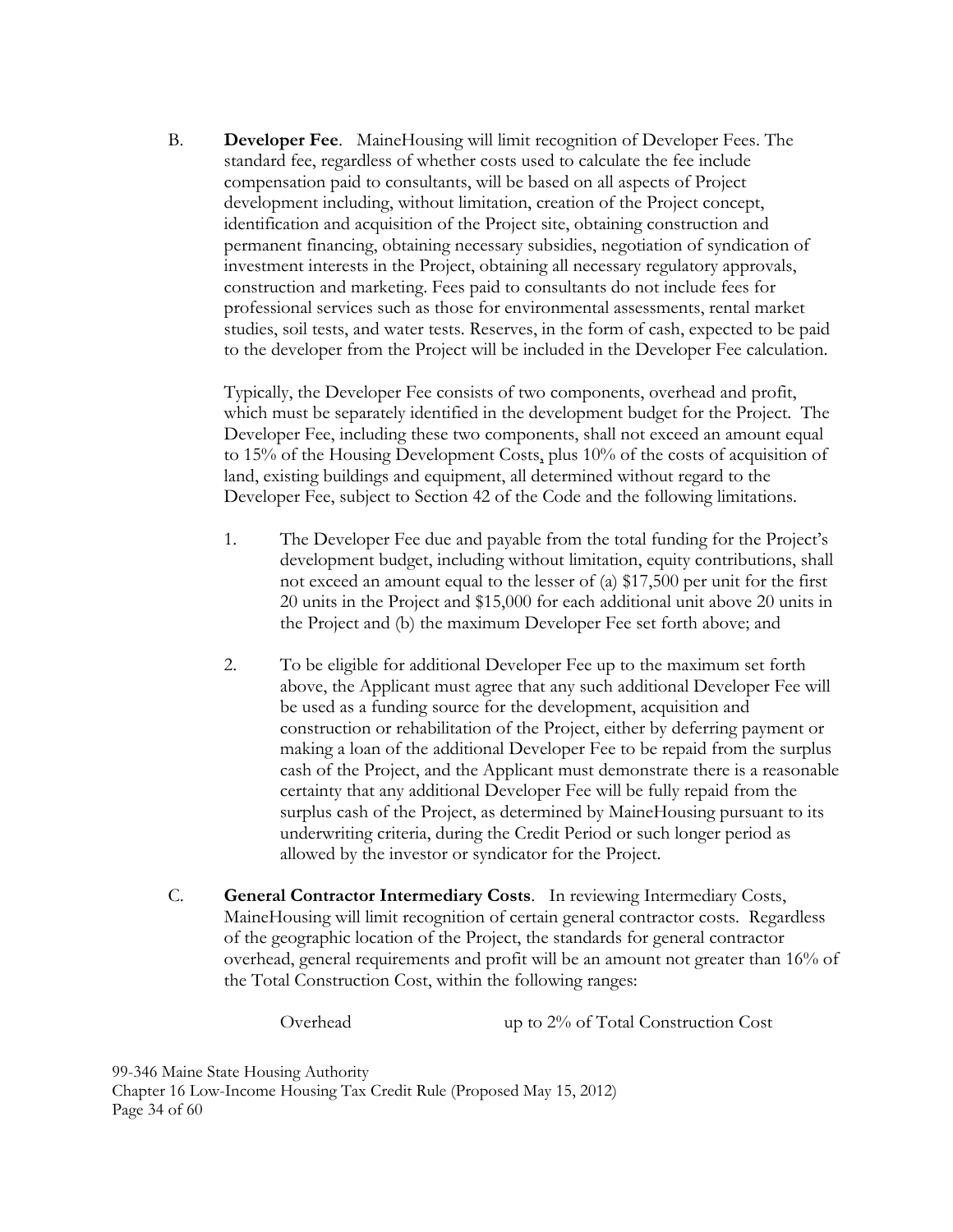General Requirements up to 8% of Total Construction Cost Profit up to 6% of Total Construction Cost

- D. **Time of Credit Determination**. The evaluation of each Project to determine the amount of Credit to be allocated to the Project will be performed as of each of the following dates.
	- 1. The Application. The Notice to Proceed will evidence the determination made at the time of Application.
	- 2. The allocation of Credit, and as applicable the carryover allocation.
	- 3. The date each Qualified Low-income Building is Placed in Service.

 Prior to each determination, the Applicant shall certify to MaineHousing the full extent of all federal, State and local subsidies which apply with respect to the Project and provide such other information MaineHousing deems necessary in order to complete its evaluation.

- E. **Binding Agreement**. After the Applicant accepts a Notice to Proceed by executing and returning the Notice to Proceed to MaineHousing, and to the extent authorized by the Code, MaineHousing and the Applicant may enter into a Binding Agreement to fix the maximum Credit dollar amount to be allocated to each Qualified Low-Income Building for which Credit has been requested. Any such Binding Agreement shall satisfy the requirements of the Code and will contain certain performance-based conditions, including without limitation the conditions set forth in the Notice to Proceed. The Applicant may choose to fix the Applicable Percentage for each Qualified Low-income Building in the Project by irrevocably electing the percentage for the month in which the Applicant and MaineHousing enter into a Binding Agreement or to select the applicable percentage for the month in which the Building is Placed in Service.
- F. **Cost Increases**. MaineHousing may, in its sole discretion, allocate additional Credit if the construction costs of the Project increase after the date of the Application and the increase is the result of market conditions or other reasons beyond the control of the Applicant as determined by MaineHousing in its sole discretion, provided that the additional Credit amount will not exceed an amount that will generate capital contributions in an amount equal to 5% of the Total Construction Cost for the Project estimated at the time construction bids on the Project are requested and is subject to Credit availability.

## G. **Disclaimer**. PURSUANT TO FEDERAL LAW, ANY DETERMINATION MADE BY MAINEHOUSING HEREUNDER SHALL NOT BE CONSTRUED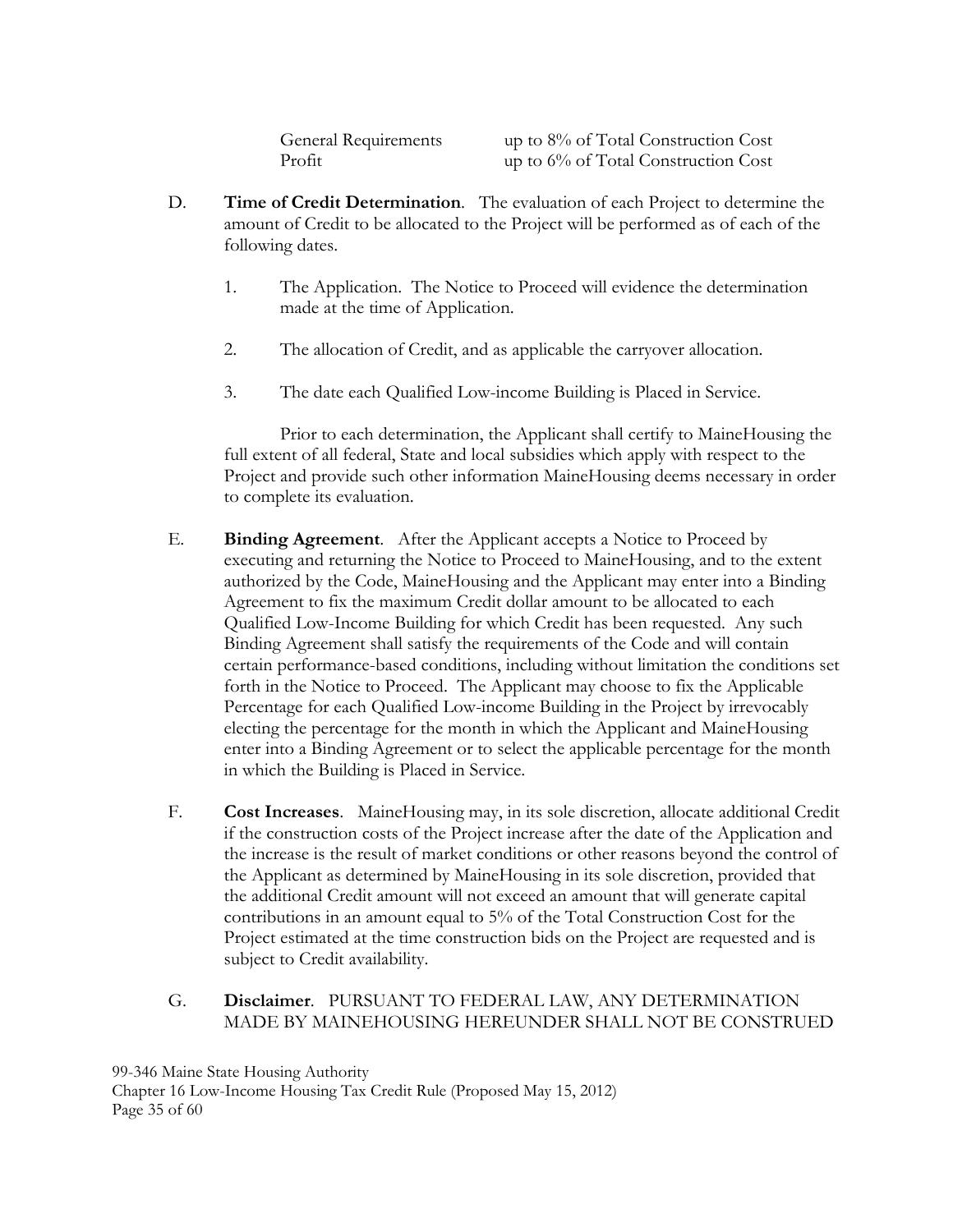TO BE A REPRESENTATION OR WARRANTY AS TO THE FEASIBILITY OR VIABILITY OF ANY PROJECT AND MAY NOT BE RELIED UPON AS A REPRESENTATION OR WARRANTY BY ANY PARTY.

# **SECTION 8: ALLOCATION OF CREDIT**

- A. **Allocation**. MaineHousing will allocate Credit for the Project by issuance of IRS Form 8609 or such other form prescribed by the IRS in the year the Project is Placed in Service after receipt of the following:
	- 1. A complete request for allocation of Credit, which must be in a form prescribed by MaineHousing and must include an audit report on the schedule of project costs prepared by an independent, third party certified public accountant.
	- 2. Certification of the total financing planned for the Project, all proceeds or receipts expected to be generated by reason of the Credit or other tax benefits, the total sources and uses of Project funds and the full extent of all Federal, state and local subsidies which apply or which the Applicant expects to apply with respect to the Project. In addition, the Applicant must identify all costs associated with the sale (i.e. commissions, due diligence, legal, accounting, reserves, etc.). This certification must include income, operating and development cost projections and methods for satisfying any deficits.
	- 3. An allocation fee equal to 3% of the amount of Credit allocated to the Project less the amount of any allocation fee paid pursuant to Subsection B. below in connection with the issuance of a carryover allocation for the Project.
	- 4. A monitoring fee in an amount equal to \$600 per Credit eligible unit in the Project.
- B. **Carryover Allocation**. If a Project or any Qualified Low-income Building that is part of the Project will not be Placed in Service in the calendar year for which a Project is awarded Credit, MaineHousing may issue a carryover allocation for the Project.
	- 1. In order to be considered for a carryover allocation, an Applicant must submit the following.
		- a. A complete request for carryover allocation of Credit in a form prescribed by MaineHousing shall be submitted to MaineHousing no

99-346 Maine State Housing Authority Chapter 16 Low-Income Housing Tax Credit Rule (Proposed May 15, 2012) Page 36 of 60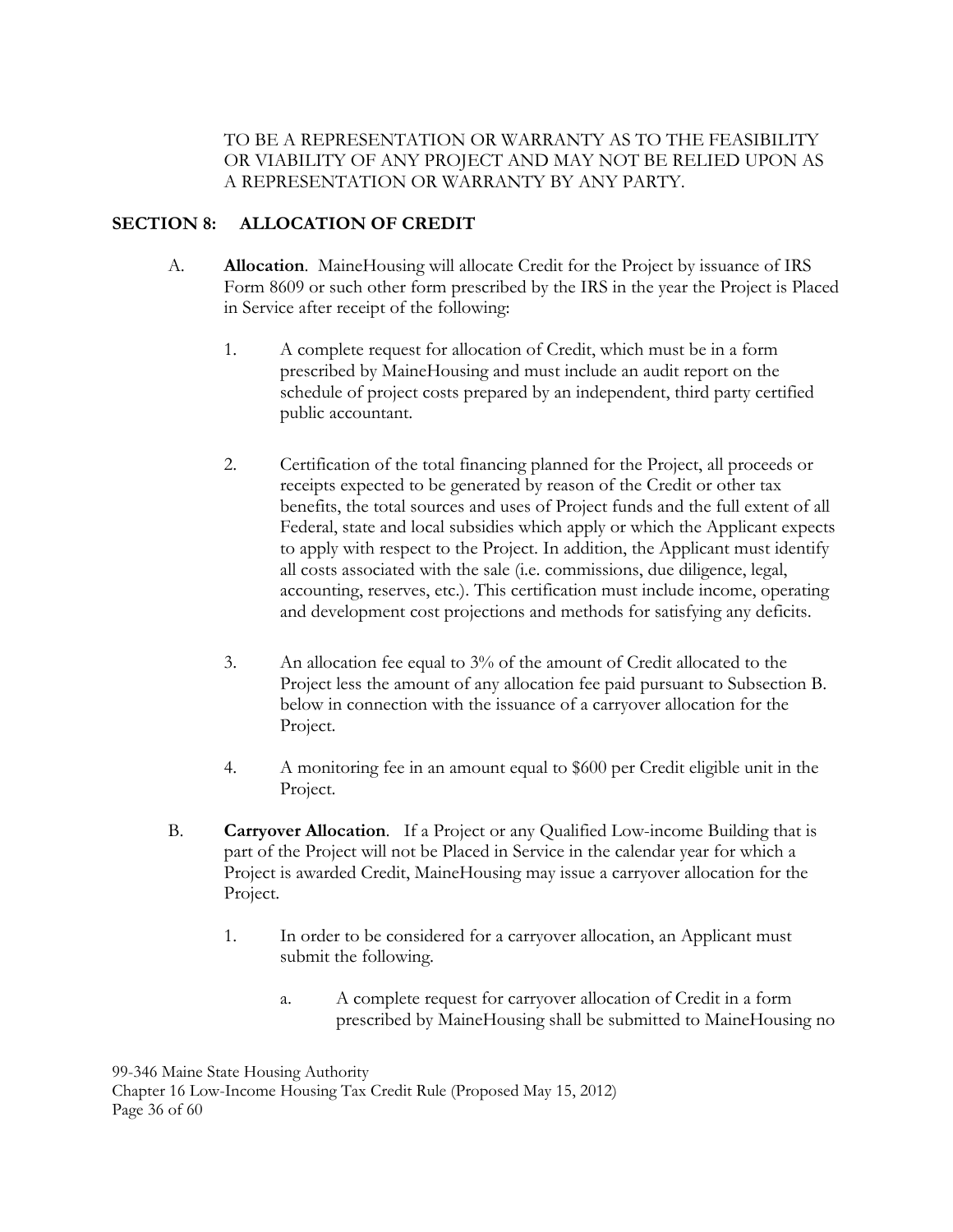later than the first day of December of the year in which the carryover allocation is made.

- b. Certification of the total financing planned for the Project, all proceeds or receipts expected to be generated by reason of the Credit or other tax benefits, the total sources and uses of Project funds and the full extent of all Federal, State and local subsidies which apply or which the Applicant expects to apply with respect to the Project. This certification must include income, operating and development cost projections and methods for satisfying any deficits.
- c. Status report on the progress of development of the Project and the likelihood of the Project proceeding to completion.
- 2. A carryover allocation must be executed by the Applicant and returned to MaineHousing, together with an allocation fee equal to 3% of the amount of Credit allocated to the Project, no later than December 31 of the year in which the carryover allocation is made.
- 3. A carryover allocation will be subject to the following conditions:
	- a. MaineHousing receives satisfactory evidence that more than 10% of the reasonably expected basis in the Project, determined as of the second calendar year following the calendar year in which the carryover allocation is made, is incurred within 12 months of the date the carryover allocation is made, including an audit report on the schedule of project costs prepared by an independent, certified public accountant in form and substance acceptable to MaineHousing;
	- b. The Project is Placed in Service within 2 years following the calendar year in which the carryover allocation is made and only to the extent that the IRS gives effect to such carryover allocation; and
	- c. Any performance conditions MaineHousing may require to ensure maximum utilization of Credit.

Failure to comply with these conditions may result in a termination or cancellation of the carryover allocation.

4. After the Project/Qualified Low-income Building is Placed in Service, the Owner shall submit a request for issuance of Form 8609 or such other form prescribed by the IRS in accordance with Subsection A above. The entity making the request must be the same entity that received the carryover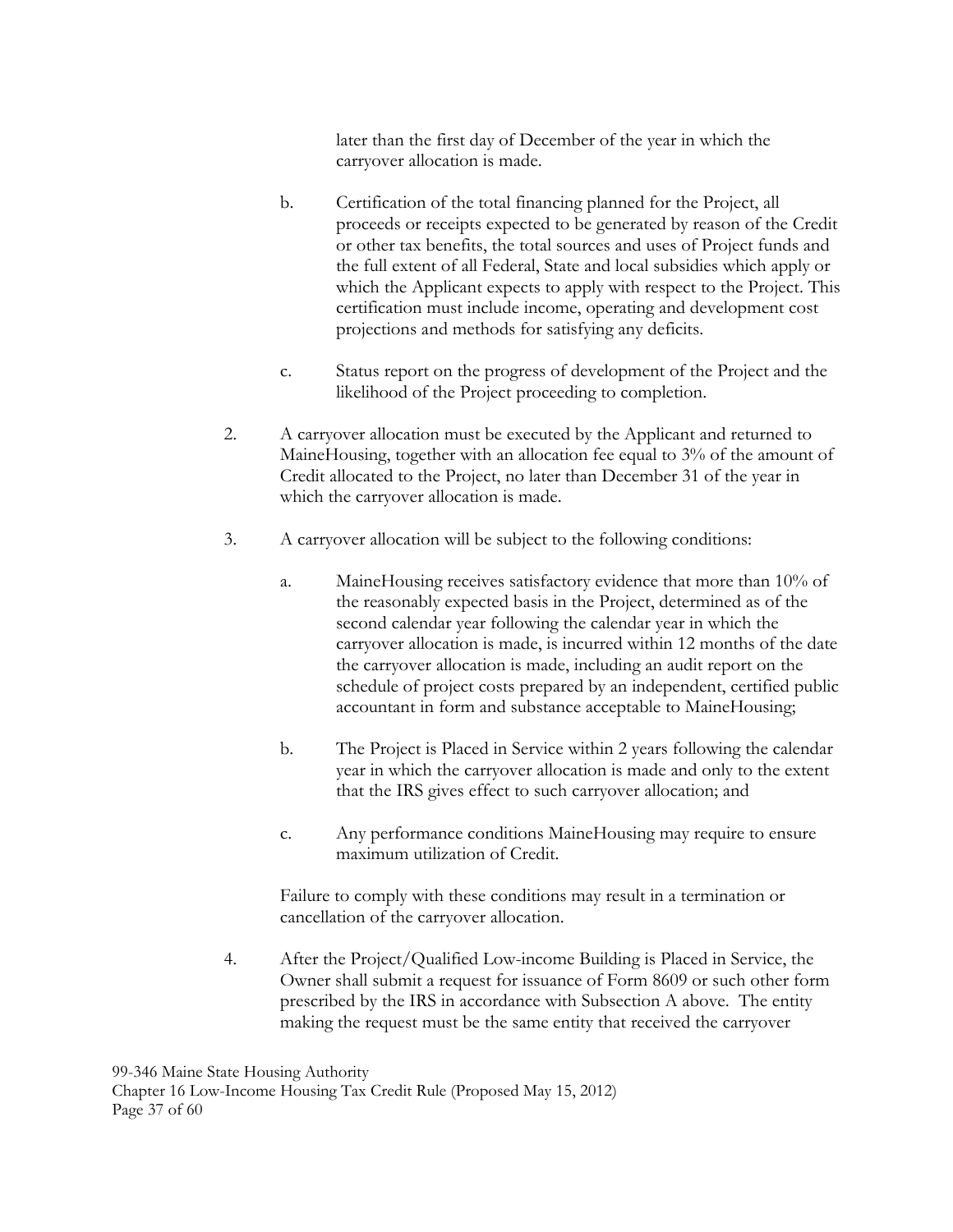allocation.

- 5. MaineHousing may carry over any unallocated portion of the State Ceiling and deny any or all requests for Project-specific carryover allocations.
- C. **Tax Credit Compliance Experience**. Prior to an allocation of Credit, the Applicant must demonstrate proficiency of the entity managing the Project in the area of Credit compliance monitoring. The entity must complete a Credit compliance monitoring training approved by MaineHousing or receive a certification from a Credit trainer approved by MaineHousing.
- D. **Extended Low Income Housing Commitment**. Prior to an allocation of Credit, the Owner must enter into an Extended Low-income Housing Commitment with MaineHousing which contains restrictive covenants that run with the land, are binding on the Owner and its successors and assigns and are enforceable by MaineHousing and the low-income tenants of the Project. The Extended Lowincome Housing Commitment will obligate the Owner to comply with the Code, the affordability requirements and certain other threshold requirements set forth in Section 5, and certain commitments made by the Applicant for which the Application was awarded points under the selection criteria set forth in Section 6.

The Extended Low-income Housing Commitment shall be recorded in the appropriate registry of deeds prior to all mortgage liens and encumbrances on the Project and before MaineHousing issues any IRS Form 8609 for the Project. The Extended Use Period will terminate on the date the Project is acquired by foreclosure or transfer of the Project in lieu of foreclosure so long as any indebtedness owed to MaineHousing in connection with the Project is satisfied in full and the acquisition is not part of an arrangement, a purpose of which is to terminate the Extended Use Period pursuant to Section 42(h)(6)(E) of the Code; provided however, that low-income tenants may not be evicted or suffer an increase in gross rent during the three-year period following termination.

E. **Converting a Carryover Allocation**. MaineHousing may, in its sole determination, convert a carryover allocation of Credit from the State Ceiling for a particular calendar year to a carryover allocation of Credit from the State Ceiling for the year in which the carryover allocation is terminated or the following year subject to the requirements of this subsection. The carryover allocation must be rescinded by the mutual consent of MaineHousing and the Applicant. At the time the carryover allocation is rescinded, there shall not have been any changes in the Project design or financing which, in the sole determination of MaineHousing, would substantially affect the score that the Applicant received pursuant to the applicable selection criteria or result in a cost increase which would render the Project withdrawn pursuant to Section 4.I. There must be extenuating circumstances, which result in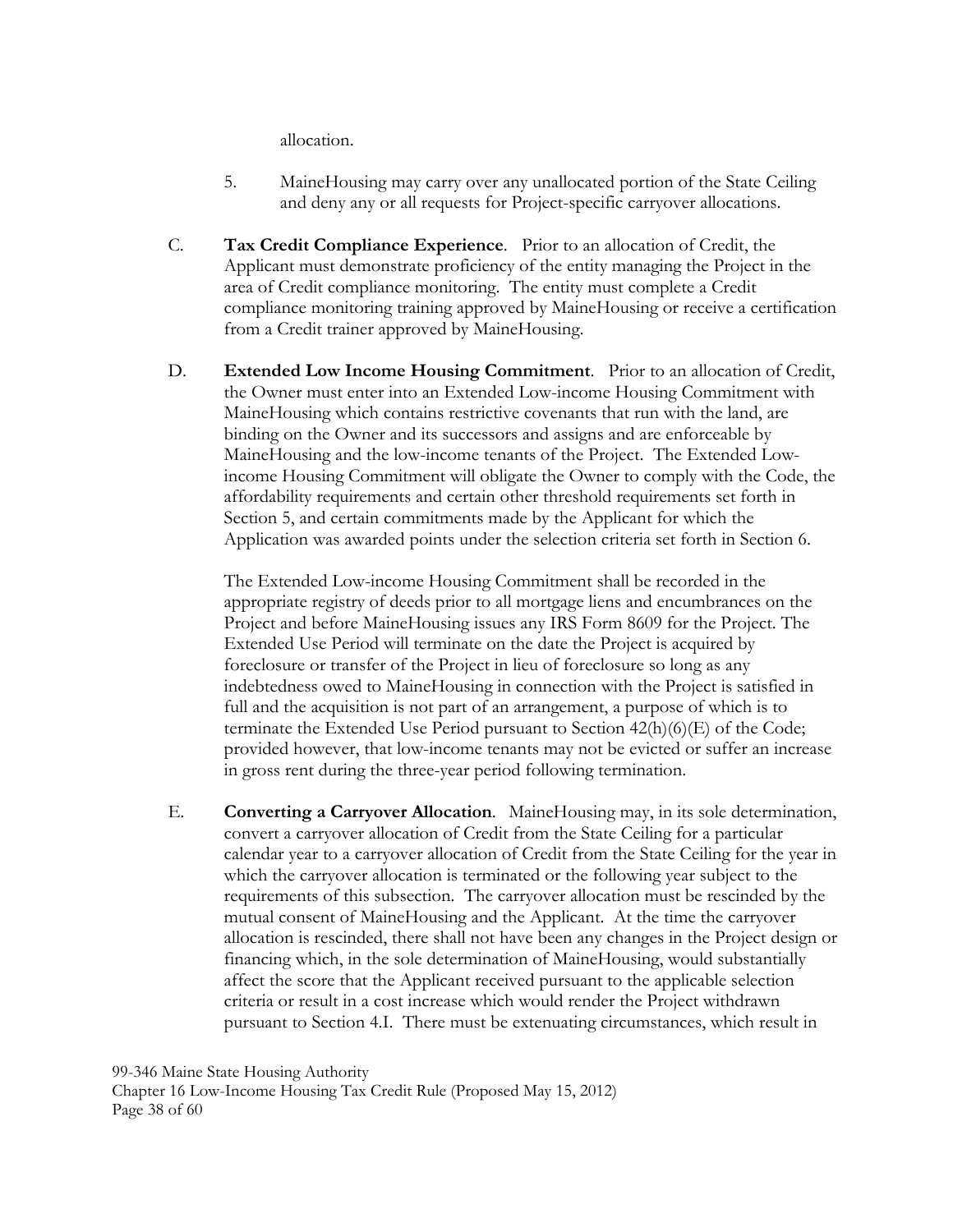the Applicant's likely failure to meet the 10% basis test in Subsection B.3.a. above or the likely failure of the Project to be Placed in Service within 2 years following the year in which the allocation was made. The Project will only be required to meet the requirements of the Qualified Allocation Plan in effect at the time the Project received the original allocation of Credit. If the Applicant has entered into a Binding Agreement and elected to lock the Applicable Percentage, then the Applicant is bound by the Applicable Percentage elected under the original Binding Agreement.

- F. **Cancellation of Carryover Allocation**. Credit returned to MaineHousing as a result of the termination or cancellation of a carryover allocation prior to September 30 in a particular calendar year shall be added to the State Ceiling for the calendar year in which it is returned. Credit returned as a result of a termination or cancellation of a carryover allocation after September 30 shall be added to the State Ceiling for the calendar year in which it is returned or the following year.
- G. **Forward Allocation of Credit.** MaineHousing may issue a binding commitment to allocate State Ceiling available in the subsequent year for any Project Placed in Service in the current year. Credit from the subsequent year's State Ceiling may only be committed upon MaineHousing's determination that the amount of Credit that remains in the current year's State Ceiling is insufficient to ensure the viability or feasibility of the Project. Any binding commitment to allocate subsequent year's State Ceiling authorized pursuant to this section shall be processed and evaluated in accordance with this Qualified Allocation Plan and shall be subject to MaineHousing authority to allocate Credit and applicable law.
- H. **Disclaimers**. An allocation made by MaineHousing will be effective only with respect to a Qualified Low-income Building Placed in Service during the calendar year in which the allocation is made and only to the extent that the IRS gives effect to such allocation. CREDIT RECIPIENTS ARE RESPONSIBLE FOR TAKING ONLY THE AMOUNT OF CREDIT AUTHORIZED UNDER THE CODE AND RECOGNIZED BY THE IRS AND NO RELIANCE MAY BE PLACED ON MAINEHOUSING BY ANY PARTY FOR THIS DETERMINATION.

The Owner's eligibility for the Credit after allocation of the Credit is conditioned on the Owner's continued compliance with certain tenant income and rental restrictions. Failure to comply with such restrictions can result in forfeiture of Credit and recapture penalties imposed by the IRS. MAINEHOUSING ACCEPTS NO RESPONSIBILITY AND NO RESPONSIBILITY SHALL BE IMPLIED BY THE ISSUANCE OF AN ALLOCATION OR CARRYOVER ALLOCATION OF CREDIT ON BEHALF OF A PARTICULAR PROJECT, FOR ENFORCEMENT OF, OR COMPLIANCE WITH, ANY OF THESE RESTRICTIONS NOW OR HEREAFTER IMPOSED.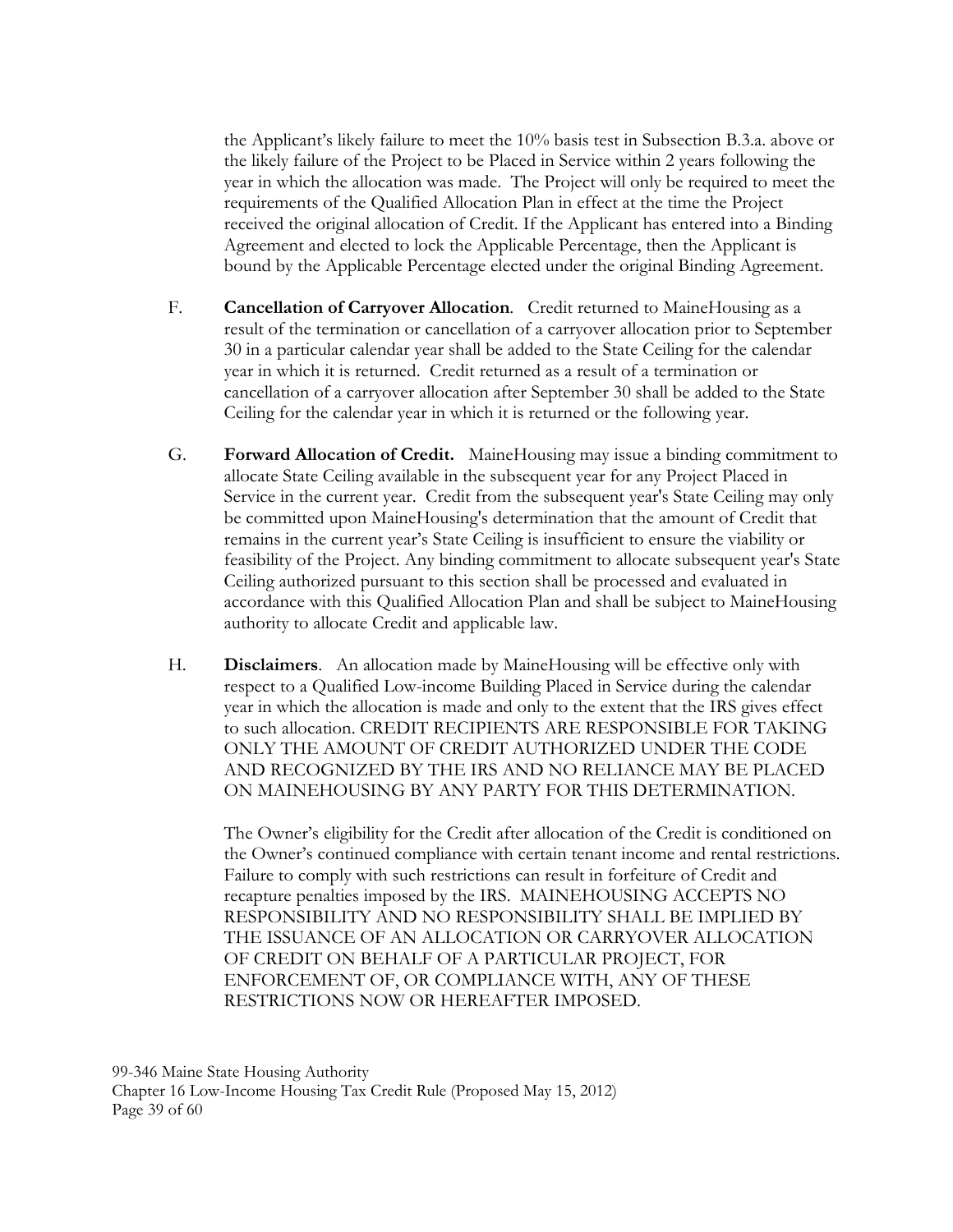# **SECTION 9: TAX-EXEMPT BOND FINANCED PROJECTS**

Certain Projects financed with tax-exempt bond proceeds may be eligible for Credit without an allocation from the State Ceiling, subject to the following.

- A. **Eligible Buildings**. A Qualified Low-income Building which is financed with the proceeds of tax-exempt bonds subject to the State volume cap on such bonds qualifies for the Credit on the portion of the Eligible Basis of the building financed with such bond proceeds without an allocation from the State Ceiling. If 50% or more of the Eligible Basis of a Qualified Low-income Building is financed with the proceeds of tax-exempt bonds subject to the state volume cap on such bonds, all of the Eligible Basis of the Building qualifies for the Credit without an allocation from the State Ceiling.
- B. **Requirements**. A Qualified Low-income Project must satisfy the requirements set forth in Section 4 (other than the application deadline in Subsection 4.B., the selection process described in Section 4.E. and the waiting list pursuant to Section 4.G provided the Project may be subject to a selection process and waiting list pursuant to a tax-exempt bond financing program, and the Maximum Credit Restriction pursuant to Section 4.H.) and Section 5 (other than the affordability threshold requirement set forth in Section 5.B.). The Project will be evaluated in accordance with the procedures set forth in Section 7 to determine the amount of Credit to be allocated to the Project and must comply with the requirements for an allocation pursuant to Section 8.A. The Project is subject to the monitoring requirements in Section 10.
- C. **Applicable Percentage**. The Owner of a Project that is not yet Placed in Service and is otherwise authorized by the Code may elect to fix the Applicable Percentage for each Qualified Low-income Building in the Project by irrevocably electing the percentage for the month in which the tax-exempt bonds are issued, or the Applicable Percentage will be the Applicable Percentage for the month the Building is Placed in Service. Such an election must be made on forms provided by MaineHousing and must be made by the fifth  $(5<sup>th</sup>)$  day of the month following the month in which the tax-exempt bonds are issued.
- D. **Credit Determination**. Once MaineHousing has reviewed the Project in accordance with this Section and deemed the Project eligible to receive Credit, a determination letter will be issued pursuant to Section 42(m) of the Code.
- E. **Allocation**. The Owner of a Project must request the issuance of an IRS Form 8609 for each Qualified Low-income Building in the year the Project is Placed in Service. The request must satisfy the requirements of Section 8.A.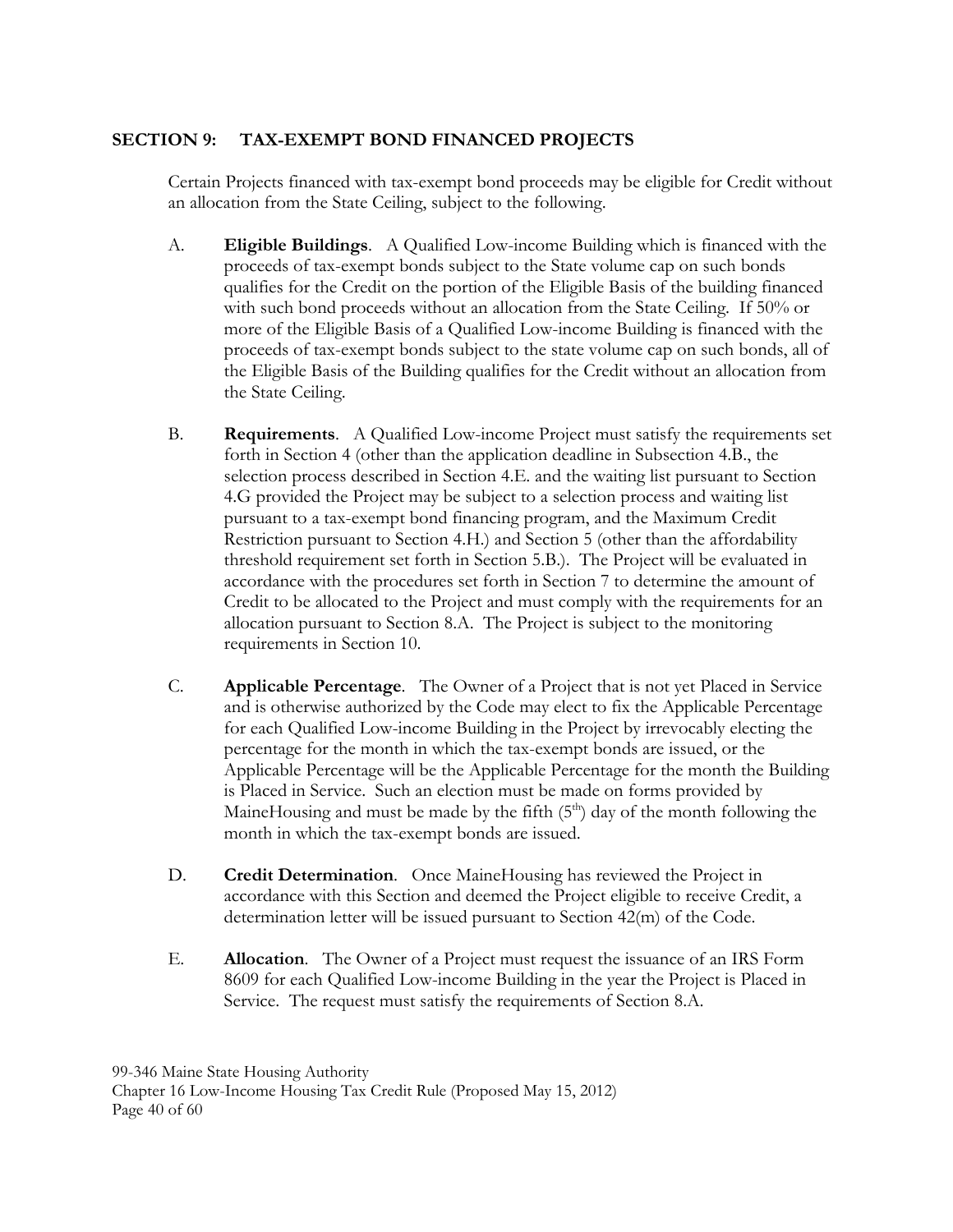#### **SECTION 10: MONITORING**

 MaineHousing is required by Federal law to monitor Qualified Low-income Housing Projects for noncompliance with the provisions of Section 42 of the Code and to notify the IRS when it becomes aware of any such noncompliance. In January 2007 the IRS issued its "Guide for Completing Form 8823 Low-Income Housing Credit Agencies Report of Noncompliance or Building Disposition". The purpose of the Guide is to provide standardized operational definitions for the noncompliance categories listed on Form 8823. Compliance with the monitoring procedures is a requirement of the Extended Low-income Housing Commitment. MaineHousing reserves the right to impose a reasonable fee for the administrative burden resulting from this on-going monitoring requirement. Owners must comply with the following requirements:

- A. **Recordkeeping and Record Retention**. Owners must keep on file and available to MaineHousing upon request, records for each Qualified Low-income Building in the Qualified Low-income Housing Project, including without limitation, the following information.
	- 1. The total number of residential rental units in each Qualified Low-income Building (including the number of bedrooms and the size in square feet of each residential rental unit).
	- 2. The number of residential rental units in each Qualified Low-income Building that are designated low-income units.
	- 3. The rent charged on each residential rental unit in each Qualified Lowincome Building (including any utility allowances).
	- 4. The number of occupants in each low-income unit.
	- 5. The low-income unit vacancies in each Qualified Low-income Building and information that shows when, and to whom, the next available units were rented.
	- 6. An income certification for each household occupying a Credit-eligible unit in the Project at the time of initial occupancy and source documents verifying the income of the household, including for example, a copy of federal income tax returns, W-2 forms or verifications of income from third parties such as employers or State agencies paying unemployment compensation. Tenant income is calculated in a manner consistent with the determination of annual income in accordance with Section 8 of the United States Housing Act of 1937, not in accordance with the determination of gross income for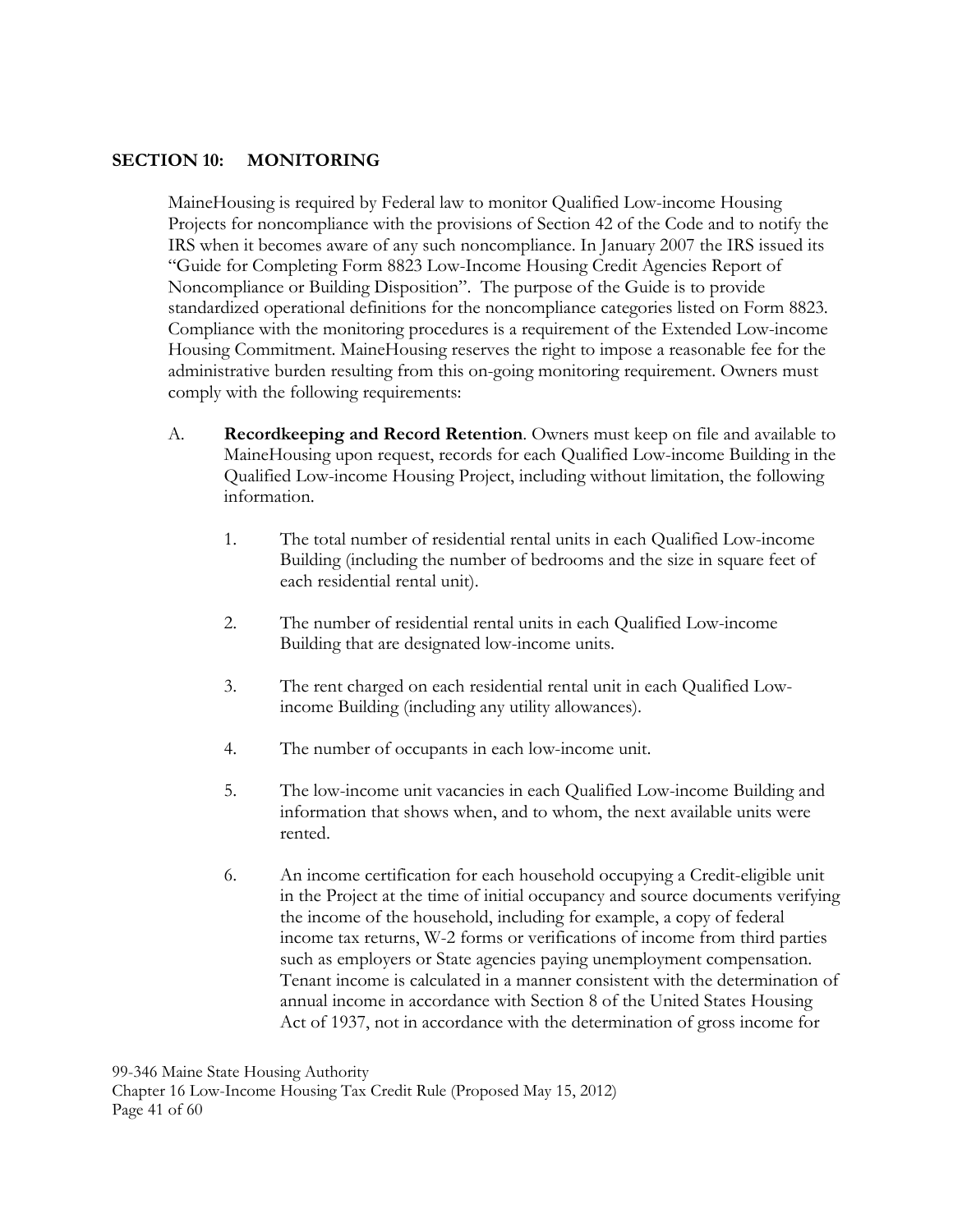federal income tax liability. In the case of a tenant receiving Section 8 housing assistance payments, the documentation requirement is satisfied if the public housing authority provides a statement to the Owner declaring that the tenant's income does not exceed the applicable income limit under Section 42(g) of the Code.

- 7. An income certification for each new member added to the household of a Credit-eligible unit after initial occupancy and third party verification of the new member's income as described in Subsection A.6.above.
- 8. Annual income certifications for each household occupying a Credit-eligible unit in the Project, except (a) no annual income certifications are required for a Project in which 100% of the units in the Project are subject to the applicable income limit elected pursuant to Section  $42(g)(1)$  of the Code for the Project (i.e. either 100% of the units at 60% AMI or 100% of the units at 50% AMI), and (b) for a Project in which 100% of the units are Crediteligible units but the Project is subject to multiple income targeting requirements, annual income certifications are only required for households in units subject to the lower income targeting requirements (e.g. in a 100% Credit-eligible Project with 60% AMI, 50% AMI, 40% AMI and 30% AMI units, annual income certifications are required for the 50% AMI, 40% AMI and 30% AMI units). For Projects financed or assisted under State or federal programs that require annual income certifications, the owner must provide annual income certifications for each household occupying a Credit-eligible unit in the Project.

For a Project in which 100% of the units are Credit-eligible units, MaineHousing will allow a self-certification from each household for which an annual income certification is required under this subsection, except a third party verification of the household's income shall be required every six years during the affordability period, commencing on the date on which the first building in the Project is Placed in Service, and otherwise upon request by MaineHousing. The self-certification shall be in writing, shall indicate the size of the household and annual household income, shall include a certification from the household that the information is complete and accurate, shall indicate that third-party source documentation will be provided upon request by the Owner or MaineHousing and shall be witnessed.

9. The Eligible Basis and Qualified Basis of each Qualified Low-income Building at the end of the first year of the Credit Period.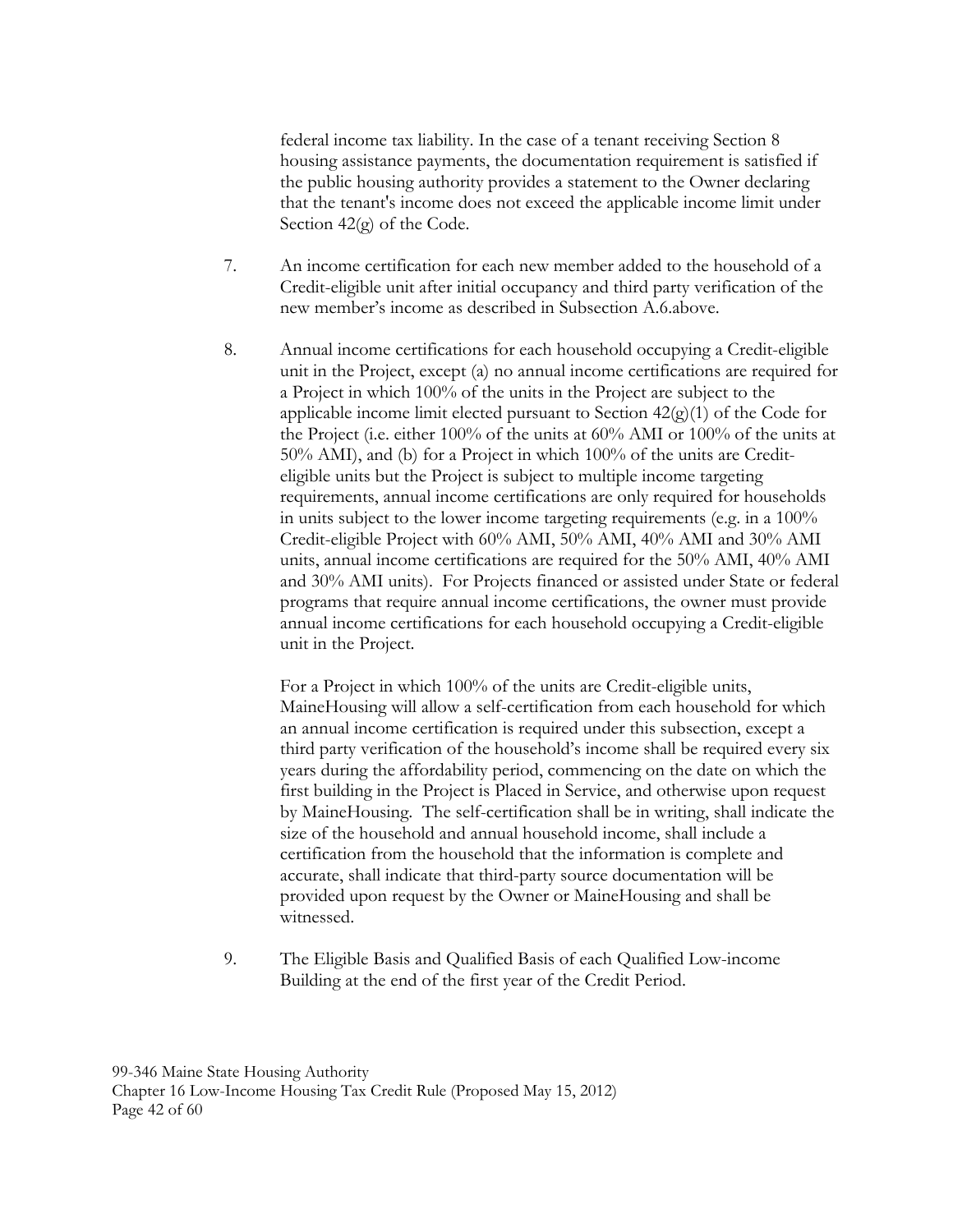10. The character and use of the nonresidential portion of a Qualified Lowincome Building included in the Qualified Low-income Building's Eligible Basis (for example, tenant facilities that are available on a comparable basis to all tenants and for which no separate fee is charged for use of the facilities or facilities reasonably required by the Project).

These records shall be maintained for each Qualified Low-income Building throughout the applicable Extended Use Period. These records shall be retained for at least six (6) years after the due date (with extensions) for filing the federal income tax return for that year. The records for the first year of the Credit Period, however, shall be retained until the later of the end of the applicable Extended Use Period or six (6) years beyond the due date (with extensions) for filing the federal income tax return for the last year of the Compliance Period of the Qualified Low-income Building. First year quarterly reports shall be filed with MaineHousing.

- 11. A determination of the student status of the resident household.
- B. **Certification and Review**. Owners must certify compliance with the requirements of Section 42 of the Code as follows:
	- 1. All Owners must certify to MaineHousing annually throughout the Extended Use Period of the Qualified Low-income Housing Project for the calendar year preceding certification that:
		- a. The Project met the minimum low-income set-aside test applicable to the Project and complies with the additional low-income targeting pledged by the Owner as set forth in the Extended Low Income Housing Commitment on which the allocation was based, (e.g. 40% AMI and 50% AMI);
		- b. There was no change in the Applicable Fraction of any Qualified Low-income Building or that there was a change and a description of the change;
		- c. The Owner has received all income certifications and third-party verification thereof required under Section 10.A.;
		- d. Each qualified low-income unit in the Project was rent-restricted under Section  $42(g)(2)$  of the Code;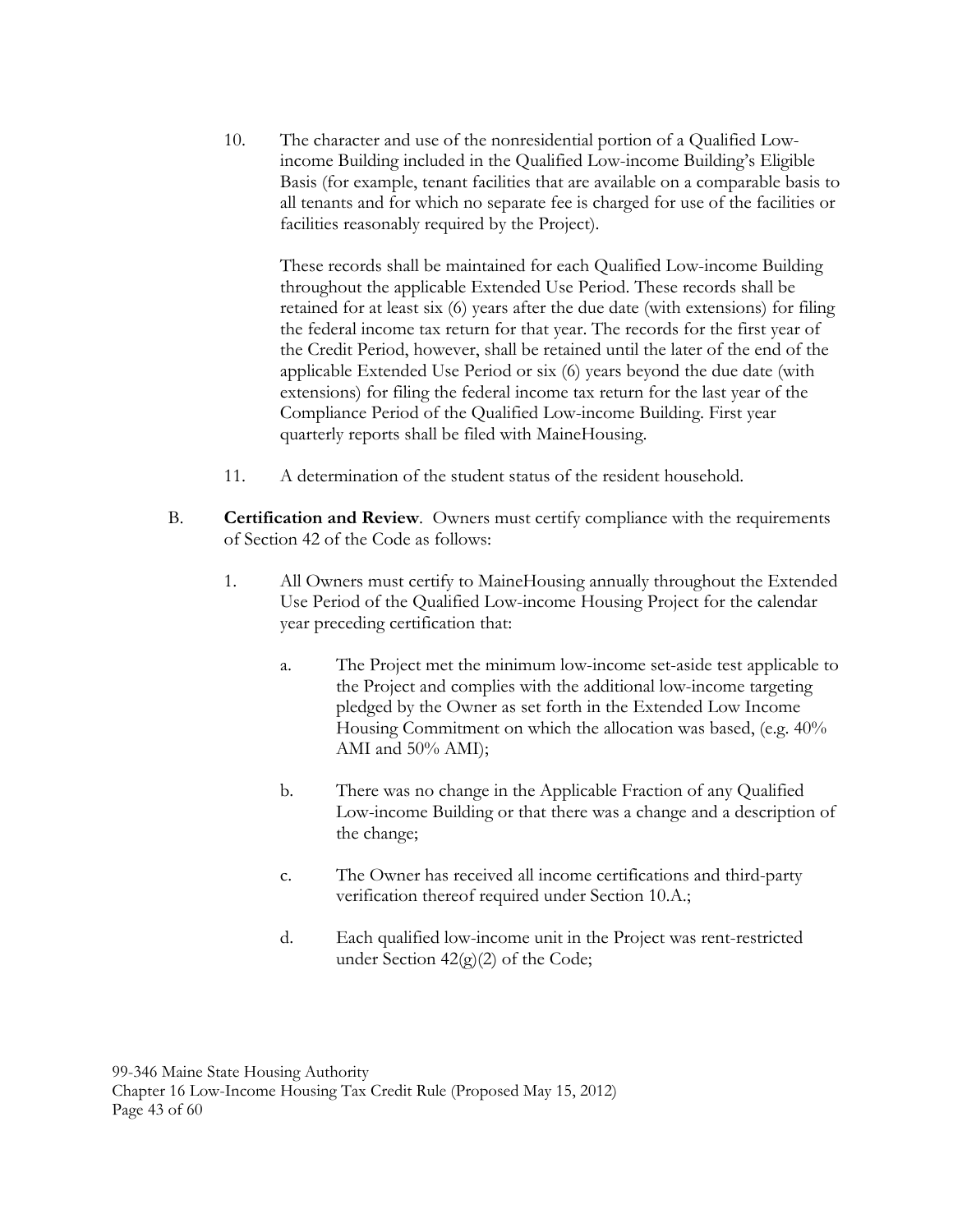- e. All units in the Project were available for use by the general public and used on a nontransient basis, except for transitional housing for the homeless provided under Section  $42(i)(3)(B(iii))$  of the Code;
- f. Each Qualified Low-income Building was suitable for occupancy under applicable health, safety and building codes;
- g. There was no change in the Eligible Basis of any Qualified Lowincome Building or if there was a change, the nature of the change (for example, a common area has become commercial space, or a fee is now charged for a tenant facility formerly provided without charge);
- h. All tenant facilities included in the Eligible Basis of any Qualified Low-income Building, such as swimming pools, other recreational facilities and parking areas, were provided on a comparable basis without charge to all tenants in the Qualified Low-income Building;
- i. If a low-income unit in the Qualified Low-income Building became vacant during the year, that reasonable attempts were or are being made to rent that unit or the next available unit of comparable or smaller size to tenants having a qualifying income before any units in the Qualified Low-income Building were or will be rented to tenants not having a qualifying income;
- j. If the income of tenants of a low-income unit in the Qualified Lowincome Building increased above the limit allowed under Section 42 of the Code, the next available unit of comparable or smaller size in the Qualified Low-income Building was or will be rented to tenants having a qualifying income;
- k. The Project complies with the Extended Low-income Housing Commitment for Qualified Low-income Buildings subject to Section 7108(c)(1) of the Revenue Reconciliation Act of 1989;
- l. The Project complies with the requirements of all applicable Federal and State housing programs (e.g. RD, Federal HOME, HUD Section 8, or Tax-Exempt Bonds);
- m. The Project has not received notice of any violation of applicable building codes. In the event a violation occurs the owner must report all violations to MaineHousing including a summary of or copies of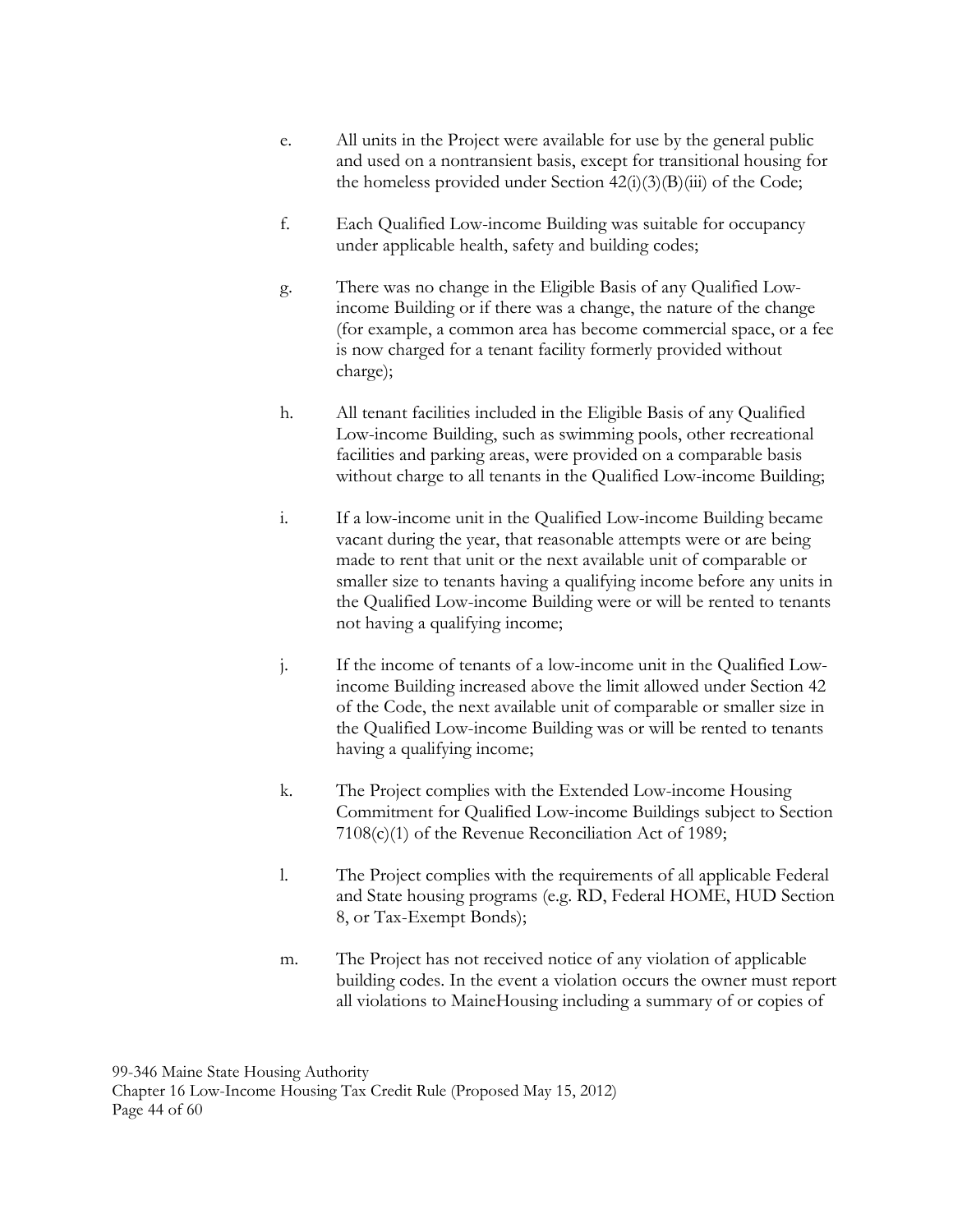violations issued. The Owner must indicate whether the violations have been corrected and must retain all original reports of violation;

- n. No findings of discrimination under the Federal Fair Housing Act, Title VIII of the Civil Rights Act of 1968, as amended by the Fair Housing Amendments Act of 1988 (42 U.S.C. § 3601 *et seq.*) or the Maine Human Rights Act (5 M.R.S.A., Chapter 337, Subchapter IV) have occurred at the Project. A finding of discrimination includes an adverse final decision by HUD, an adverse final decision by a substantially equivalent State or local fair housing agency, or an adverse judgment from a Federal or State court;
- o. No applicant for tenancy in possession of a Section 8 voucher was refused housing solely because of their status as a Section 8 voucherholder;
- p. If the Owner received its Credit allocation from a portion of the State Ceiling set-aside for a Project involving a Qualified Non-Profit Organization under Section 42(h)(5) of the Code, then a Qualified Non-profit Organization materially participated in the operation of the Project within the meaning of Section 469(h) of the Code; and
- q. There has been no change in the ownership or management of the Project.
- 2. Annually throughout the Extended Use Period applicable to the Project, Owners must complete and submit to MaineHousing a tenant status report on a form prescribed by MaineHousing. The tenant status report shall accurately reflect tenant income, rent data and other occupancy information required by MaineHousing for each Qualified Low-income Building in a Project for the prior calendar year.
- 3. MaineHousing will review the tenant files of at least 20% of the low income units in each Project at least once every three (3) years. For new Projects Placed in Service, MaineHousing will complete a review of tenant records of 20% of the low income units at the Project within two (2) years following the year the last Qualified Low-income Building is Placed in Service. The tenant records to be reviewed, will be selected randomly by MaineHousing. Notice of Project selection, as well as the required timeframe for submission of details, will be provided by MaineHousing to the Owner in writing.
- 4. Owners of Qualified Low-income Buildings financed under the RD Section 515 Rural Rental Housing Program or Qualified Low-income Buildings of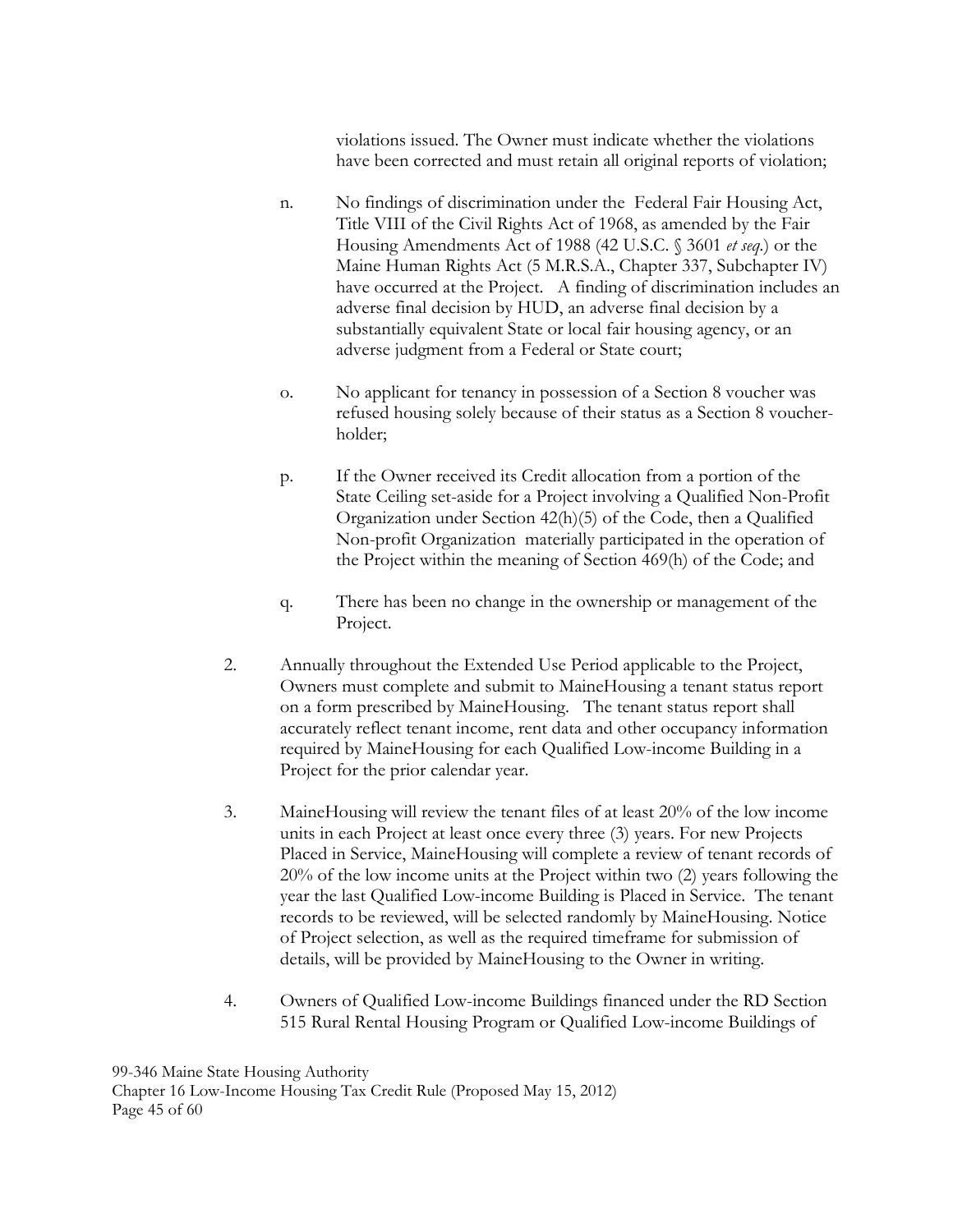which 50% or more of the aggregate basis is financed with the proceeds of tax-exempt bonds are not required to submit, and MaineHousing is not required to review, the tenant income certifications, supporting documentation and rent records if RD or the bond issuer, as applicable, has entered into an agreement with MaineHousing to provide information concerning the income and rent of the tenants in the Qualified Low-income Building to MaineHousing. If the information provided by RD or the bond issuer is not sufficient for MaineHousing to make the required determinations, MaineHousing shall request the necessary additional income or rent information from the Owner.

- 5. MaineHousing shall review all certifications and supporting documentation submitted hereunder for compliance with the requirements of Section 42 of the Code.
- 6. The annual owner certifications, an executed Form 8609 and 8609-A for each Qualified Low-income Building and the tenant status report for each building required hereunder must be submitted to MaineHousing on or before a date established by MaineHousing, but in no event, later than May 1 of each year. The certification must cover the preceding calendar year and must be made as of December 31 of the prior year. A completed and executed Form 8609 is only required to be submitted one time and must accompany the initial submission. The certifications shall be made on forms prescribed by MaineHousing and shall be made under penalty of perjury.
- C. **Data Collection**. Annually, the Owner shall provide certain data required by The Housing and Economic Recovery Act of 2008 (HERA) about its Project and the tenants, including without limitation, information concerning the race, ethnicity, family composition, age, income, use of rental assistance under Section 8 and other similar assistance, disability status and monthly rental payments of households residing in units in the Project for which the Owner receives Credit. The data shall be submitted to MaineHousing electronically and in the format required by MaineHousing to transmit the data to HUD.
- D. **Inspections**. MaineHousing will perform property inspections consistent with Uniform Physical Condition Standards (UPCS) on a one-to-three year cycle, and shall have the right, at any time upon thirty (30) days notice to the Owner, to review all records referred to in this Section.
- E. **Monitoring Fee**. All Applications shall be required to remit a one-time monitoring fee equal to \$600 for each Credit eligible unit in the Project. This fee must be paid prior to the issuance of the IRS Form 8609.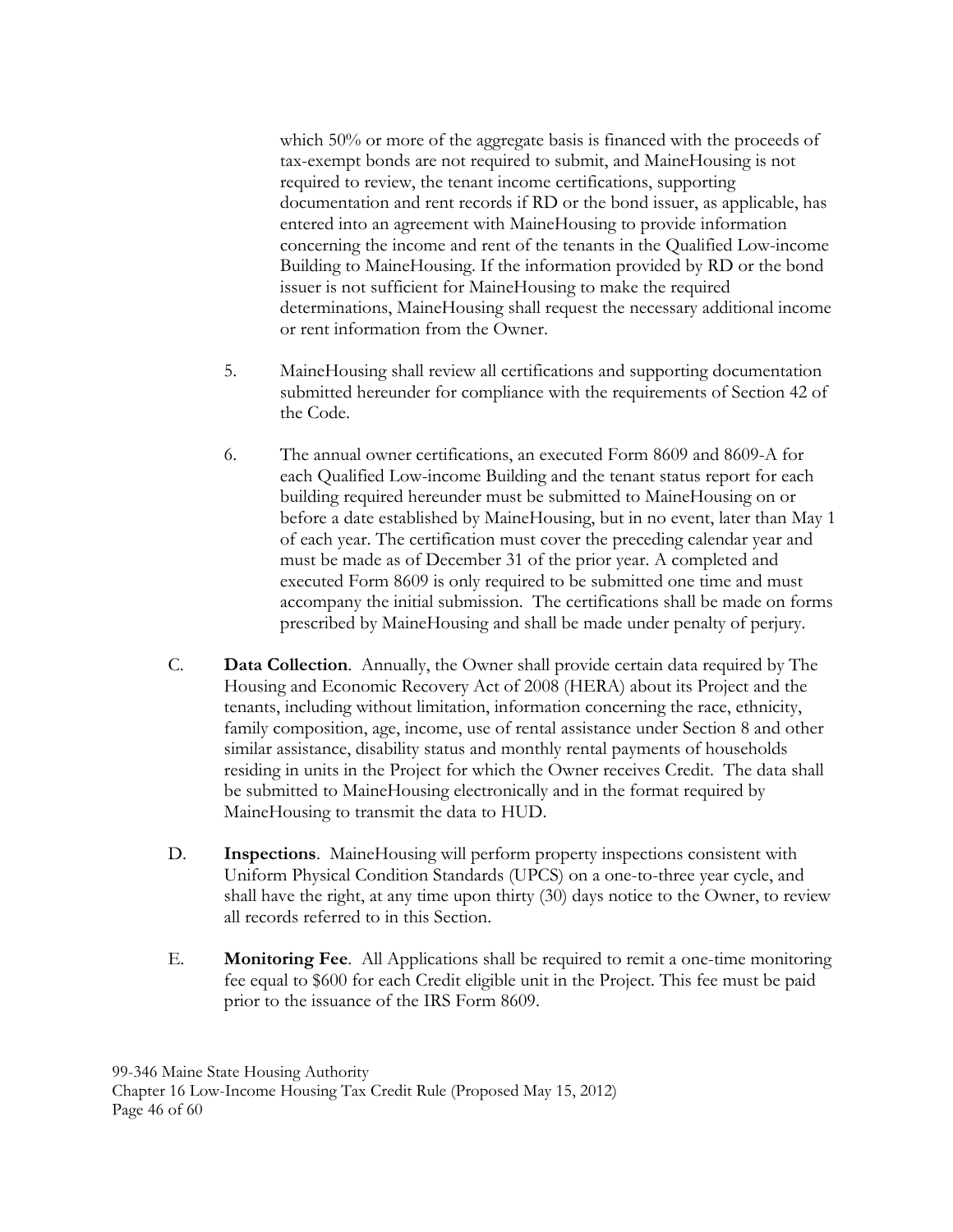MaineHousing reserves the right to waive all or part of the fee in the event the partnership enters in a compliance monitoring agreement acceptable to MaineHousing, and agrees to provide sufficient annual documentation to enable MaineHousing to perform its required oversight.

- F. **Notification of Noncompliance**. In the event MaineHousing does not receive the certifications required hereunder when due or they are incomplete or insufficient, MaineHousing shall notify the Owner in writing of the missing, incomplete or insufficient certification. In the event MaineHousing discovers through audit, inspection, review or some other manner that the Project is not in compliance with the provisions of Section 42 of the Code, MaineHousing shall notify the Owner in writing of the nature of such noncompliance. In either case, such notice shall provide the Owner with a reasonable correction period, not to exceed ninety (90) days, in which the Owner must supply the completed certifications and/or bring the Project into compliance with Section 42 of the Code. If MaineHousing determines there is good cause, it may extend the correction period for up to six (6) months. Within forty-five (45) days after the end of the correction period, including any permitted extensions, MaineHousing shall file the required Form 8823, Low-Income Housing Credit Agencies Report of Noncompliance, with the IRS regardless of whether the noncompliance or failure to certify has been corrected.
- G. **Liability**. COMPLIANCE WITH THE REQUIREMENTS OF SECTION 42 OF THE CODE IS THE RESPONSIBILITY OF THE OWNER OF THE QUALIFIED LOW-INCOME BUILDING FOR WHICH THE CREDIT IS ALLOWABLE. MAINEHOUSING'S OBLIGATION TO MONITOR FOR COMPLIANCE WITH THE REQUIREMENTS OF SECTION 42 OF THE CODE DOES NOT MAKE MAINEHOUSING LIABLE FOR AN OWNER'S NONCOMPLIANCE.

# **SECTION 11: RULE LIMITATIONS**

- A. **Other Requirements**. Section 42 of the Code, related provisions of the Code and all associated regulations and guidance, as amended from time to time, may contain additional requirements concerning the Credit. Applicants and Owners are subject to and must comply with all such requirements.
- B. **Conflicts**. If this rule conflicts with any provision of federal or State law, the federal or State law shall control.
- C. **Not an Entitlement**.This rule establishes a pool of eligible Applicants but does not preclude additional reasonable criteria and does not confer any automatic right or entitlement to Credit on any person or entity eligible hereunder.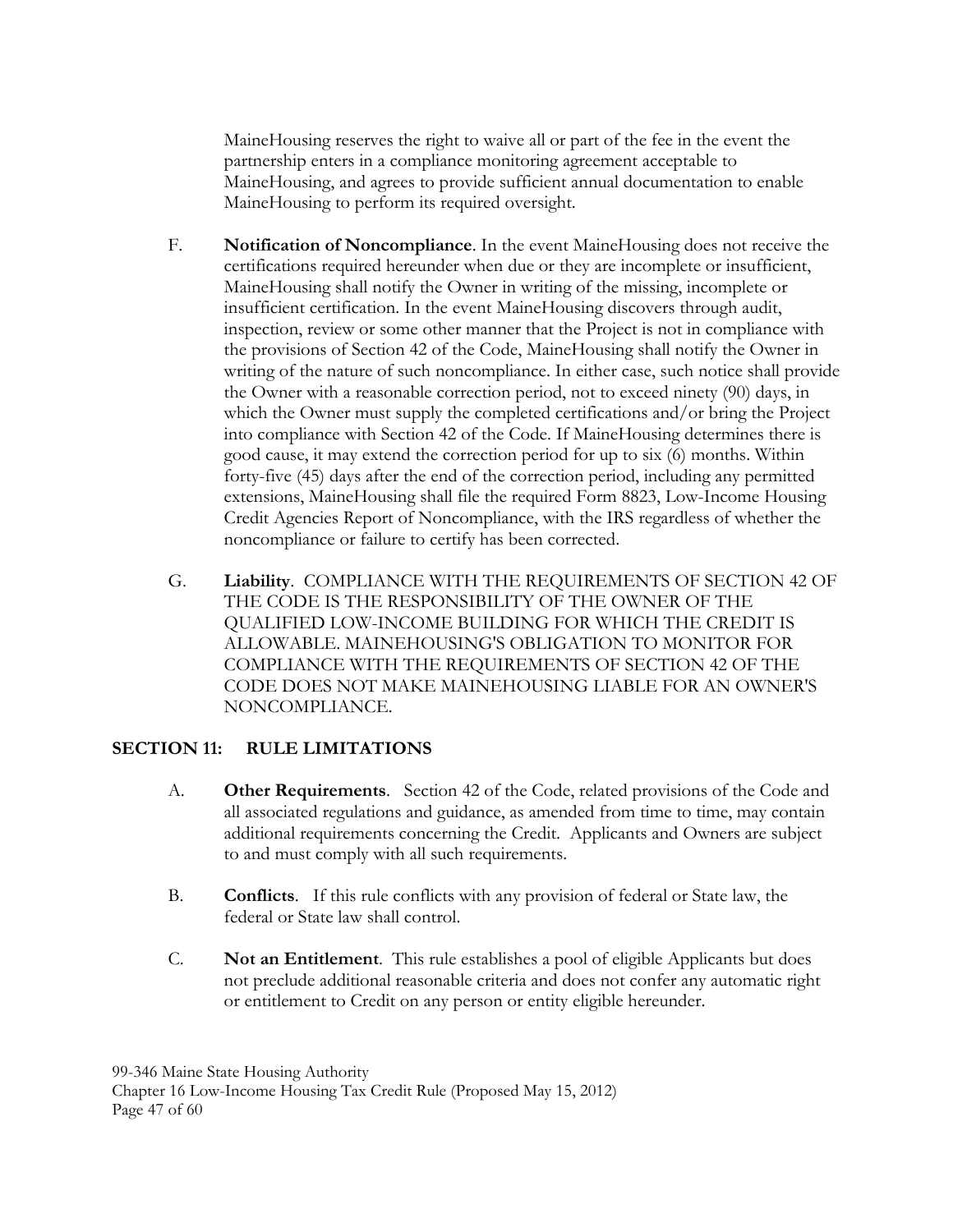- D. **Final Agency Action**.The Director of MaineHousing, individually or by exercise of the delegation of powers contained in the Act, shall make all decisions and take all action necessary to implement this rule. Such action of the Director shall constitute final agency action.
- E. **Waiver**.Upon determination of good cause, the Director of MaineHousing or the Director's designee may, subject to statutory limitations, waive any provision of this rule. Each waiver shall be in writing and shall be supported by documentation of the pertinent facts and grounds.
- F. **Headings**. The headings in this rule are for convenience only and do not define or limit the scope of the provisions of this rule.

**STATUTORY AUTHORITY:** 30-A MRSA  $\{\$4741(1)$  and 4741(14), Section 42 of the Internal Revenue Code of 1986, as amended

**BASIS STATEMENT**: The Internal Revenue Code of 1986, as amended, (the "Code") requires Maine State Housing Authority ("MaineHousing"), as the State's designated housing credit agency, to adopt a qualified allocation plan for allocating and administering federal low income housing tax credits ("Credit"), including without limitation the State ceiling of federal low-income housing tax credits ("State Ceiling").

This rule repeals and replaces in its entirety the prior rule, entitled *Allocation of State Ceiling for Low-Income Housing Tax Credit Rule*, which was the qualified allocation plan for allocating and administering the 2012 State ceiling of federal low income housing tax credits. This rule is the State's qualified allocation plan for allocating and administering the federal low-income housing tax credits, including the 2013 State ceiling of federal low-income housing tax credits.

The primary priority in the selection process for federal low-income housing tax credits, including the 2013 State Ceiling, under this qualified allocation plan is cost containment. This priority is reflected in the new cap on total development costs of projects based on the type of project and new or modified scoring categories that incent lower development costs. A new category awards points to projects with lower total development costs relative to a certain benchmark, established based on historical MaineHousing data on the average costs of projects by project type, and deducts points for projects with higher total development costs relative to the benchmark. This new scoring category, as an individual scoring category, has the greatest impact on scoring. A former scoring category that awarded points for donated property or property purchased at nominal value has been expanded to award points for acquisition costs below the average purchase price for projects by type based on historical MaineHousing data to incent applicants to purchase properties at less than market value.

In addition, prior selection criteria that could increase the costs of projects have been removed or modified. The scoring criteria that incented a greater level of accessibility and the threshold requirement that projects provide free Internet service to residents in their units and a computer with

99-346 Maine State Housing Authority Chapter 16 Low-Income Housing Tax Credit Rule (Proposed May 15, 2012) Page 48 of 60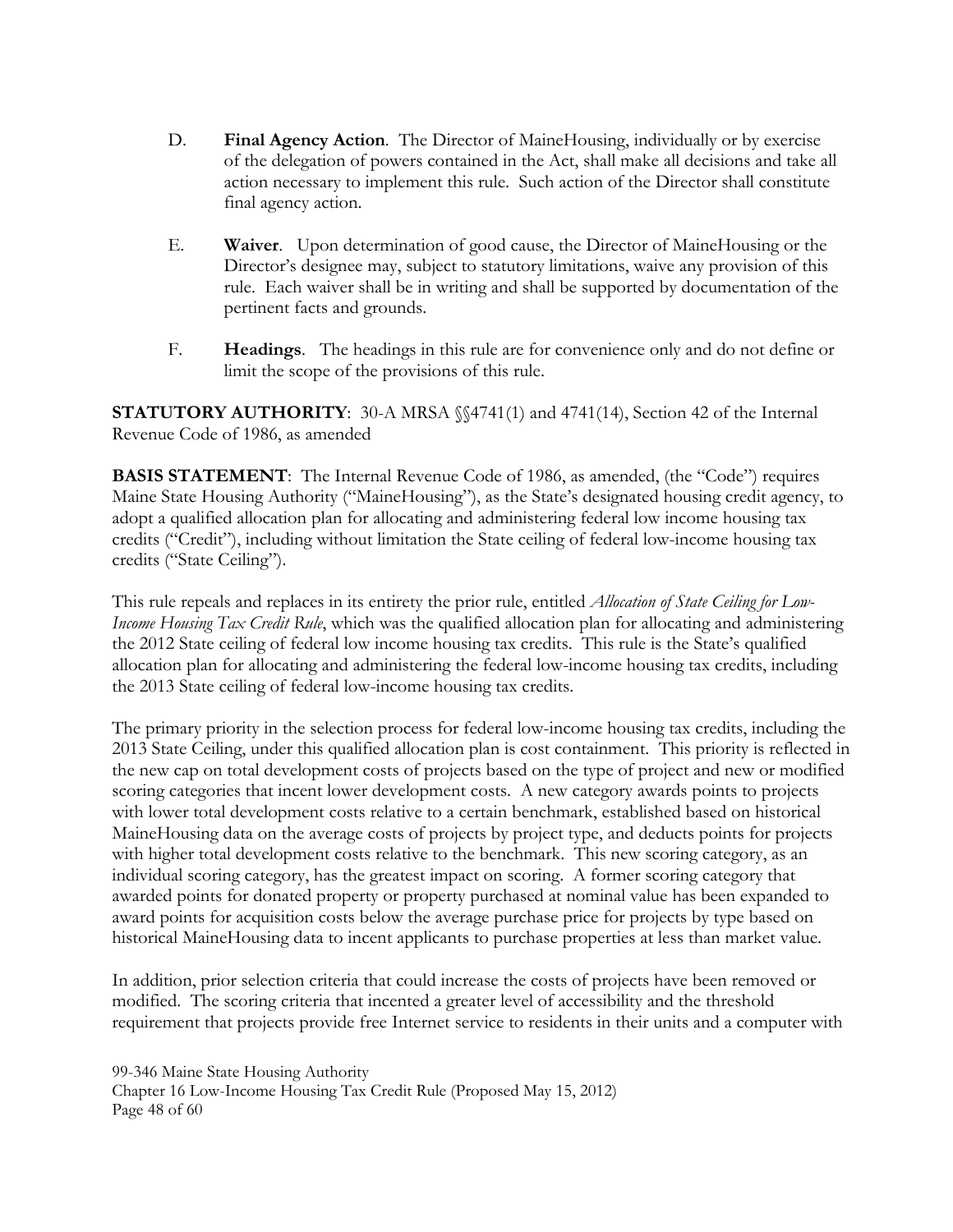Internet access in a common area have been removed. MaineHousing has eliminated *MaineHousing's Green Building Standards*, adopted the Maine Uniform Building and Energy Code (MUBEC) and revised and replaced the former *Construction Services Design and Construction Manual*. The maximum points awarded to projects with new project-based rental assistance have been slightly reduced to ensure these points do not offset the negative scoring impact on projects with higher total development costs. The new project-based rental assistance scoring category has also been modified to establish a minimum value of rental assistance to be eligible.

In conjunction with these cost containment measures, MaineHousing is proposing a cost-saving change to its companion debt and subsidy program; federal and state historic tax credit projects will not be eligible for subsidy from MaineHousing because these projects generate sufficient equity from the tax credits to pay for the development of a reasonably-priced historic project. However, should financial markets experience a significant change which decreases the total equity available to an historic project, MaineHousing, in its sole discretion, may award subsidy to a project up to an amount which fills the resulting gap. Subsidy will not be used to increase the total development cost of a project on which the project was scored under the new total development cost scoring category, except as provide in the scoring category, and will not exceed the subsidy limits under the debt and subsidy program.

This rule makes other changes from the prior rule. The family housing scoring scoring category has been modified to give more flexibility to develop family housing without three or more bedroom units in areas of the State where there is no need. MaineHousing is proposing an associated change to its companion subsidy program to underwrite three or more bedroom units in family housing projects at the maximum tax credit rent for two-bedroom units plus \$50.00. The housing for homeless set-aside has been removed because of a lack of demand for several years, and MaineHousing has other programs to serve this need. The prohibition against projects with existing Section 8 project-based rental assistance has been removed and the set-aside for preservation of existing Rural Development projects with project-based rental assistance has been modified to include projects with existing Section 8 project-based rental assistance and to increase the amount of the set-aside. Section 8 project-based rental assistance is a valuable resource to provide affordable housing to persons with the lowest income in the State. Historically, these projects have been funded under MaineHousing's tax-exempt bond financing program and Credit without an allocation from the State Ceiling, but some existing Section 8 projects are not feasible under the tax-exempt financing program. The scoring criterion for projects located within 2500 feet of a downtown has been removed and the points under the scoring criteria for projects with 1500 feet of a designated pick-up location for fixed-route public transportation have increased. The rule requires all projects to provide smoke-free housing because of the health effects on non-smoking residents and the increased maintenance and other costs and risks associated with operating housing where smoking is allowed, and most residents prefer smoke-free housing. The target vacancy rate in the vacancy rate scoring category has been reduced to 5% to incent the development of housing in areas where there is more need. The service center community need scoring criteria have been updated to reflect the most recent available data. The rule makes other minor modifications, clarifications, grammatical changes and formatting improvements from the prior rule.

99-346 Maine State Housing Authority Chapter 16 Low-Income Housing Tax Credit Rule (Proposed May 15, 2012) Page 49 of 60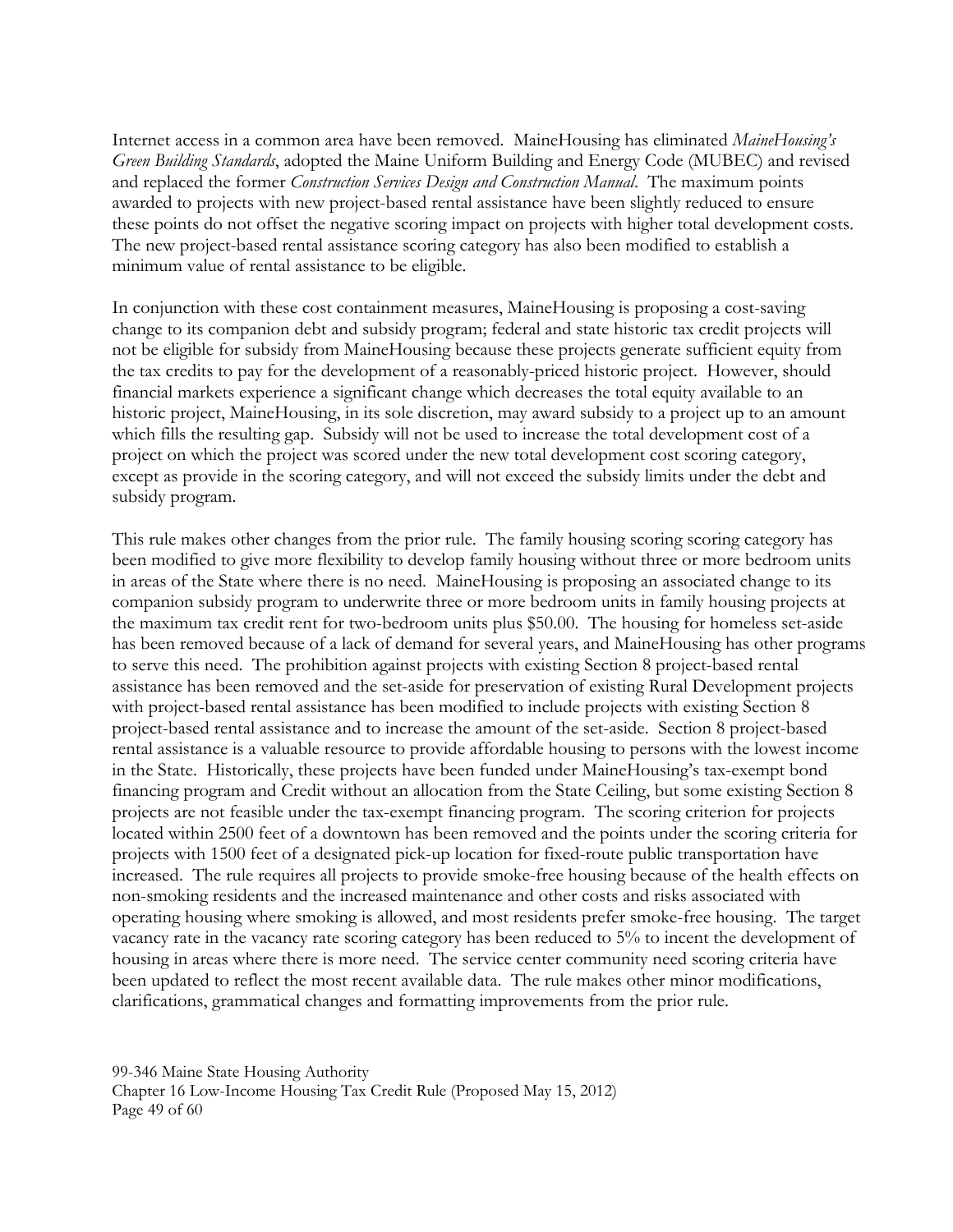## **Process**

In accordance with Executive Order 20 FY 11/12 dated August 24, 2011, MaineHousing submitted the proposed rule to the Office of the Governor for review and authorization to publish the proposed rule for public review and comment. The Office of the Governor approved the proposed rule.

MaineHousing held a public hearing on June 19, 2012 to receive public comment on the proposed rule and continued to accept written comments on the proposed rule through June 29, 2012. John Egan of Coastal Enterprises, Inc. (CEI) and Greg Paxton of Maine Preservation testified at the public hearing. Timothy M. O'Neil of Monks O'Neil Development LLC and Greg Payne representing the Maine Affordable Housing Coalition (MAHC) also testified at the public hearing and submitted written comments on the proposed rule. John O'Dea representing the Associated General Contractors of Maine (AGC), Dennis Marble of the Bangor Area Shelter, Sarah Mayberry of The Smoke-Free Housing Coalition of Maine, Ed Miller of the American Lung Association, Adam Rose of Travois, Inc., TR Quesada of Fore River Company, David Bateman of Bateman Partners LLC and Kerry W. Kirby of 365 Connect Multifamily Technology Solutions submitted written comments on the proposed rule.

## **Summary of Comments and MaineHousing's Response to Comments on the Proposed Rule**

## **Section 3.C. Preservation Set-aside**

Comment: Mr. O'Neil commented that the Preservation Set-aside should be expanded to include multi-family housing financed by MaineHousing, low-income housing tax credit projects that have or about to complete the tax credit compliance period (so-called Year 15 tax credit projects) and other below-market financed projects that are at risk of becoming market rate properties through prepayment or other loss of low-income use restrictions or that preserve occupied, low-income restricted properties.

Response: Some of the types of projects identified by the commenter may be at risk of becoming market rate properties. However, the loss of valuable project-based rental assistance is a higher priority, so the set-aside is limited to projects with existing project-based rental assistance, which include Rural Development and HUD-funded projects. The projects identified by the commenter are eligible to apply and compete for credit under the proposed rule.

#### **Section 4.B. Application**

Comment: AGC commented that the rule should include a policy on curable deficiencies in applications like certain HUD programs such as HUD's 202 Program.

Response: HUD requires electronic filing of applications to the Section 202 Program. Curable deficiencies under the HUD 202 Program are technical deficiencies associated with the electronic

99-346 Maine State Housing Authority Chapter 16 Low-Income Housing Tax Credit Rule (Proposed May 15, 2012) Page 50 of 60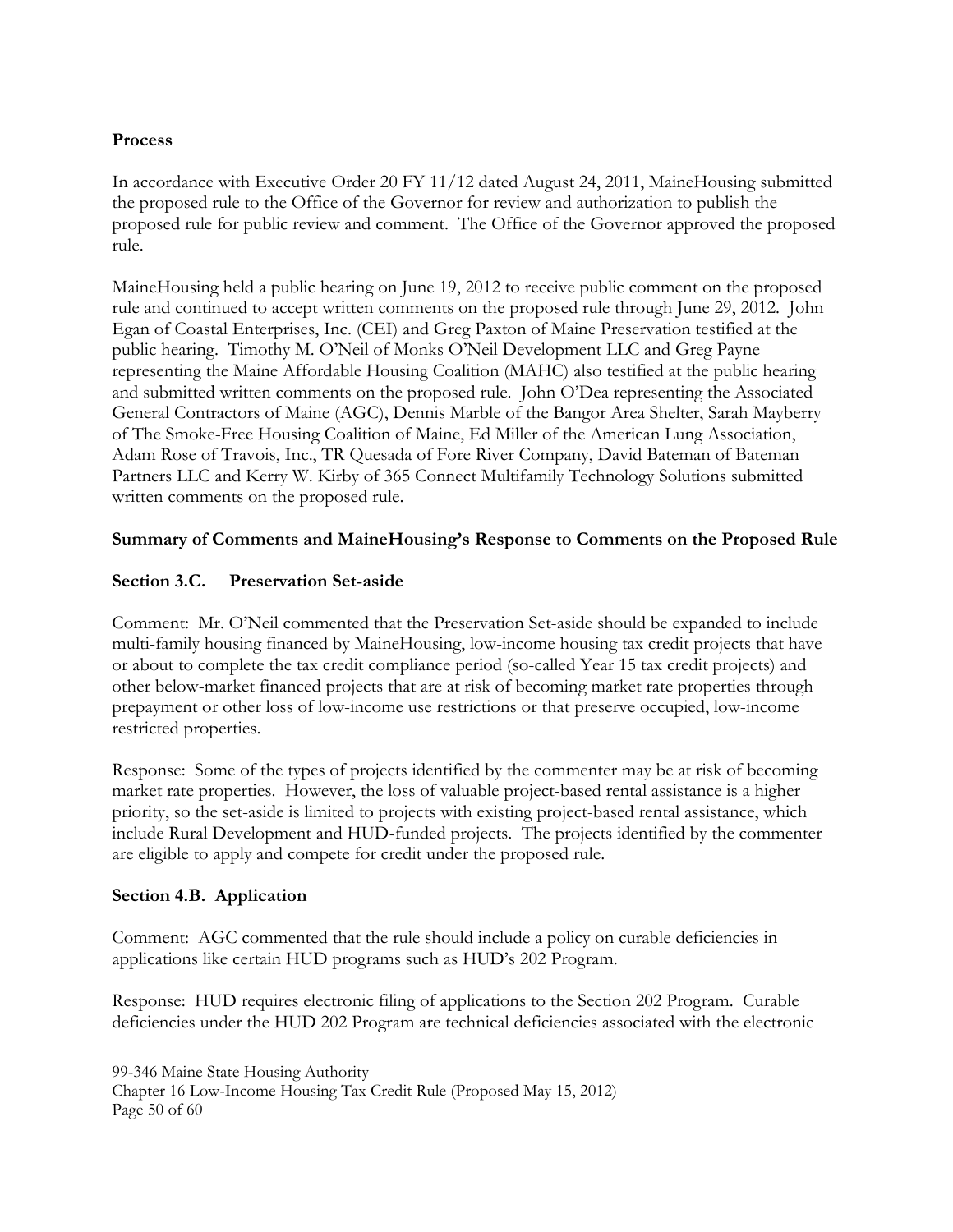filing process such as using an invalid DUNS (D&B Data Universal Numbering System) number or an incorrect User ID or password or the submission triggers a "virus detect" notice. They do not include failure to submit required information or to satisfy substantive threshold requirements, which are the only bases on which MaineHousing has rejected applications. Also, MaineHousing staff is available prior to the application deadline to respond to questions about the requirements and scoring criteria under the program. Submission of a complete application that meets the threshold requirements is an important indication of a developer's capacity. Allowing developers to correct substantive deficiencies in their applications after the deadline is unfair to developers who submit complete, eligible applications, will delay the process and potentially could foster lax application submissions overall.

#### **Section 5.B. Affordable Rental Housing**

Comment: Travois, Inc. commented that the rule should not limit the number of units that can be converted to homeownership before the end of the 90-year extended use period to 40% of the units in a project. Travois, Inc. commented that owners should have the option to convert their tax credit projects to homeownership after the 15-year compliance period. Travois, Inc. commented that Section 42 of the Code acknowledges the importance of homeownership by allowing the conversion of rental units to homeownership after the compliance period and requiring housing credit agencies to address it in the selection criteria. Travois, Inc. commented that homeownership is difficult on tribal land other than through the tax credit program because banks are hesitant to loan money to individuals for housing on trust land. The only options are to pay cash or purchase existing homes previously built with HUD funding which need substantial rehabilitation.

Response: The commenter's understanding of this section is not MaineHousing's intent. MaineHousing requires tax credit projects be maintained as rental housing for a period of 90 years, 40% of which units must affordable. MaineHousing has modified this section to clarify.

Constructing new and preserving existing rental housing are important housing needs in this State. According to our housing need statistics, there are approximately 23,300 renter households that earn between 40 and 60% AMI and only 17,400 rental units available to this income group that are subject to restrictive rental covenants and/or rental assistance contracts. That leaves a deficit of 5900 units for these renters. The resources available to develop new and preserve affordable rental housing in the State are limited. The federal low income housing tax credit is one of the few remaining resources. MaineHousing produces an average of 150 rental units each year under the program. To preserve the affordable rental housing created under the program, MaineHousing requires tax credit owners to maintain these projects as long-term affordable rental housing.

Tribal lands are not technically within MaineHousing's area of operation. Nevertheless, MaineHousing includes the tribes in developing MaineHousing's consolidated plan and will continue, as it has historically, to meet with tribes to address housing issues on tribal lands, including homeownership. MaineHousing established the Indian Mortgage Insurance Program to help individuals on tribal land qualify for residential mortgage loans, and has been working to improve

99-346 Maine State Housing Authority Chapter 16 Low-Income Housing Tax Credit Rule (Proposed May 15, 2012) Page 51 of 60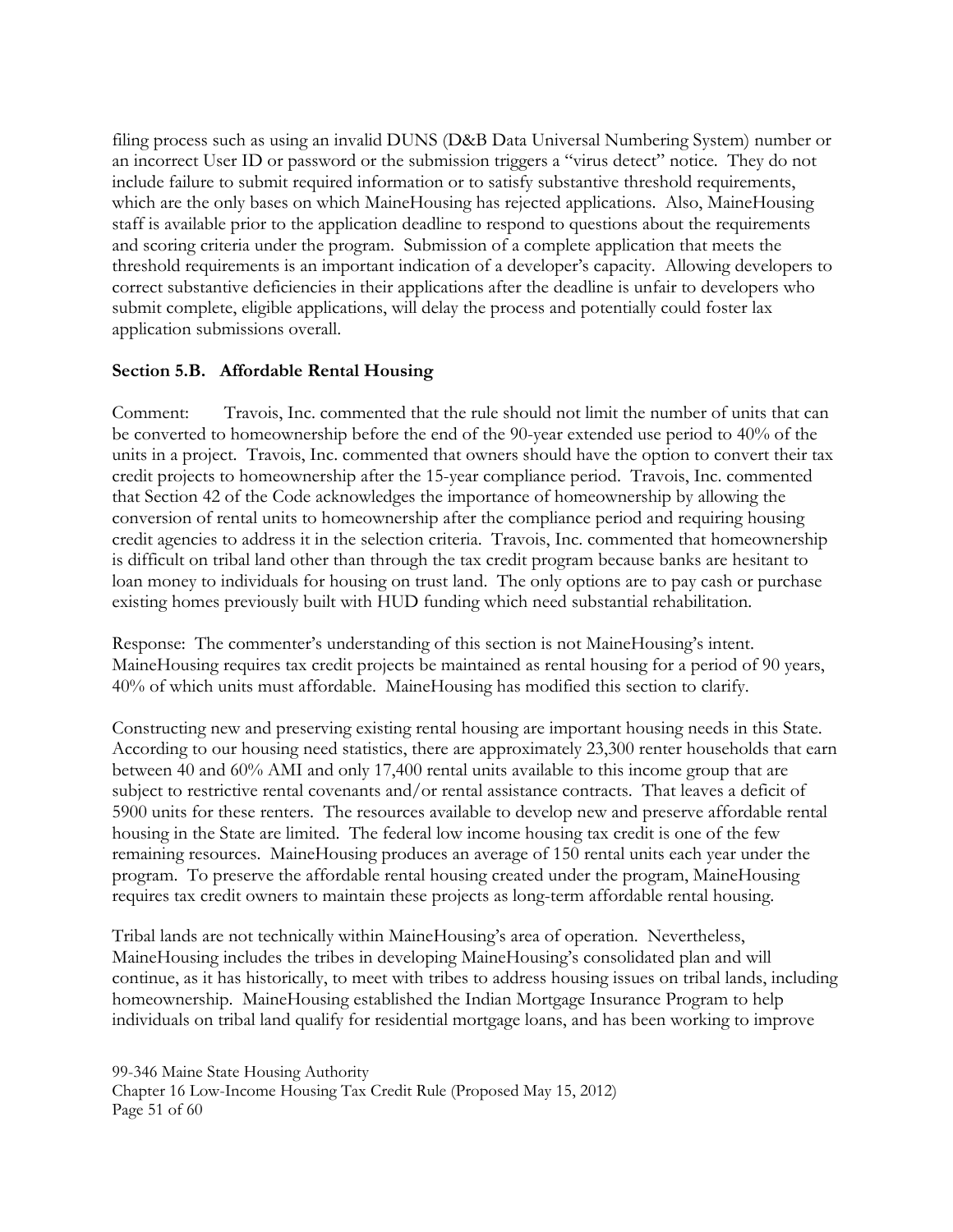the program. In addition, MaineHousing has made its resources, including nearly \$950,000 in lowincome housing tax credits and more than \$1,765,000 in subsidy available for multifamily and supportive housing on tribal lands.

## **Section 5.N. Project Design**

Comment: AGC commented that *MaineHousing's Green Building Standards* should be replaced with the Maine Uniform Building and Energy Code (MUBEC), except that certain provisions of the Green Building Standards should be incorporated in MaineHousing's design and construction standards, such as blower door testing and the cost of LEED certification. AGC also recommended a major overhaul of *Construction Services Design and Construction Manual* using MUBEC and AGC's Blue Book as the foundation.

Response: AGC's comments were submitted before the proposed rule was finalized. Before the proposed rule was finalized, MaineHousing convened a working group to review *MaineHousing's Green Building Standards* and *Construction Services Design and Construction Manual*. As a result, MaineHousing replaced *MaineHousing's Green Building Standards* and *Construction Services Design and Construction Manual* with more streamlined design, construction and energy efficiency standards, entitled *MaineHousing's Quality Standards and Procedures Manual*, which incorporate MUBEC, AGC's Blue Book and certain provisions of the former standards, such as blower door testing. MaineHousing did not include LEED certification as an allowable expense, because the new design and construction standards establish an appropriate level of energy efficiency practices for projects funded by MaineHousing and LEED certification seems like an unnecessary additional cost.

Comment: MAHC commented that it understood the parking requirements in the new construction standards would defer to the parking requirements of the municipality in which a project is located if the municipality has parking requirements. MAHC also commented that the new construction standards should apply to projects selected under the prior qualified allocation plan that have not gone out to bid yet.

Response: We have modified the design and construction requirements to defer to the parking requirements in the municipality in which a project is located if the municipality has parking requirements. If a municipality does not have any parking requirements, MaineHousing will require at least one parking space for each unit unless a developer submits an acceptable plan supporting less than one-for-one parking.

After the new design and construction standards are adopted, developers may use the new standards if they can demonstrate a cost savings for their projects. Developers cannot use the standards if the additional cost of complying with the new standards increases the overall cost of their projects.

Comment: CEI supports the changes to MaineHousing's construction standards. Maine Preservation commented that the changes to MaineHousing's green building standards will reduce the cost of historic projects because historic projects had difficulty complying with the standards.

99-346 Maine State Housing Authority Chapter 16 Low-Income Housing Tax Credit Rule (Proposed May 15, 2012) Page 52 of 60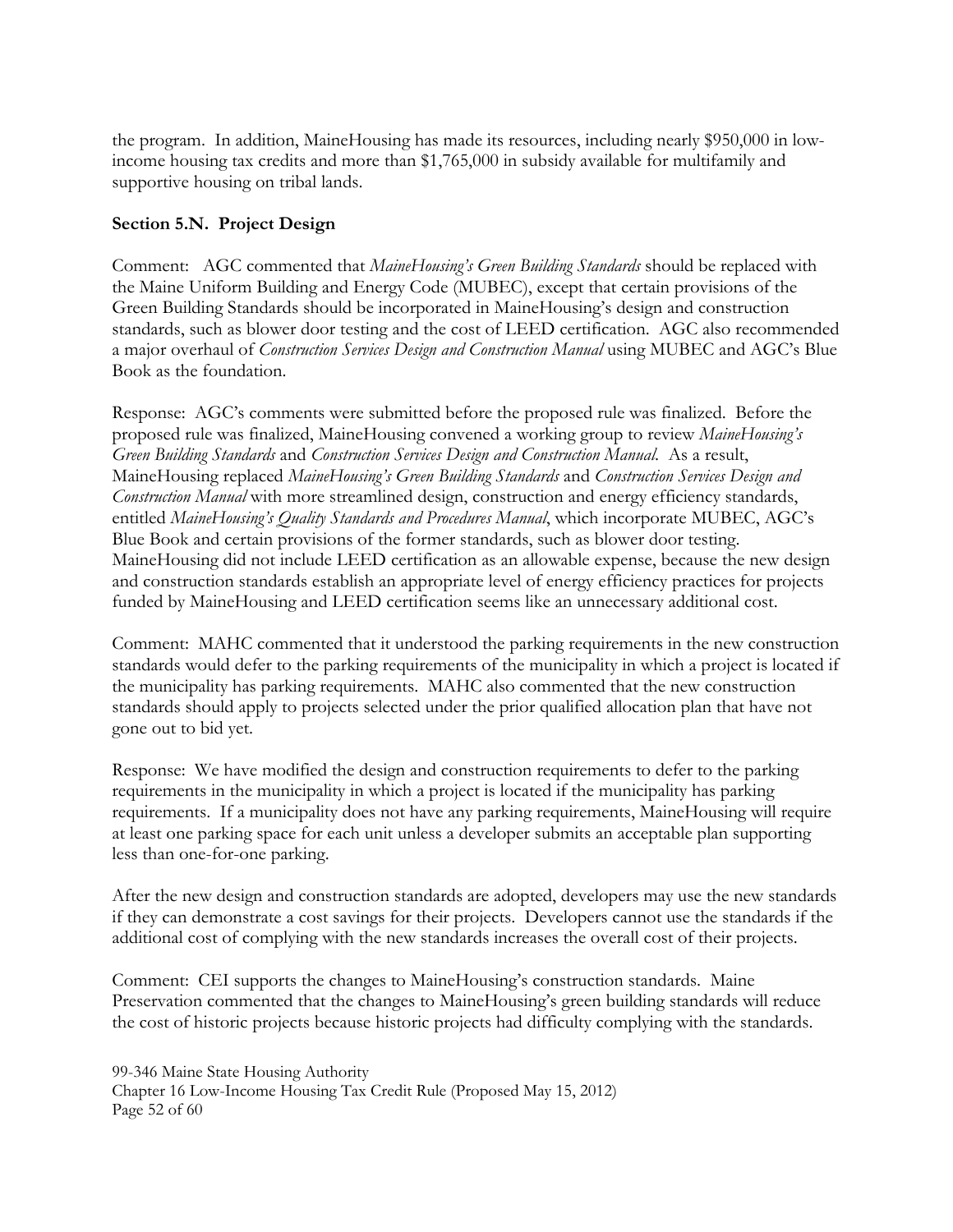Response: No response is required.

## **Section 5.O. Resident Service Coordination**

Comment: 365 Connect Multifamily Technology Solutions commented that the rule should be modified to include the delivery of on-line supportive services to residents to supplement on-site programs. The commenter commented that on-site programs are not always convenient for residences, have a history of poor attendance and are expensive to maintain, and a majority of persons in the United States are connected online so on-line programs will reach more residents. The commenter specifically suggested that additional points should be awarded to projects that offer (a) on-line services through multiple delivery systems such as computers and mobile devices, (b) educational information through on-line videos, (c) on-line systems with links to local resources and mapping capabilities so residents can find the resources closest to them, (d) on-line communication with the management company, (e) on-line emergency alert systems to all residents to receive alert notices from the management company, and (f) on-line systems that allow residents to view their lease and rental obligations, such as lease end and start dates, monthly rent and other charges and payment terms.

Response: Section 5.O. of the proposed rule requires on-site resident service coordination. Before considering any changes to the program, MaineHousing would need more information about on-line supportive service programs, including without limitation the types, availability and cost of such systems, and would want input from owners and managers of tax credit projects and other interested parties about the systems and services. MaineHousing staff will look into this for next year's qualified allocation plan.

#### **Section 5.P. Project Amenities**

Comment: Travois, Inc. commented that the proposed rule does not address how scattered site projects with single-family detached style units comply with the requirements for a community room and areas of activity. Travois, Inc. commented that requiring a community room at each site is not feasible. Travois, Inc. further commented that private lawns for single-family detached style rental housing should be sufficient to meet the requirement for areas of activity if other areas of activity are impracticable. Travois, Inc. suggested exempting scattered site projects from the community room and areas of activity requirements if the applicant can demonstrate compliance is impractical.

Response: A community room and areas of activity are important amenities for tenants in rental housing. The proposed rule specifically addresses each of these requirements with respect to scattered site and single-family detached style rental housing. Section  $5(P)(1)$  of the proposed rule provides that for scattered site projects, the community room should be centrally located to the greatest extent possible to ensure all residents of the project have the benefit of the community room. The last sentence of Section 5(P)(3) of the proposed rule provides that a project with singlefamily detached style rental housing units and private lawns with sufficient room to play or garden

99-346 Maine State Housing Authority Chapter 16 Low-Income Housing Tax Credit Rule (Proposed May 15, 2012) Page 53 of 60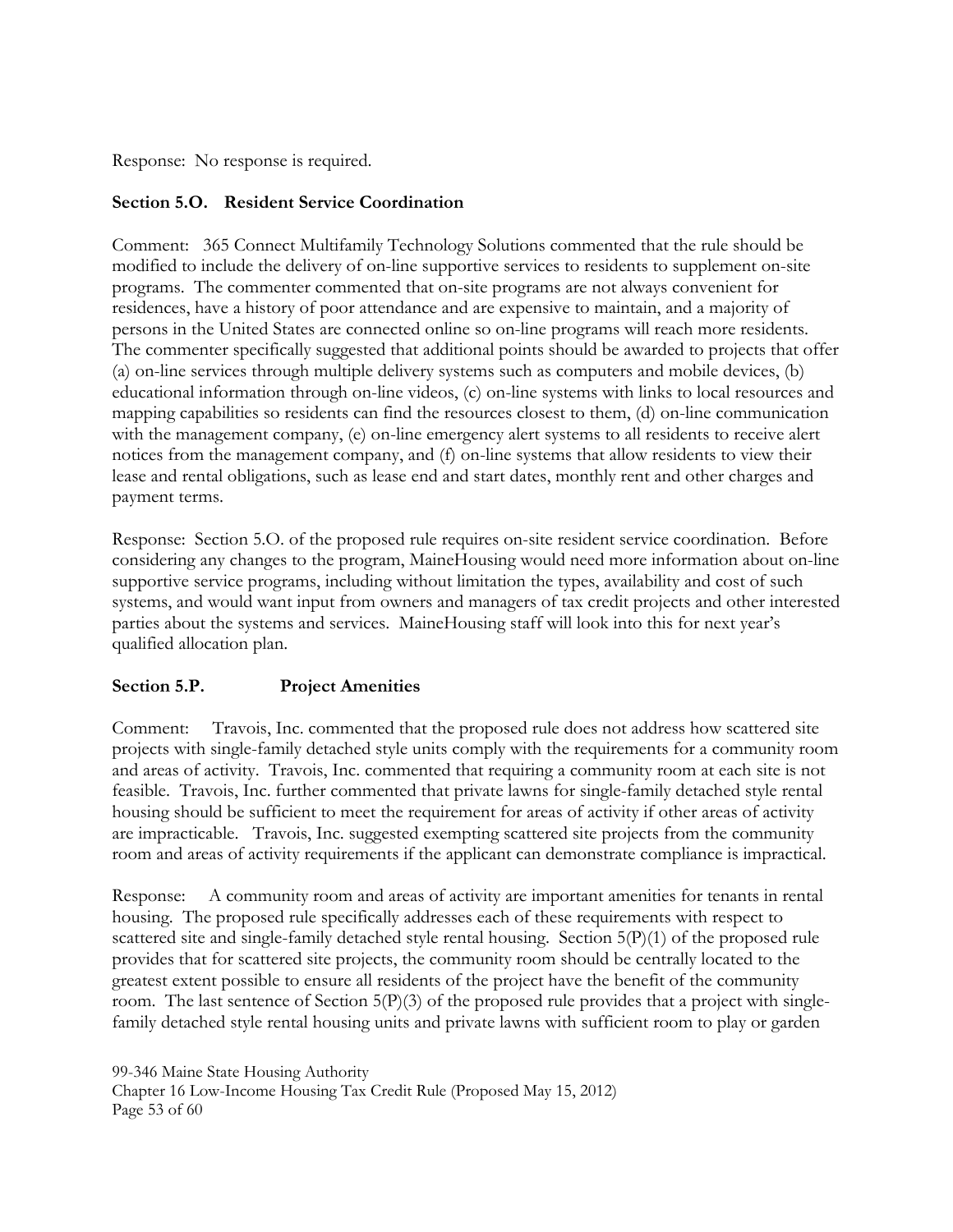or for other activities satisfies the areas of activity requirement. Section  $5(P)(4)$  of the proposed rule exempts existing housing, including single-family detached style housing, from these requirements if the applicant can demonstrate impracticability. New projects have more flexibility. Developers should not select sites for new projects that cannot meet these requirements.

# **Section 5.Q. Smoke-free Housing Policy**

Comments: The Smoke-free Housing Coalition, the American Lung Association and AGC support changing the scoring category incenting projects to adopt a smoke-free housing policy in the former rule to a threshold requirement. Smoke-free housing reduces maintenance and property-casualty insurance costs, reduces the risk of fire and protects residents from the health hazards associated with exposure to second-hand smoke.

Response: Earlier this year MaineHousing convened a working group of interested parties to discuss changing the former scoring criteria to a threshold requirement. The group unanimously agreed the change should be made.

# **Section 6.A.3. Family Housing**

Comment: AGC commented that the family housing scoring criteria compel developers to include three-bedroom units in projects even if there is no market demand or the location of the project is not well-suited for children. AGC commented that the scoring category should incent two or more bedroom units which would allow developers to include three-bedroom units if needed in the market in which the project is located, but not compel three-bedroom units where the market does not.

Response: AGC's comments were submitted before the proposed rule was finalized. MaineHousing modified this scoring category between receiving the comments and finalizing the proposed rule to award points for family housing with two-bedroom units in areas of the State where the market does not need three or more bedroom units. The scoring category maintains a greater number of points for family housing with three or more bedroom units to encourage the development of family housing with a greater number of bedrooms in markets where they are needed. MaineHousing also modified its companion subsidy program to underwrite three or more bedroom units in family housing projects at the maximum tax credit rent for two-bedroom units plus \$50.00 to address concerns expressed about the ability of families to pay the maximum tax credit for three or more bedroom units.

# **Section 6.B.1. Total Development Cost**

Comment: CEI suggested using a benchmark related to per-square foot construction cost rather than per-unit total development cost to measure cost-containment. CEI commented that the perunit total development cost measure includes certain costs, such as taxes, reserves and environmental costs, that would result in different scores for two similar projects in terms of the

99-346 Maine State Housing Authority

Chapter 16 Low-Income Housing Tax Credit Rule (Proposed May 15, 2012) Page 54 of 60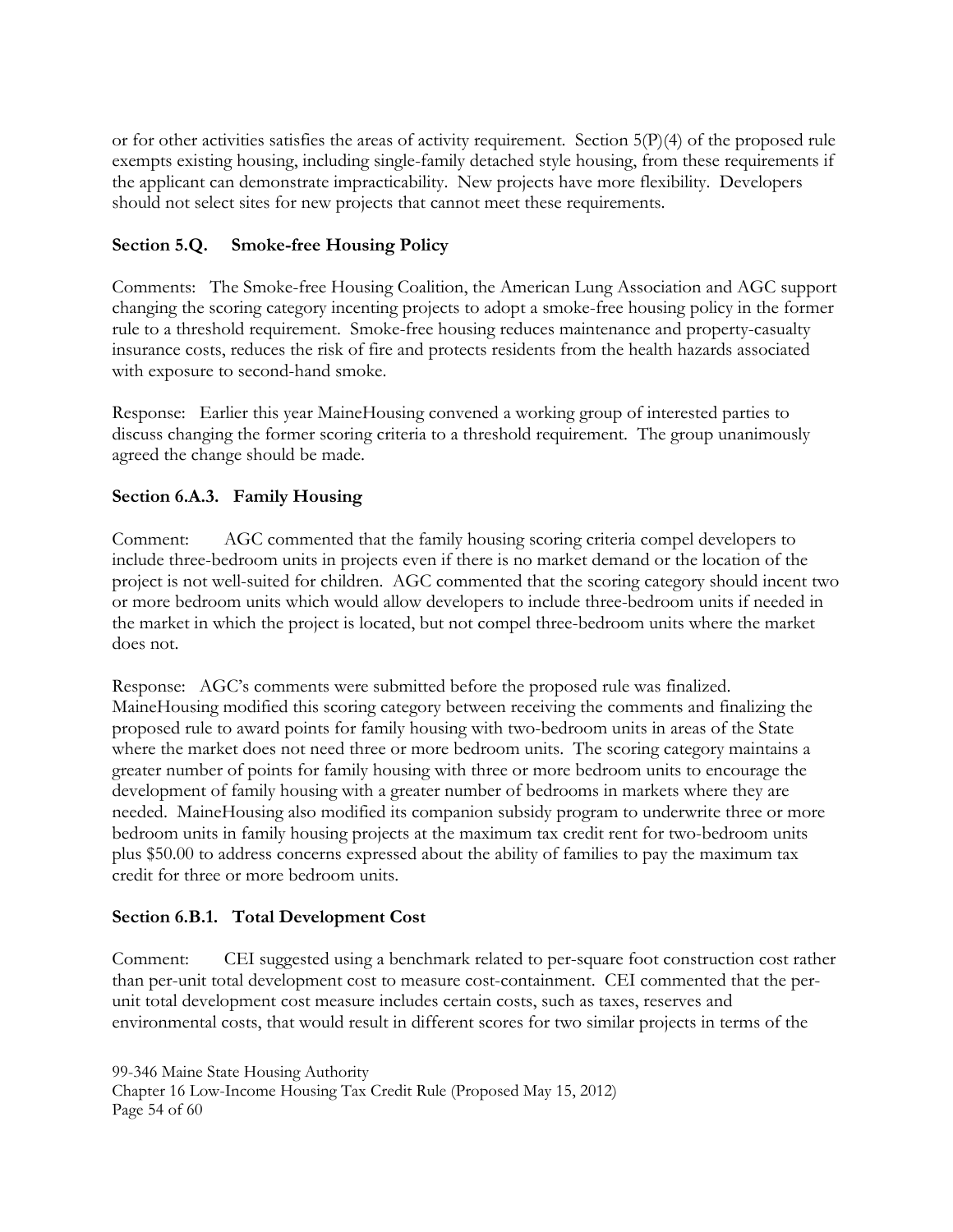number of bedrooms and population served because of the location or the particular conditions of the community or the project site. CEI also commented that the total development cost benchmark is based on historical data and not reflective of any changes in the market.

Response: MaineHousing convened a working group to explore different cost containment measures, including a per-square foot construction cost approach. The group concluded that such an approach could result in the development of high-cost projects, such as historic buildings that are not conducive to housing or properties with significant environmental costs or challenging site conditions. A per-unit total development cost approach considers all of the costs of project development. Selecting projects that can serve the same population and the same number of persons in a location where housing is needed for less is a more efficient use of resources and may result in the development of more housing.

Actual cost data from the development of tax credit projects over the last several years is the most accurate measure of development costs for projects. Any changes in market conditions will have a similar impact on all projects.

Comment: MAHC and AGC support the concept of encouraging lower total development costs, but commented that the total points allocated to the scoring category is out of proportion with other scoring categories in the proposed rule, such as who will be served by the project, how effectively a project meets local market needs and where projects are located. MAHC expressed concern that tax credits and MaineHousing's scarce subsidy may be awarded to projects that could have been financed by the private market. MAHC also expressed concern that the weight of the category may overpower local control and preferences for the type of housing needed in a community, such as developing less expensive efficiency one-bedroom units rather than larger bedroom units for families. MAHC commented that there appears to be a technical error in subsection (a) of the scoring category.

Response: The working group that MaineHousing convened on cost containment spent a significant amount of time discussing the weight of the new total development cost scoring category. The weight of the category reflects MaineHousing's current policy that cost containment is the highest priority in developing multi-family housing under its programs.

The technical error in subsection (a) and a similar error in subsection (b) of this scoring category have been corrected.

Comment: AGC commented that the total development cost selection criteria should allow for market-driven material cost increases that may occur between application and loan approval, because the cost of certain building materials, such as drywall and concrete, have risen dramatically recently.

Response: AGC's comments were submitted before the proposed rule was finalized. The scoring category in the proposed rule allows for cost increases up to 5% caused by market conditions

99-346 Maine State Housing Authority Chapter 16 Low-Income Housing Tax Credit Rule (Proposed May 15, 2012) Page 55 of 60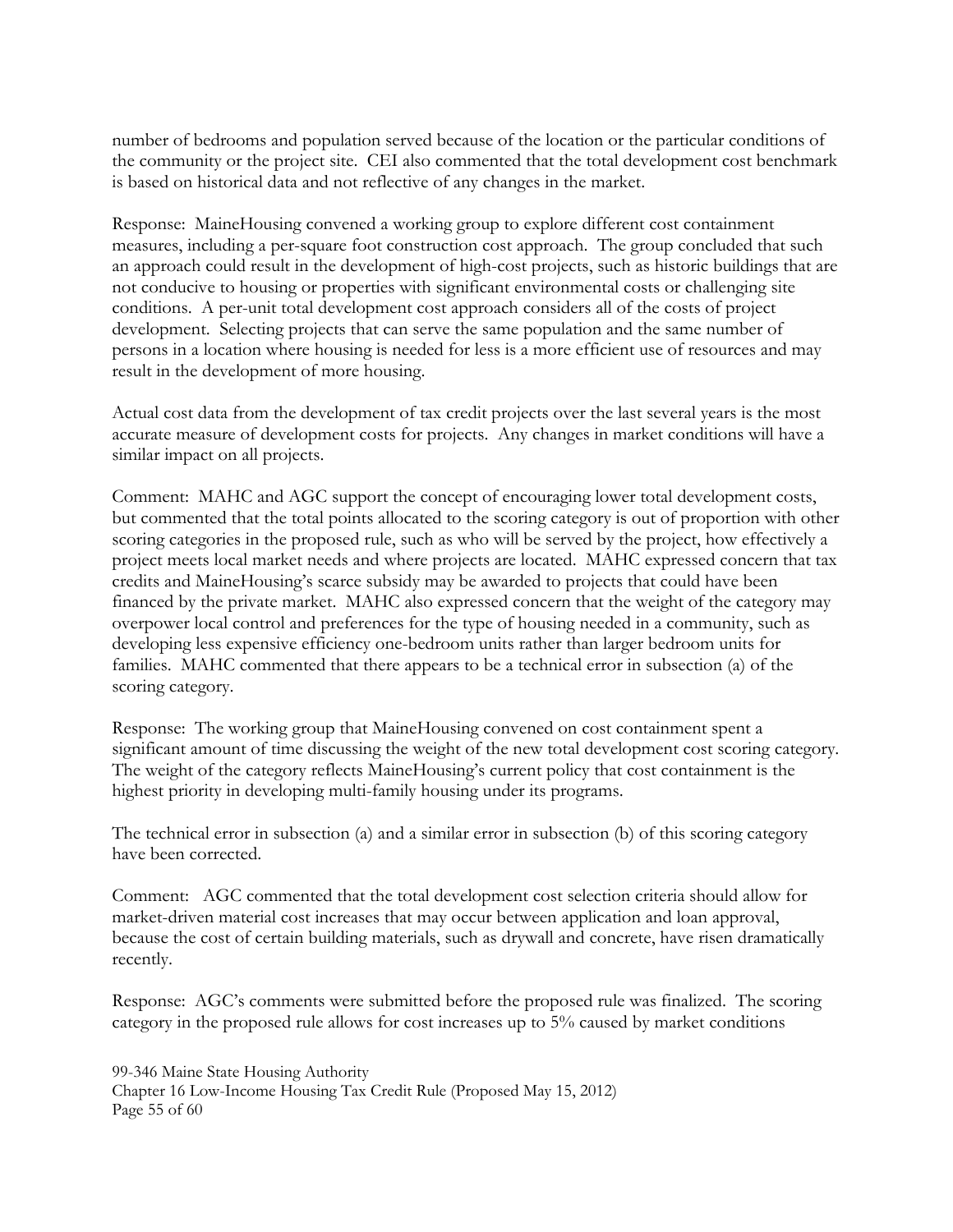beyond the control of the developer. If costs increase by more than 5% or are not the result of market conditions, the application will be re-scored rather than rejected.

## **Section 6.B.4. New Project-based Rental Assistance**

Comment: Mr. Marble commented that project-based vouchers are needed to help preserve older affordable housing that is at risk of being sold or converted to for-profit endeavors.

Response: Project-based vouchers are an important source of funding to preserve existing housing and to create new affordable housing. The proposed rule includes a scoring category to encourage developers to obtain new project-based rental assistance, including project-based vouchers. The proposed rule also includes a preservation set-aside for existing Rural Development and HUD Section 8 projects with project-based rental assistance.

Comment: MAHC commented that the points awarded for new project-based rental assistance should be restored to the 7 points awarded under the prior rule. MAHC commented that projectbased rental assistance is the most critical resource for serving persons who are most in need of housing because they cannot afford tax credit rents without rental assistance.

Response: The points under this category were slightly reduced to 5 points to ensure that the maximum points under this category would not offset the negative scoring impact on projects with high total development costs. The category is still heavily weighted compared to other scoring categories and MaineHousing encourages the development of projects with project-based rental assistance.

# **Section 6.C.1. Service Center Need**

Comment: MAHC commented that the needs rankings in this scoring category do not always align with developer experience and asked MaineHousing to share the data supporting the rankings.

Response: MaineHousing provided its data to MAHC.

#### **Section 6.C.5. Smart Growth**

Comment: AGC commented that more points should be given to projects near transportation pickup locations and there should be more parity in the smart growth selection criteria between rural and urban areas.

Response: AGC's comments were submitted before the proposed rule was finalized. MaineHousing modified this scoring category between receiving the comments and finalizing the proposed rule to increase the points awarded to projects within 1,500 feet of a pick-up location for public transportation from 3 points to 8 points.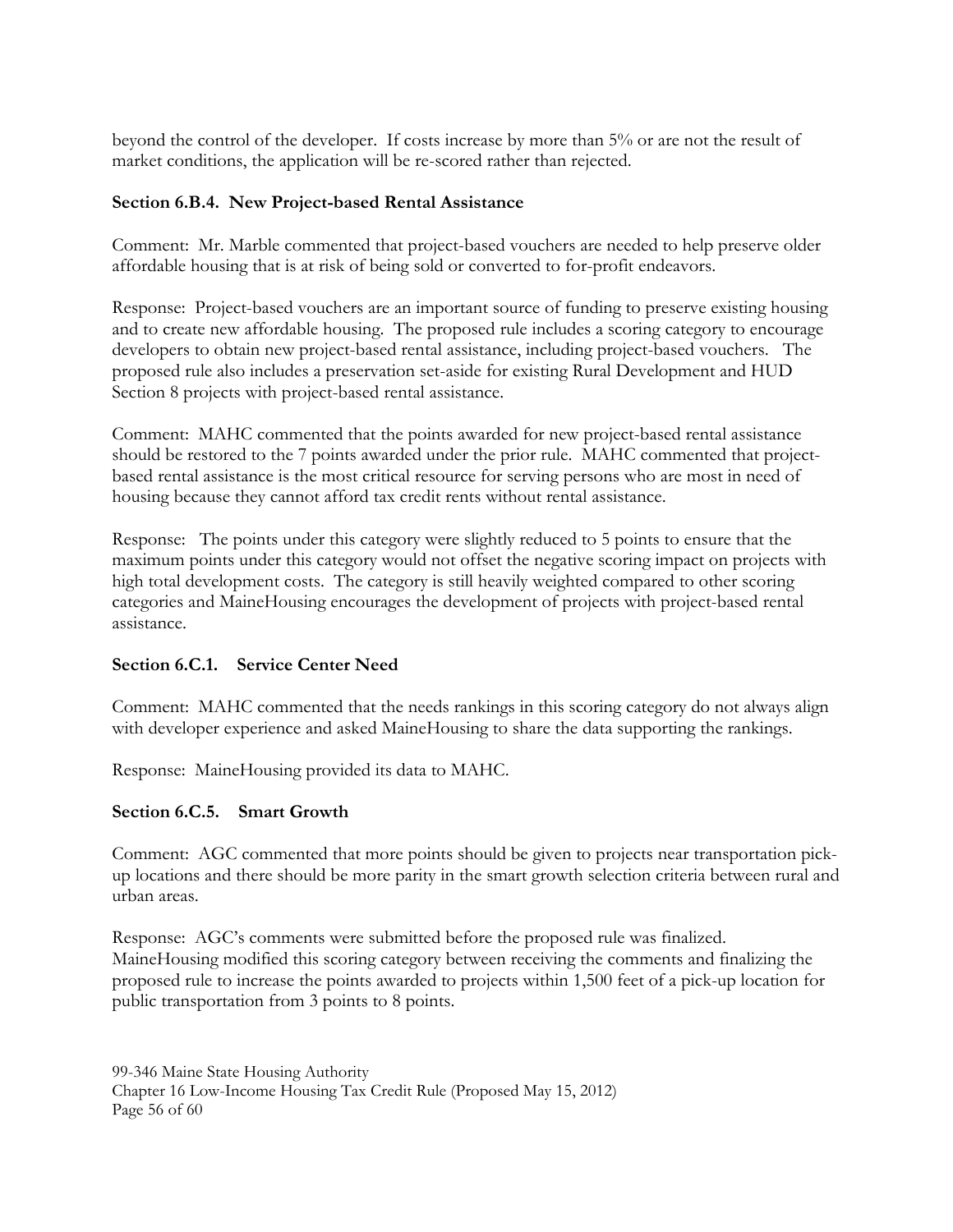The smart growth selection criteria encourage development of rental housing in areas that make sense, not just downtown. Not all municipalities have a downtown or public transportation, particularly in rural areas of the State, but many of them have areas where rental housing makes sense because of the development that has occurred in the area and the availability of and proximity to employment, services and other activities important to the course of daily living of residents. The scoring category awards points for the development of projects in these areas and projects that have access to demand response transportation.

Comment: Travois, Inc. commented that the point value of the demand response transportation selection criteria should be same as the selection criteria for projects within a safe walking distance of 1,500 feet of a designated public transportation pick-up because both services provide households with access to community services.

Response: Public transportation provides more regular and convenient transportation services than demand response transportation services.

# **Section 6.D.1. Management Company Experience**

Comment: Travois, Inc. commented that the integration of a management consultant with tax credit experience in the management of a project achieves the purpose of ensuring compliance with the tax credit requirements, and should be eligible for the points under the management company experience scoring category. Travois, Inc. commented that it doesn't make sense for tribal housing authorities to hire a management company because they have vast experience managing low-income housing. Travois suggested adopting Oklahoma's approach which awards points based on the number of successful projects that are operated in compliance with the tax credit requirements regardless of how they are managed.

Response: The low income housing tax credit regulations are complicated and distinct from other affordable housing programs. In MaineHousing's experience, projects managed by experienced full service management companies are less likely to have compliance issues than projects that use a comanagement approach or hire a consultant. So, through the scoring criteria, MaineHousing encourages developers to use management companies that are experienced in managing tax credit projects. Tax credit consultants and co-management arrangements are not prohibited under the program, but they are not eligible for points under this scoring category. As tribal housing authorities obtain the necessary training and certification and gain experience, they will become eligible for the points under the scoring criteria.

# **Other Comments on the Rule**

Comment: AGC commented that the scoring category that incents a greater level of accessibility should be eliminated because it adds unnecessary design complexity and increases construction and appliance costs by at least \$3,000.

99-346 Maine State Housing Authority Chapter 16 Low-Income Housing Tax Credit Rule (Proposed May 15, 2012) Page 57 of 60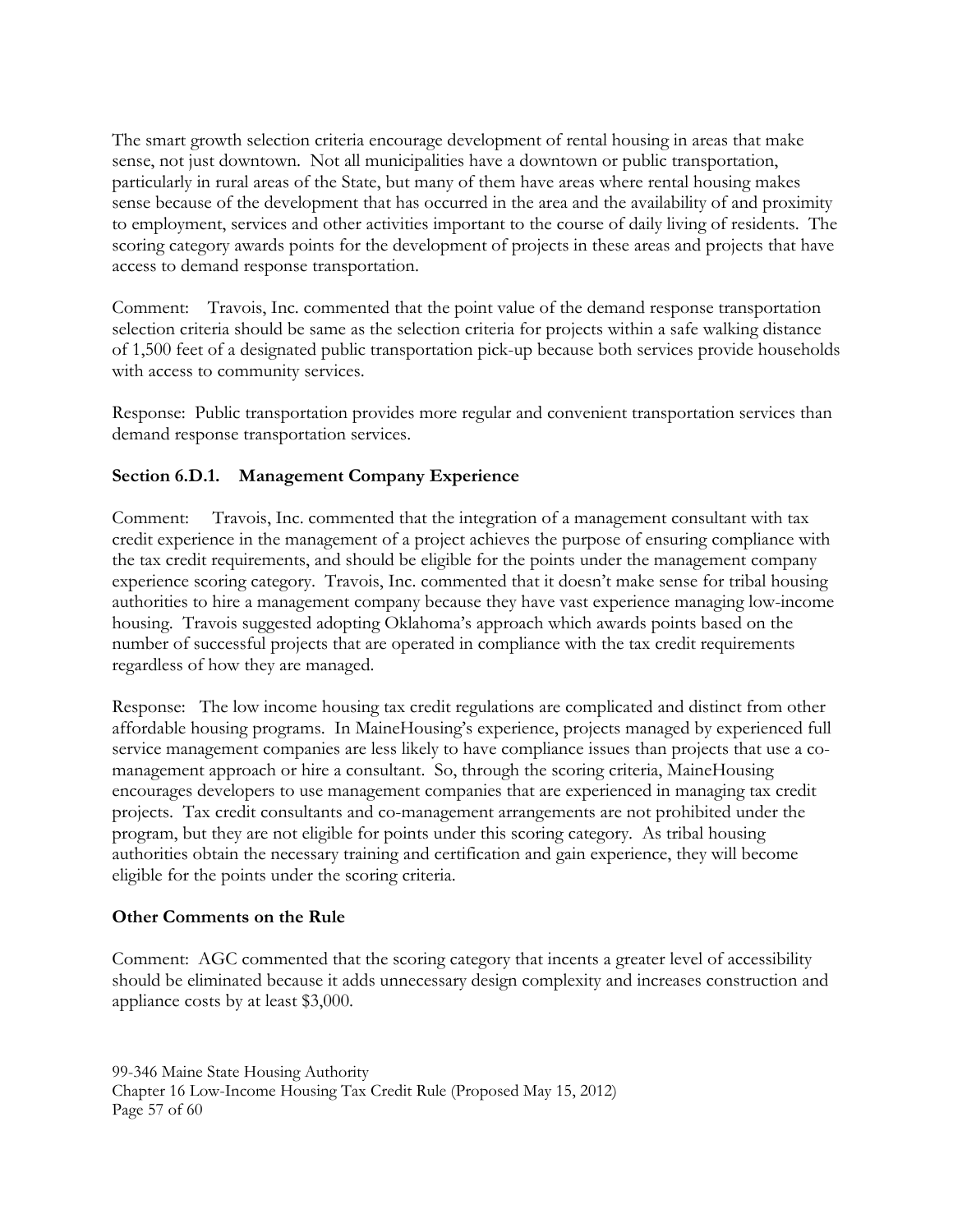Response: AGC's comments were submitted before the proposed rule was finalized. MaineHousing eliminated this scoring category in the final proposed rule.

Comment: Mr. Quesada commented that extra points should be awarded to projects that receive historic tax credits, because residents like them and they keep federal tax dollars in the State. Mr. Quesada also commented that in-town projects should be rewarded by maintaining a downtown location bonus rather than awarding 8 points to locations near a bus route. Mr. Quesada commented that in-town projects, particularly those in rehabilitated and historic buildings, have many societal and financial benefits such as using existing infrastructure which reduces the need for new municipal and state services, preserving liveliness and societal values in municipalities and reducing demand on undeveloped rural land.

Response: MaineHousing supports the rehabilitation of historic projects by awarding points to these projects under the proposed rule. MaineHousing supports in-town development and rehabilitation by awarding points under several scoring categories in the proposed rule, including (a) Section  $5(A)(1)$  which awards points for using infill sites or reusing existing housing, structures or sites, (b) Section  $5(A)(6)$  which awards points for historic rehabilitation, (c) Section  $5(C)$  which awards points to projects that are part of a community revitalization plan, often involving downtown areas, and (d) the smart growth scoring criteria in Section 5(C)(5). The proposed rule maintains the 10-point category for projects located within 1,500 feet of downtown. The new 8-point scoring category for projects located within 1,500 feet of a bus stop was not intended to eliminate the former category for projects located within 2,500 feet of a downtown. Most projects that are located within 2,500 feet of a downtown, and some projects located more than 2,500 feet of a downtown, will be eligible for the 8 points because many municipalities, including all of the larger municipalities in the State, have public transportation.

Comment: AGC commented that MaineHousing should adopt a qualified allocation plan earlier to allow six months between the final adoption of the plan and the date applications are due to give developers adequate time to explore projects.

Response: The timing of adoption of the qualified allocation plan (this rule) is regularly discussed at public meetings about the qualified allocation plan. The current timeline is consistent with feedback received at those meetings. We will discuss the timeline at an upcoming quarterly meeting with developers.

#### **Ineligibility of Historic Projects for Subsidy**

Comment: Maine Preservation and MAHC commented that historic projects should be eligible for MaineHousing subsidy. Maine Preservation commented that the changes in the proposed rule will eliminate expensive historic projects and urged MaineHousing not to make historic projects ineligible for subsidy at this time. Maine Preservation and MAHC commented that very few historic projects developed as affordable housing have not needed MaineHousing subsidy. MAHC provided a matrix of the funding sources for historic projects. The commenters expressed concern that not

```
99-346 Maine State Housing Authority 
Chapter 16 Low-Income Housing Tax Credit Rule (Proposed May 15, 2012) 
Page 58 of 60
```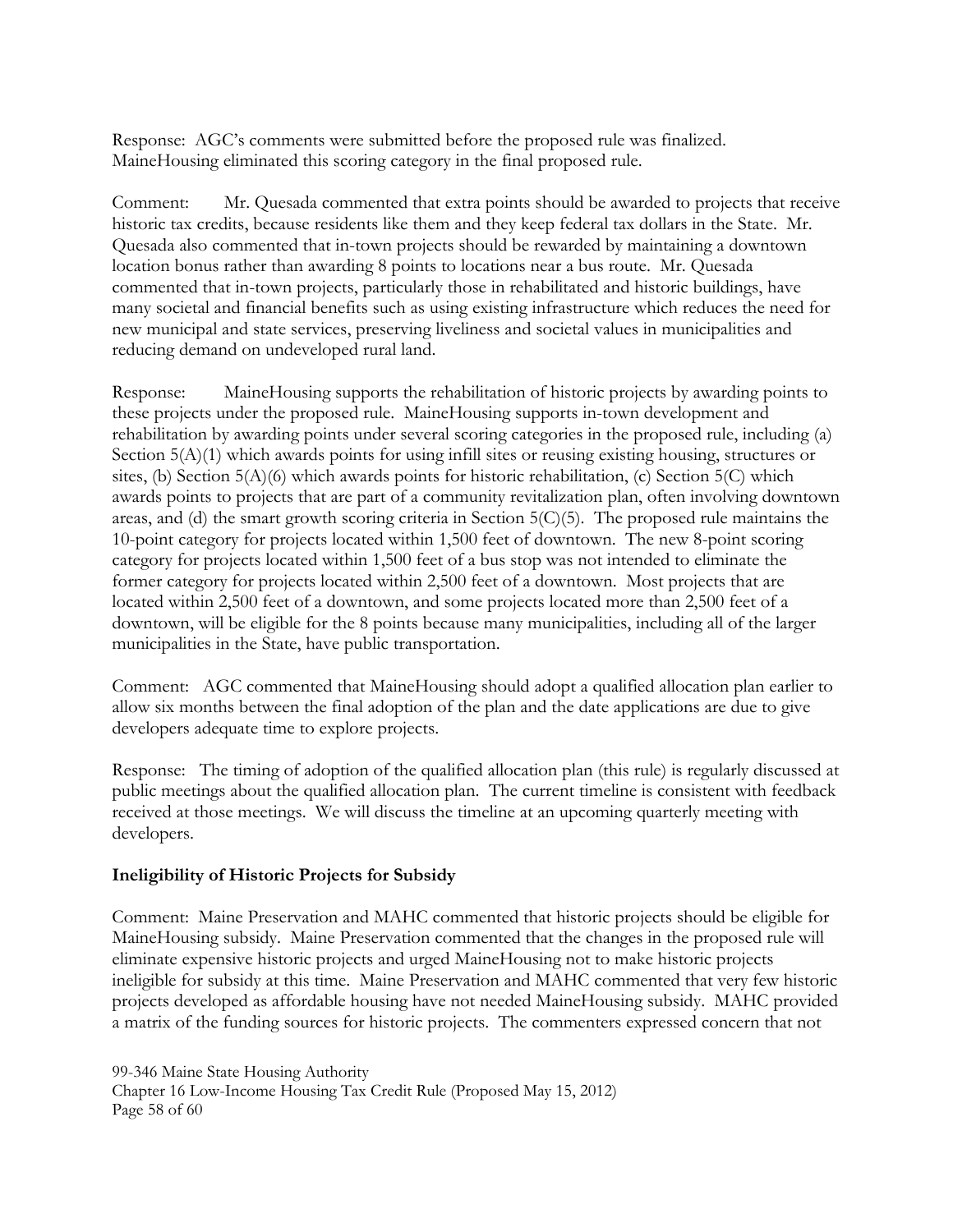providing subsidy to historic projects will discourage housing providers from developing historic projects. This would result in the loss of federal subsidy (the equity generated by the federal tax credit) and community revitalization. Maine Preservation commented that not doing historic projects reduces the total amount of funding available to develop affordable housing because of the equity generated by the federal and state historic tax credits and will result in fewer housing units developed. Maine Preservation commented that historic projects use less subsidy than new construction projects because of the additional equity and further commented that more jobs are created or maintained in historic projects than in new construction projects, 60% to 70% of the investment being used for jobs in historic projects and 50% in new construction projects. Maine Preservation provided a report on the economic impact of historic preservation and the State historic preservation tax credit on Maine.

Response: MaineHousing supports the development of historic tax credit projects. The proposed rule includes a scoring category that encourages the development of historic projects with equity generated from federal and state historic tax credits. However, some historic buildings should not be used for affordable housing because of structural challenges, significant environmental contamination or cost. MaineHousing analyzed the historic projects that have been developed and found that the projects that needed subsidy were too expensive and either would not qualify or would not score well under the proposed rule. All of the historic projects that needed subsidy in the matrix provided by MAHC were "automatic" tax credit projects or were too expensive. MaineHousing is only making State ceiling tax credit projects, not "automatic tax credit projects, ineligible for subsidy. MaineHousing continues to encourage the development of historic projects. The equity generated by federal and state historic tax credits is a valuable resource for affordable housing and, because of the additional equity from the state historic tax credits, generates sufficient resources without MaineHousing's subsidy to develop a reasonably-priced historic affordable housing project. MaineHousing will monitor the impact of the changes in the proposed rule and the companion subsidy program and make adjustments, if necessary, in next year's program.

Comment: Mr. Bateman commented that the language in the Basis Statement of the proposed rule concerning the ineligibility of historic projects for MaineHousing's subsidy should be modified to give MaineHousing flexibility to award subsidy to historic projects if there is a significant change in the financial markets that decreases the amount of equity available to tax credit projects. Mr. Bateman provided specific language.

Response: MaineHousing added the suggested language to the Basis Statement with two modifications or clarifications. The first modification gives MaineHousing sole discretion in awarding subsidy to historic projects under these circumstances and the second modification limits the amount of subsidy awarded to any project to the total development cost of the project on which the project was scored rather than the total development cost benchmarks in Section 6.B. of the proposed rule.

Comment: Mr. O'Neil commented that a change in the financial markets that reduces the amount of available equity would affect all tax credit projects, not just historic projects, and

99-346 Maine State Housing Authority Chapter 16 Low-Income Housing Tax Credit Rule (Proposed May 15, 2012) Page 59 of 60